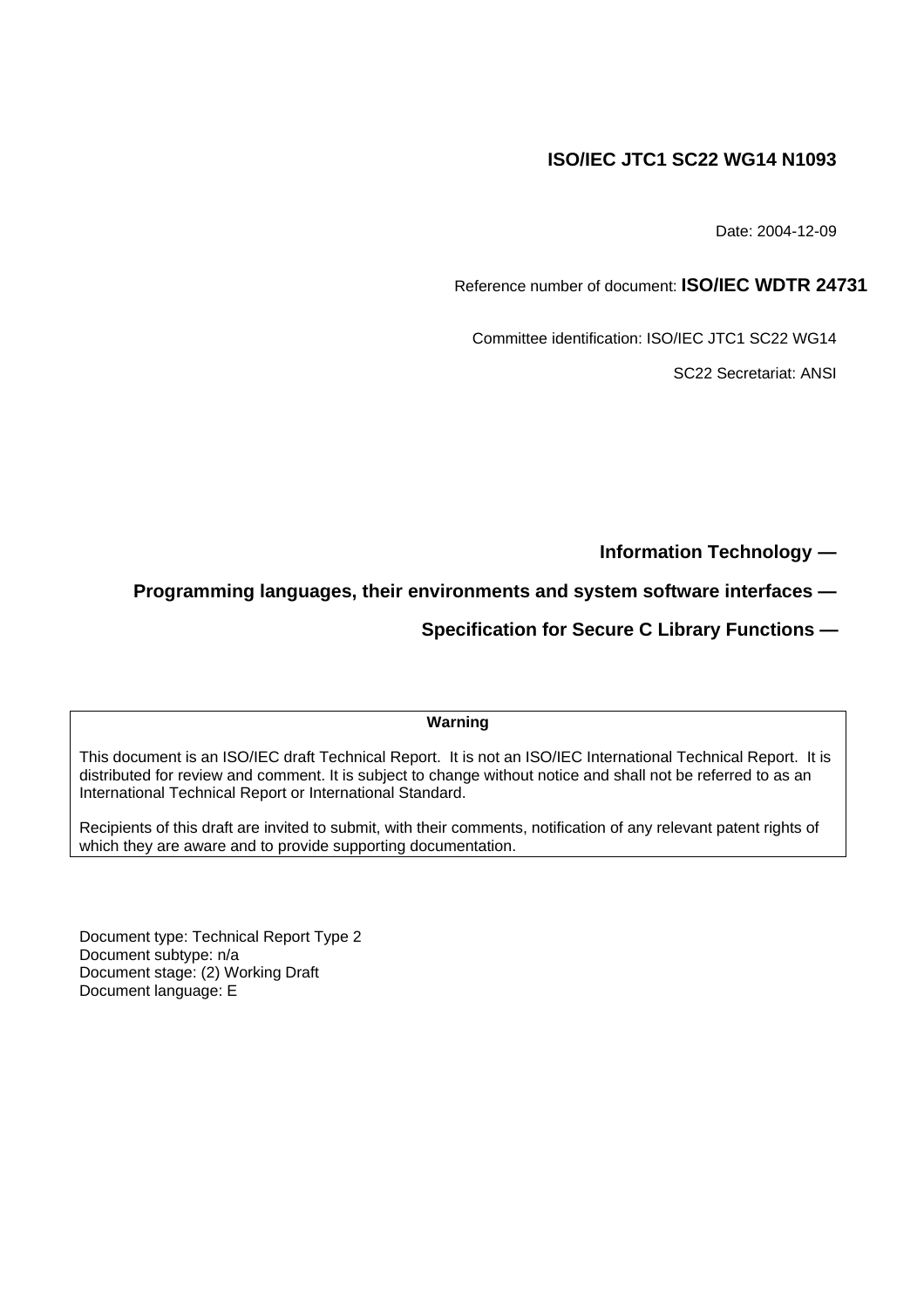# **ISO/IEC TR 24731**

## **Copyright notice**

This ISO document is a working draft or committee draft and is copyright-protected by ISO.

Requests for permission to reproduce this document for the purpose of selling it should be addressed as shown below or to ISO's member body in the country of the requester:

ISO copyright office Case postale 56 CH-1211 Geneva 20 Tel. +41 22 749 01 11 Fax +41 22 749 09 47 E-mail copyright@iso.org Web www.iso.org

Reproduction for sales purposes may be subject to royalty payments or a licensing agreement.

Violators may be prosecuted.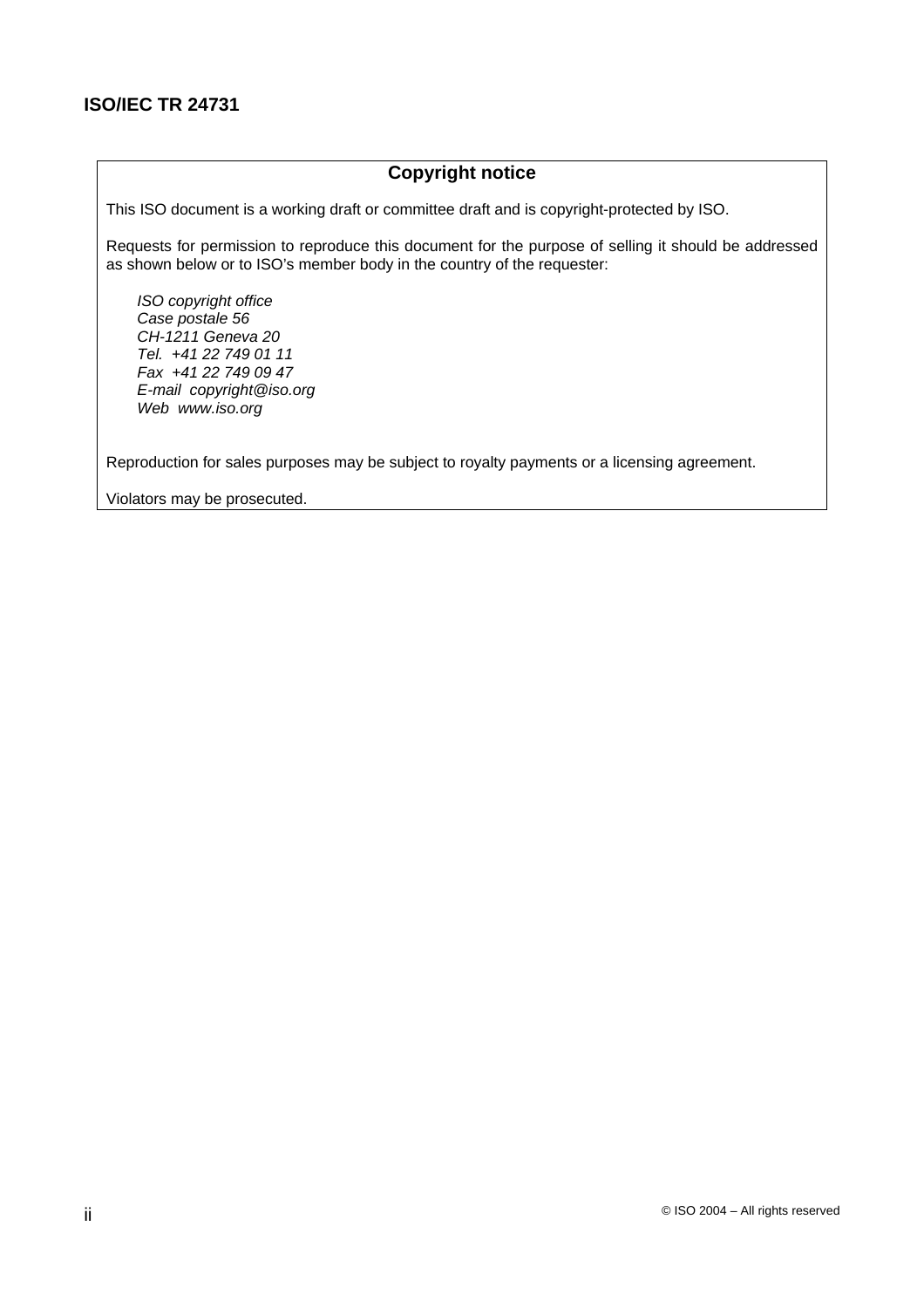# ©ISO/IEC

# **WG14 N1093**

# **Contents**

|       | iv             |
|-------|----------------|
|       | V              |
|       | $\mathbf{1}$   |
|       | 1              |
|       | $\overline{2}$ |
|       | 3              |
|       | $\overline{4}$ |
|       | $\overline{4}$ |
|       | $\overline{4}$ |
|       | 5              |
|       | 5              |
|       | 6              |
|       | $\overline{7}$ |
|       | 8              |
|       | 8              |
|       | 10             |
|       | 12             |
|       | 16             |
|       | 17             |
|       | 17             |
|       | 18             |
|       |                |
|       | 21             |
|       | 23             |
|       | 23             |
|       | 27             |
|       | 29             |
|       | 31             |
|       | 33             |
|       | 33             |
|       | 33             |
|       | 37             |
|       | 37             |
|       | 41             |
| Index | 49             |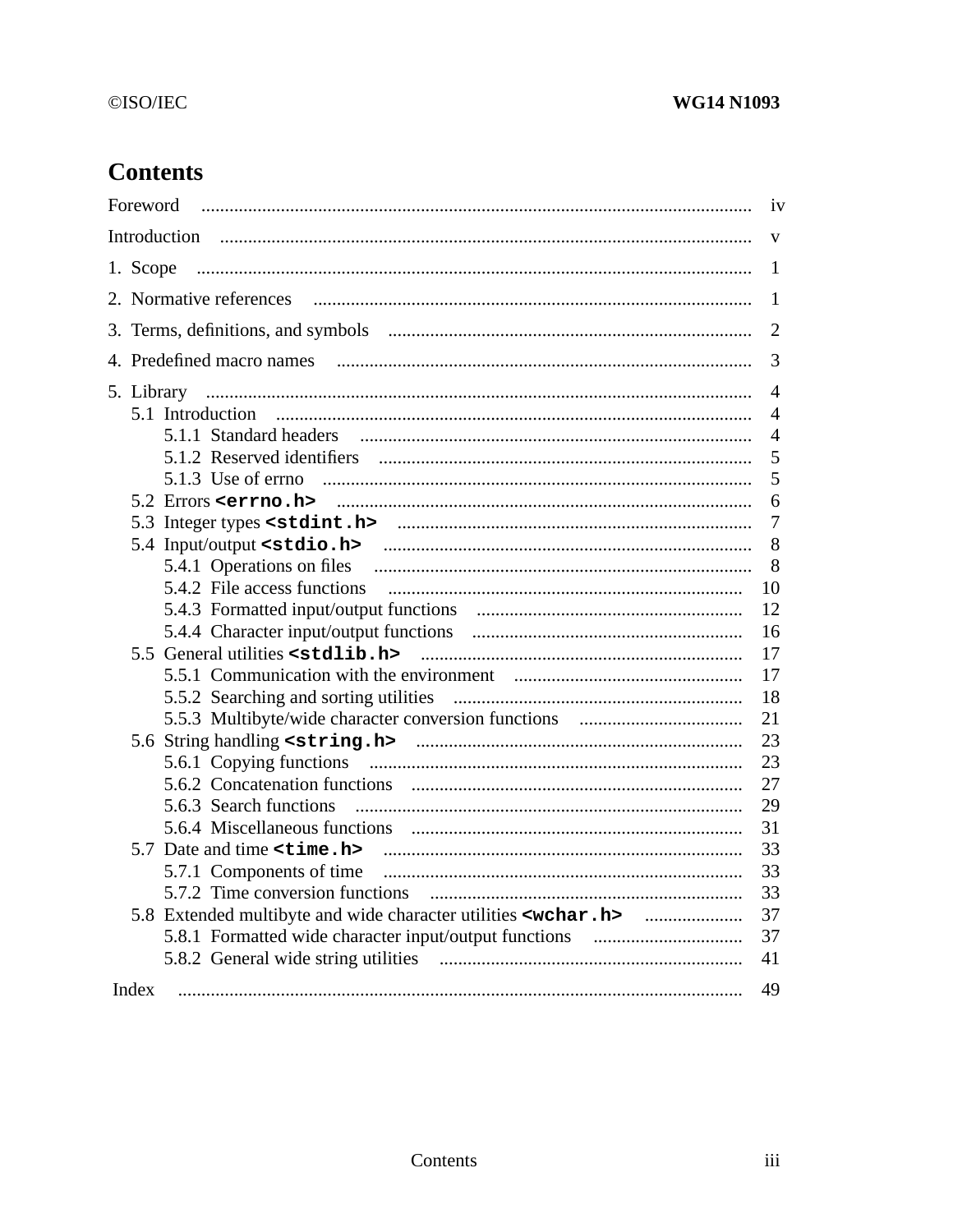# **Foreword**

- 1 ISO (the International Organization for Standardization) and IEC (the International Electrotechnical Commission) form the specialized system for worldwide standardization. National bodies that are member of ISO or IEC participate in the development of International Standards through technical committees established by the respective organization to deal with particular fields of technical activity. ISO and IEC technical committees collaborate in fields of mutual interest. Other international organizations, governmental and non-governmental, in liaison with ISO and IEC, also take part in the work.
- 2 Technical Reports are drafted in accordance with the rules given in the ISO/IEC Directives, Part 3. In the field of information technology, ISO and IEC have established a joint technical committee, ISO/IEC JTC 1. Draft Technical Reports adopted by the joint technical committee are circulated to national bodies for voting. Publication as a Technical Report requires approval by at least 75% of the member bodies casting a vote.
- 3 The main task of technical committees is to prepare International Standards, but in exceptional circumstances a technical committee may propose the publication of a Technical Report of one of the following types:
	- type 1, when the required support cannot be obtained for the publication of an International Standard, despite repeated efforts;
	- type 2, when the subject is still under technical development or where for any other reason there is the future but not immediate possibility of an agreement on an International Standard;
	- type 3, when a technical committee has collected data of a different kind from that which is normally published as an International Standard ("state of the art", for example).
- 4 Technical Reports of types 1 and 2 are subject to review within three years of publication, to decide whether they can be transformed into International Standards. Technical Reports of type 3 do not necessarily have to be reviewed until the data they provide are considered to be no longer valid or useful.
- 5 ISO/IEC TR 24731, which is a Technical Report of type 2, was prepared by Joint Technical Committee ISO/IEC JTC 1, *Information technology*, Subcommittee SC 22, *Programming languages, their environments and system software interfaces*.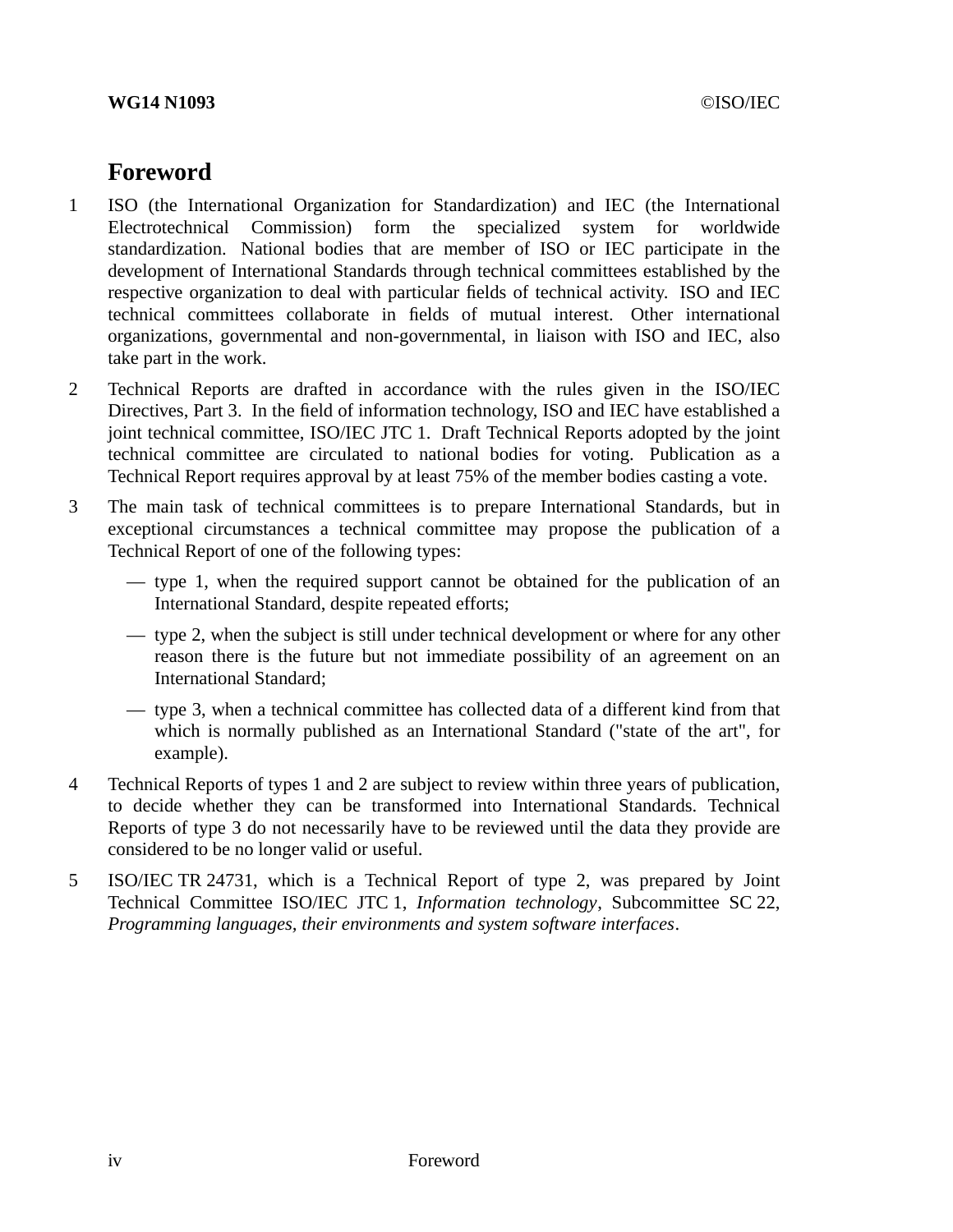# **Introduction**

- 1 Traditionally, the C Library has contained many functions that trust the programmer to provide output character arrays big enough to hold the result being produced. Not only do these functions not check that the arrays are big enough, they frequently lack the information needed to perform such checks. While it is possible to write safe, robust, and error-free code using the existing library, the library tends to promote programming styles that lead to mysterious failures if a result is too big for the provided array.
- 2 Perhaps the most common programming style is to declare character arrays large enough to handle most practical cases. However, if the program encounters strings too large for it to process, data is written past the end of arrays overwriting other variables in the program. The program never gets any indication that a problem exists, and so never has a chance to recover or to fail gracefully.
- 3 Worse, this style of programming has compromised the security of computers and networks. Daemons are given carefully prepared data that overflows buffers and tricks the daemons into granting access that should be denied.
- 4 If the programmer writes runtime checks to verify lengths before calling library functions, then those runtime checks frequently duplicate work done inside the library functions, which discover string lengths as a side effect of doing their job.
- 5 This technical report provides alternative functions for the C library that promote safer, more secure programming. The functions verify that output buffers are large enough for the intended result and return a failure indicator if they are not. Data is never written past the end of an array. All string results are null terminated.
- 6 This technical report also addresses another problem that complicates writing robust code: functions that are not reentrant because they return pointers to static objects owned by the function. Such functions can be troublesome since a previously returned result can change if the function is called again, perhaps by another thread. ∗ \*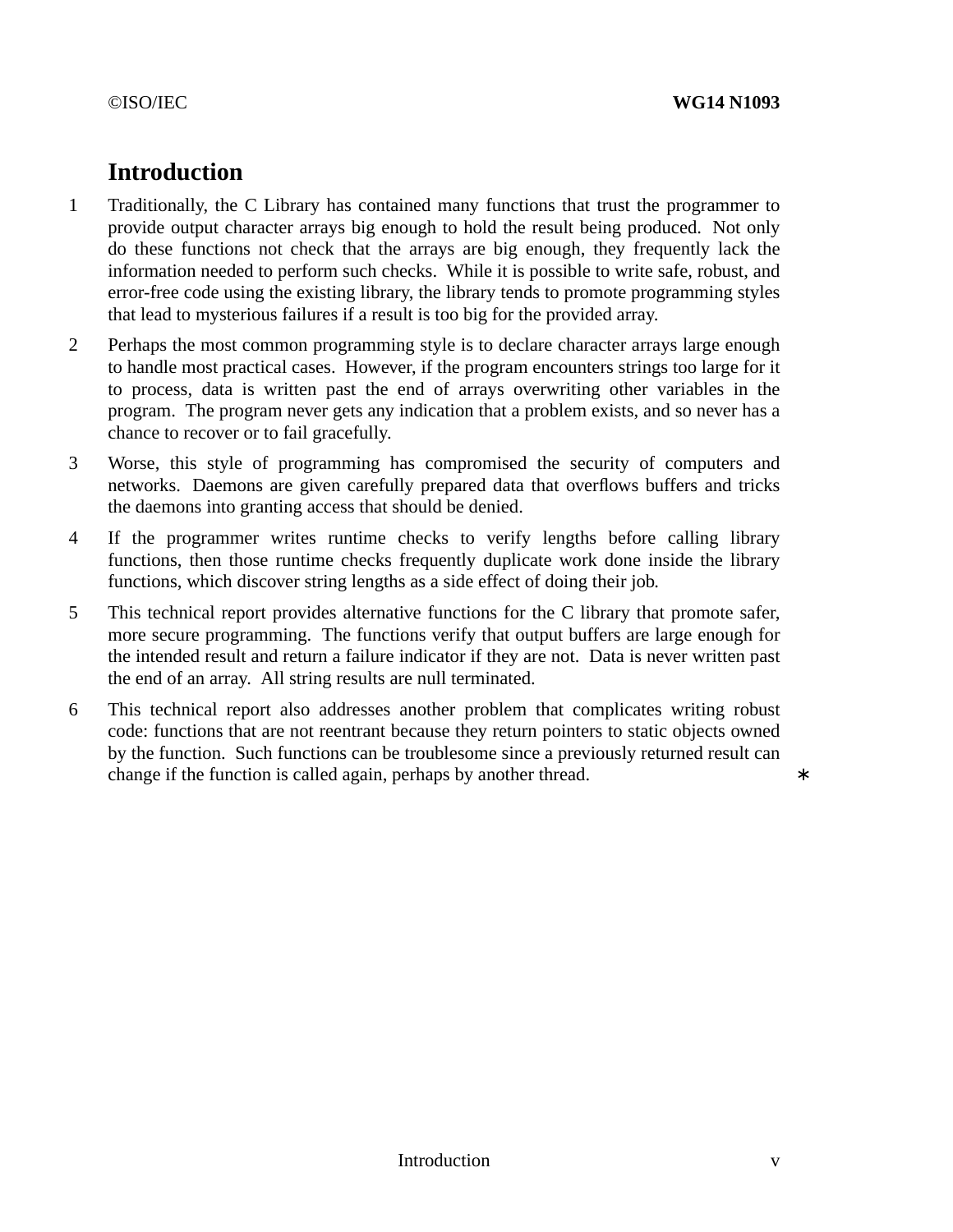# **1. Scope**

- 1 This Technical Report specifies a series of extensions of the programming language C, specified by International Standard ISO/IEC 9899:1999.
- 2 International Standard ISO/IEC 9899:1999 provides important context and specification for this Technical Report. Clause 4 of this Technical Report should be read as if it were merged into Subclause 6.10.8 of ISO/IEC 9899:1999. Clause 5 of this Technical Report should be read as if it were merged into the parallel structure of named Subclauses of Clause 7 of ISO/IEC 9899:1999.

# **2. Normative references**

- 1 The following normative documents contain provisions which, through reference in this text, constitute provisions of this Technical Report. For dated references, subsequent amendments to, or revisions of, any of these publications do not apply. However, parties to agreements based on this Technical Report are encouraged to investigate the possibility of applying the most recent editions of the normative documents indicated below. For undated references, the latest edition of the normative document referred to applies. Members of ISO and IEC maintain registers of currently valid International Standards.
- 2 ISO/IEC 9899:1999, *Information technology Programming languages, their environments and system software interfaces — Programming Language C*.
- 3 ISO/IEC 9899:1999/Cor 1:2001, *Information technology Programming languages, their environments and system software interfaces — Programming Language C — Technical Corrigendum 1* .
- 4 ISO 31−11:1992, *Quantities and units Part 11: Mathematical signs and symbols for use in the physical sciences and technology*.
- 5 ISO/IEC 646, *Information technology — ISO 7-bit coded character set for information interchange*.
- 6 ISO/IEC 2382−1:1993, *Information technology Vocabulary Part 1: Fundamental terms*.
- 7 ISO 4217, *Codes for the representation of currencies and funds*.
- 8 ISO 8601, *Data elements and interchange formats Information interchange — Representation of dates and times*.
- 9 ISO/IEC 10646 (all parts), *Information technology Universal Multiple-Octet Coded Character Set (UCS)*.
- 10 IEC 60559:1989, *Binary floating-point arithmetic for microprocessor systems* (previously designated IEC 559:1989).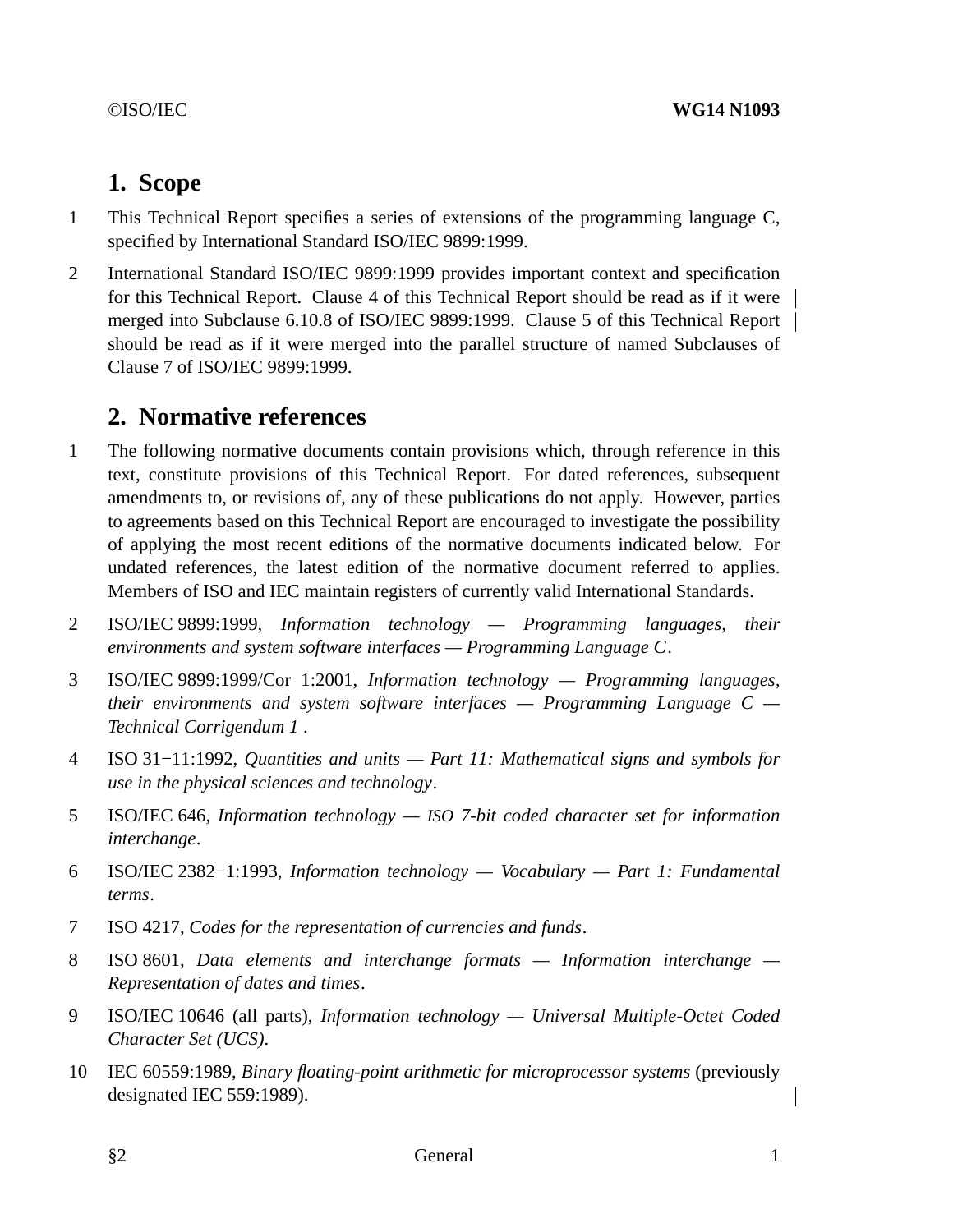# **3. Terms, definitions, and symbols**

1 For the purposes of this Technical Report, the following definitions apply. Other terms are defined where they appear in *italic* type. Terms explicitly defined in this Technical Report are not to be presumed to refer implicitly to similar terms defined elsewhere. Terms not defined in this Technical Report are to be interpreted according to ISO/IEC 9899:1999 and ISO/IEC 2382−1. Mathematical symbols not defined in this Technical Report are to be interpreted according to ISO 31−11.

# **3.1**

# 1 **diagnosed undefined behavior**

behavior, upon use of a nonportable or erroneous program construct or of erroneous data, that an implementation shall diagnose by, in effect, calling an implementation-defined function<sup>1)</sup> (including for this purpose, the **abort** macro). The called function shall not have any undefined behavior.<sup>2)</sup>

- 2 This Technical Report explicitly states the conditions that constitute diagnosed undefined behavior.<sup>3)</sup> Typically, these conditions are invalid values as arguments to a library function upon entry to that function. This technical report then states how the function should behave in the presence of the diagnosed undefined behavior.
- 3 Should the implementation-defined called function return, the function containing the diagnosed undefined behavior will then behave as explicitly specified for the case of diagnosed undefined behavior.<sup>4)</sup>
- 4 If an invocation of a library function contains multiple instances of diagnosed undefined behavior, only the first such instance encountered need be diagnosed by the implementation, although the implementation is permitted to diagnose others. An implementation shall prevent undefined behavior by diagnosing any diagnosed undefined behavior leading to that undefined behavior.

<sup>1)</sup> For example, the implementation-defined called function might do nothing, print a message, exit the program, call a user-written handler, or raise a signal.

<sup>2)</sup> If the implementation-defined called function invokes a user-written function (either by calling it or as a signal handler), there is always the possibility that the user-written function might contain undefined behavior. That is permitted since it is not undefined behavior in the called function itself.

<sup>3)</sup> Thus, an implementation is only required to diagnose "diagnosed undefined behavior." Of course, an implementation could choose to treat "plain" undefined behavior as diagnosed undefined behavior since there are no requirements on what an implementation does with "plain" undefined behavior.

<sup>4)</sup> Typically, the library function will return some sort of error indicator immediately after detecting the diagnosed undefined behavior.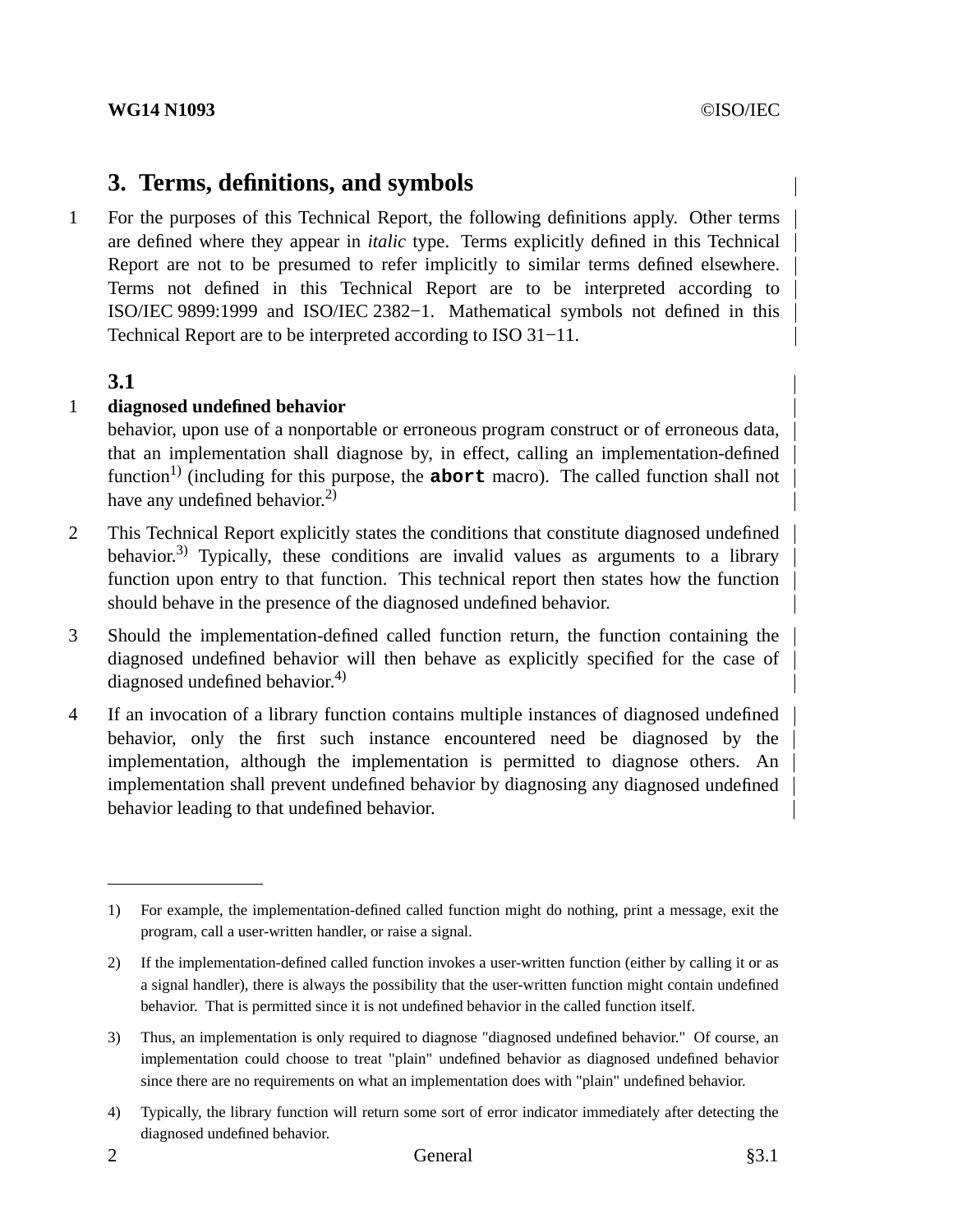5 EXAMPLE The call **strcpy\_s(NULL, 10, NULL)** contains two instances of diagnosed undefined behavior. At least one of them will be diagnosed by the implementation. The call will not indirect through either null pointer to load or store a value. If the call to **strcpy\_s** returns, it returns a non-zero value to indicate failure.

# **4. Predefined macro names**

- 1 The following macro name is conditionally defined by the implementation:
	- **\_ \_STDC\_SECURE\_LIB\_ \_** The integer constant **200411L**, intended to indicate conformance to this technical report.5)

<sup>5)</sup> The intention is that this will remain an integer constant of type **long int** that is increased with each revision of this technical report.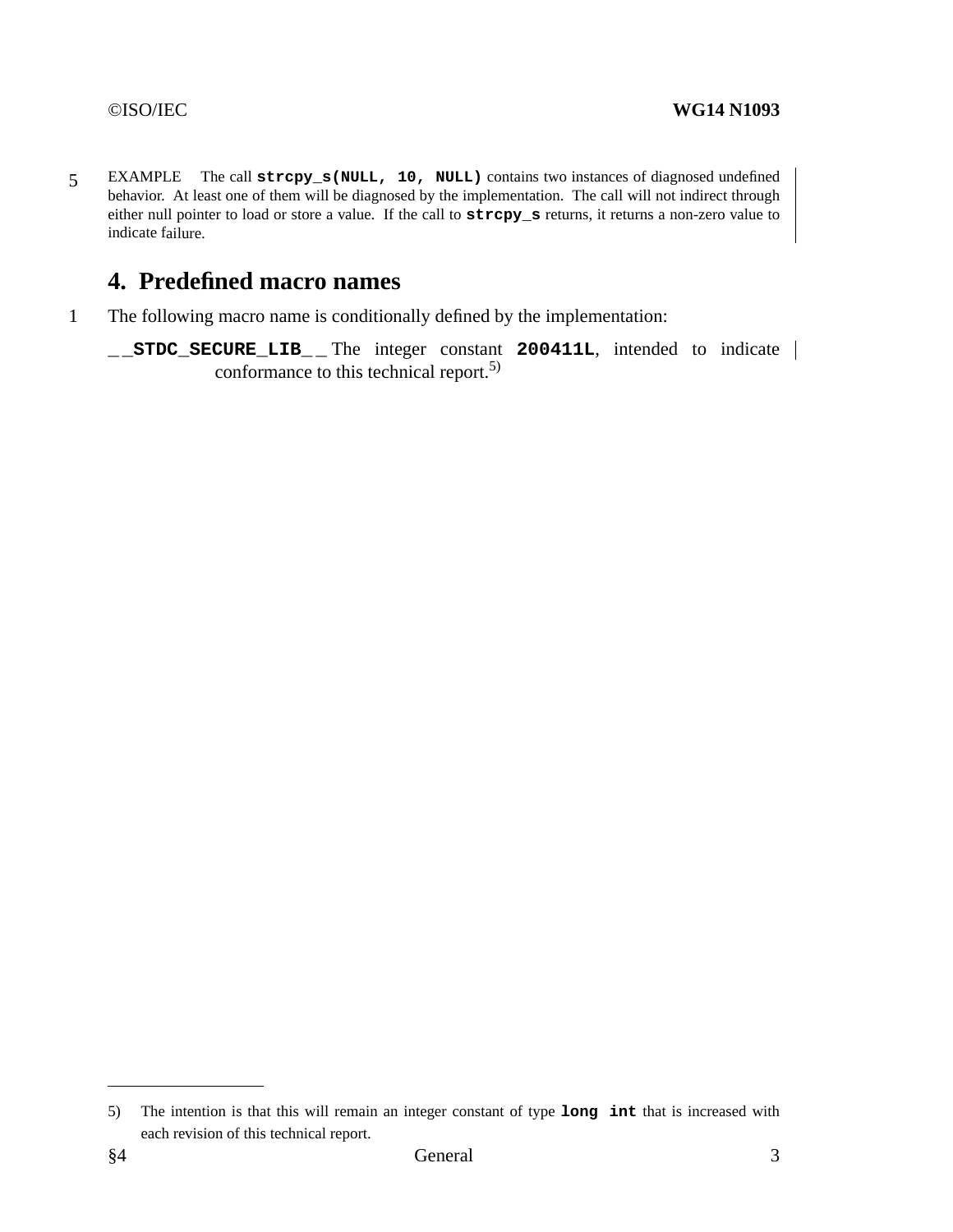# **5. Library**

# **5.1 Introduction**

# **5.1.1 Standard headers**

- 1 The functions, macros, and types defined in Clause 5 and its subclauses are not defined by their respective headers if **\_ \_STDC\_WANT\_SECURE\_LIB\_ \_** is defined as a macro which expands to the integer constant **0** at the point in the source file where the appropriate header is included.
- 2 The functions, macros, and types defined in Clause 5 and its subclauses are defined by their respective headers if **\_ \_STDC\_WANT\_SECURE\_LIB\_ \_** is defined as a macro which expands to the integer constant **1** at the point in the source file where the appropriate header is included.<sup>6)</sup>
- 3 It is implementation-defined whether the functions, macros, and types defined in Clause 5 and its subclauses are defined by their respective headers if **\_ \_STDC\_WANT\_SECURE\_LIB\_ \_** is not defined as a macro at the point in the source file where the appropriate header is included.<sup>7)</sup>
- 4 Within a preprocessing translation unit, **STDC WANT SECURE LIB** shall be defined identically for all inclusions of any headers from Clause 5. If **\_ \_STDC\_WANT\_SECURE\_LIB\_ \_** is defined differently for any such inclusion, the implementation shall issue a diagnostic as if a preprocessor error directive was used.

<sup>6)</sup> Future revisions of this technical report may define meanings for other values of **\_ \_STDC\_WANT\_SECURE\_LIB\_ \_**.

<sup>7)</sup> Subclause 7.1.3 of ISO/IEC 9899:1999 reserves certain names and patterns of names that an implementation may use in headers. All other names are not reserved, and a conforming implementation may not use them. While some of the names defined in Clause 5 and its subclauses | are reserved, others are not. If an unreserved name is defined in a header when **\_ \_STDC\_WANT\_SECURE\_LIB\_ \_** is not defined, then the implementation is not conforming.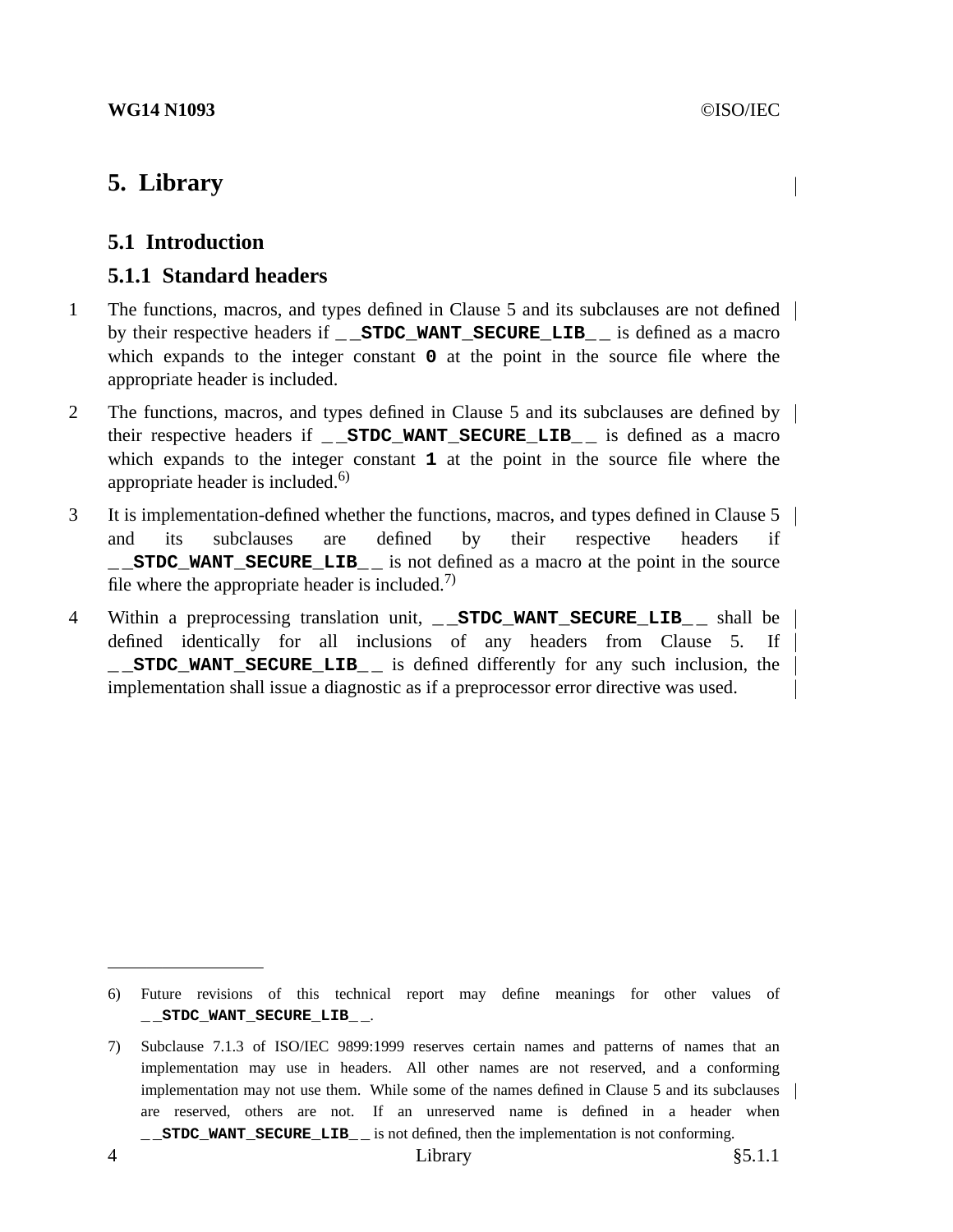# **5.1.2 Reserved identifiers**

- 1 Each macro name in any of the following subclauses is reserved for use as specified if it is defined by any of its associated headers when included; unless explicitly stated otherwise (see ISO/IEC 9899:1999 Subclause 7.1.4).
- 2 All identifiers with external linkage in any of the following subclauses are reserved for use as identifiers with external linkage if any of them are used by the program. None of them are reserved if none of them are used.
- 3 Each identifier with file scope listed in any of the following subclauses is reserved for use as a macro name and as an identifier with file scope in the same name space if it is defined by any of its associated headers when included.

# **5.1.3 Use of errno**

1 An implementation may set **errno** for the functions defined in this technical report, but is not required to.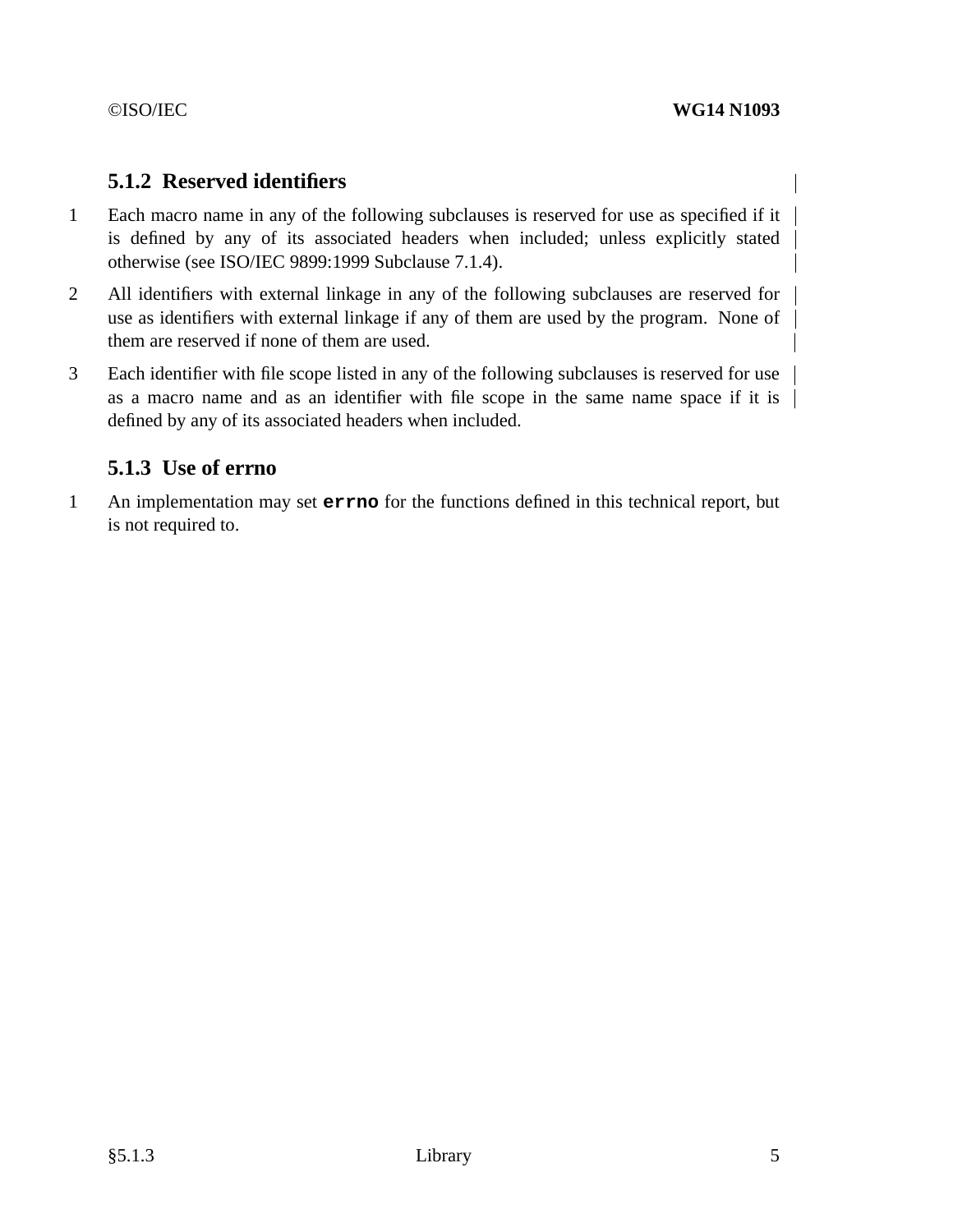## **WG14 N1093** ©ISO/IEC

# **5.2 Errors <errno.h>**

- 1 The header **<errno.h>** defines a type.
- 2 The type is

**errno\_t**

which is type **int**. 8)

<sup>8)</sup> As a matter of programming style, **errno\_t** may be used as the type of something that deals only with the values that might be found in **errno**. For example, a function which returns the value of **errno** might be declared as having the return type **errno\_t**.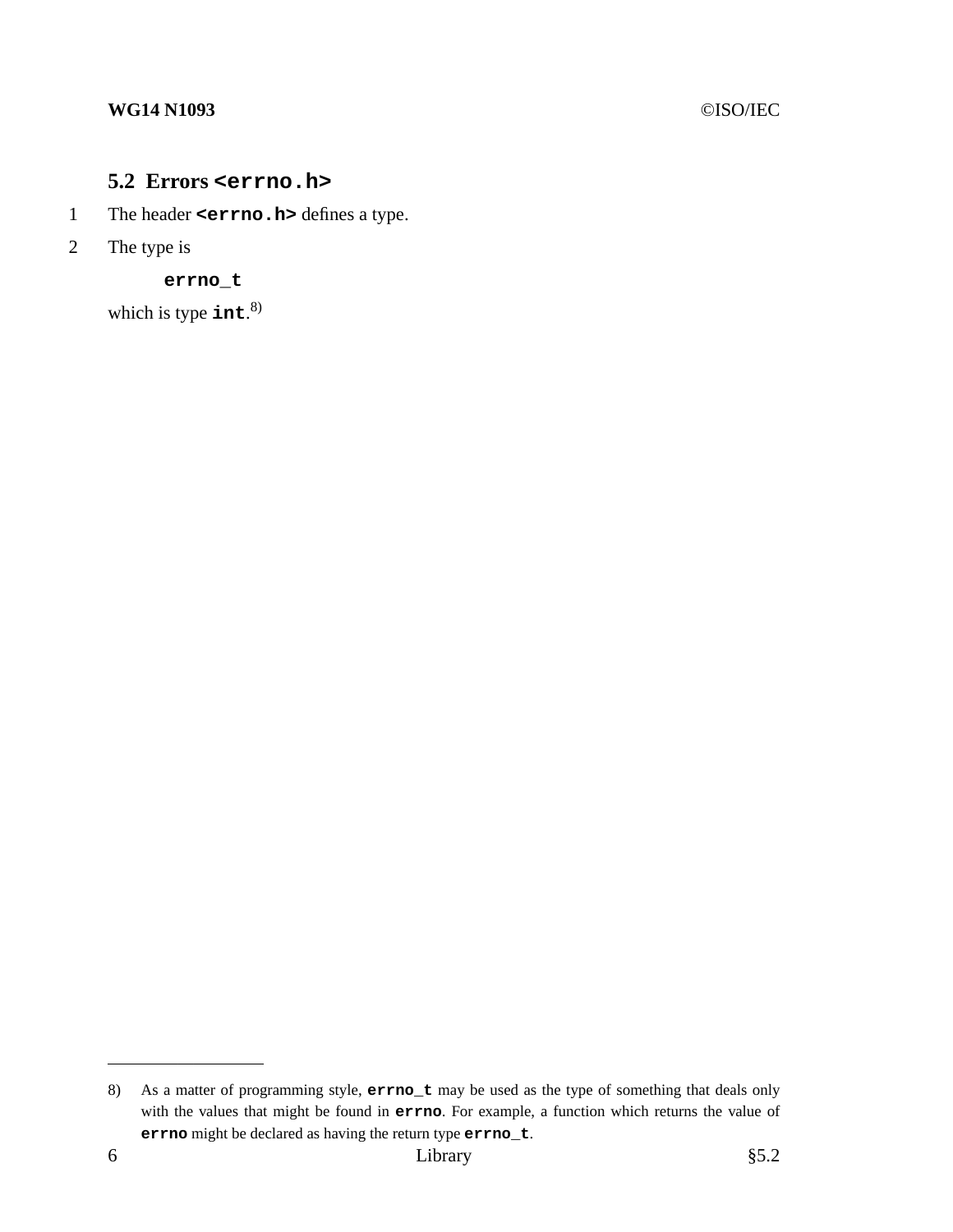# **5.3 Integer types <stdint.h>**

- 1 The header **<stdint.h>** defines a macro.
- 2 The macro is

## **RSIZE\_MAX**

which expands to a value<sup>9)</sup> of type  $size_t$ . Functions that have parameters of type **rsize\_t** consider it diagnosable undefined behavior if the values of those parameters are greater than **RSIZE\_MAX**.

## **Recommended practice**

- 3 Extremely large object sizes are frequently a sign that an object's size was calculated incorrectly. For example, negative numbers appear as very large positive numbers when converted to an unsigned type like **size\_t**. Also, some implementations do not support objects as large as the maximum value that can be represented by type **size\_t**.
- 4 For those reasons, it is sometimes beneficial to restrict the range of object sizes in order to detect bugs. For implementations targeting machines with large address spaces, it is recommended that **RSIZE\_MAX** be defined as the smaller of the size of the largest object supported or  $(SIZE$  MAX  $\gg$  1), even if this limit is smaller than the size of some legitimate, but very large, objects. Implementations targeting machines with small address spaces may wish to define **RSIZE\_MAX** as **SIZE\_MAX**, which means that no object sizes are considered diagnosable undefined behavior.

<sup>9)</sup> The macro **RSIZE** MAX need not expand to a constant expression.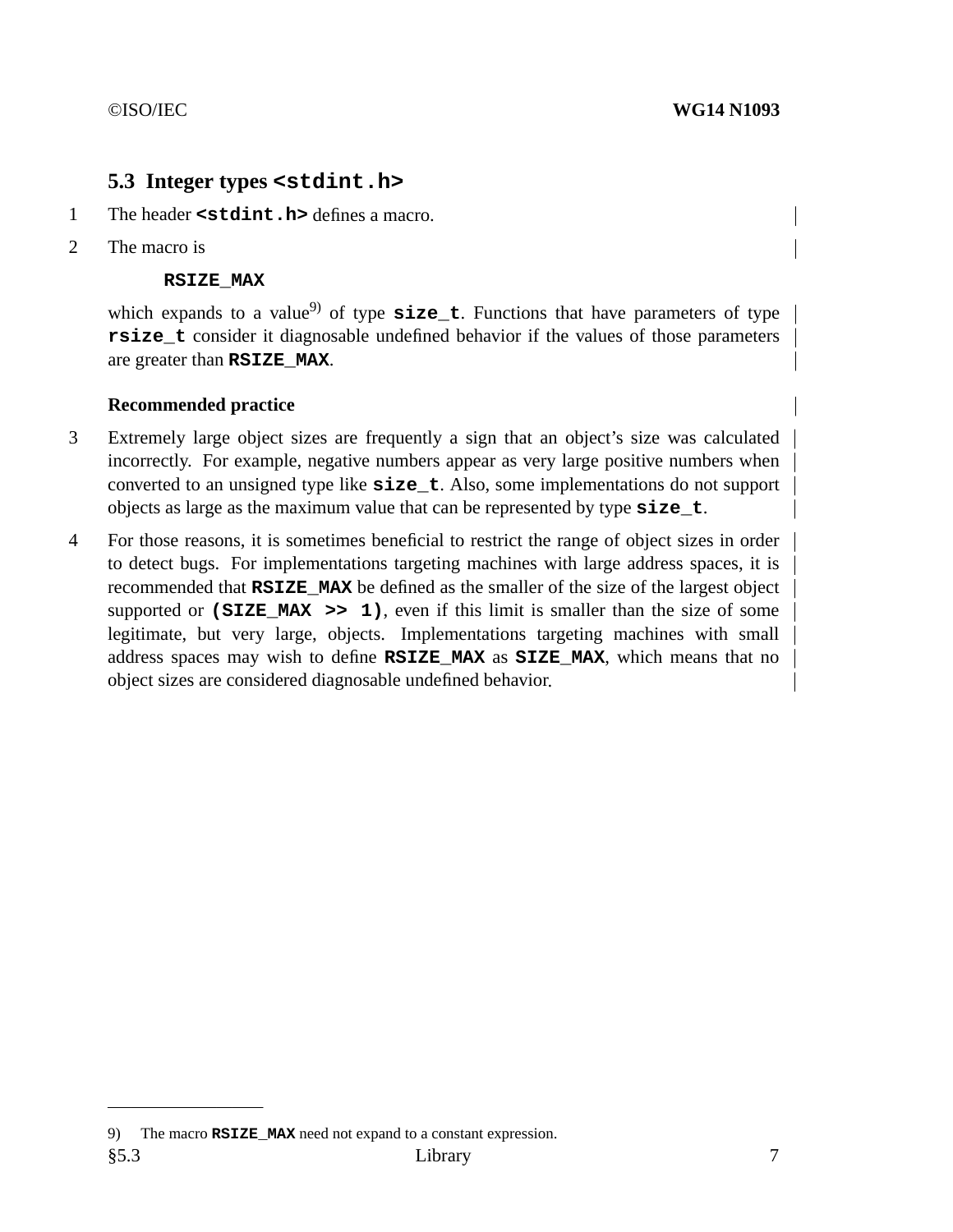# **5.4 Input/output <stdio.h>**

- 1 The header **<stdio.h>** defines several macros and two types.
- 2 The macros are

## **L\_tmpnam\_s**

which expands to an integer constant expression that is the size needed for an array of **char** large enough to hold a temporary file name string generated by the **tmpnam\_s** function;

## **TMP\_MAX\_S**

which expands to an integer constant expression that is the maximum number of unique file names that can be generated by the **tmpnam\_s** function.

3 The types are

**errno\_t**

which is type **int**; and

**rsize\_t**

which is the type **size\_t**.

# **5.4.1 Operations on files**

# **5.4.1.1 The tmpfile\_s function**

**Synopsis**

```
1 #define _ _STDC_WANT_SECURE_LIB_ _ 1
        #include <stdio.h>
        errno_t tmpfile_s(FILE **stream);
```
# **Description**

- 2 If **stream** is null, then there is diagnosed undefined behavior, and **tmpfile\_s** does not attempt to create a file or to indirect through **stream**.
- 3 The **tmpfile\_s** function creates a temporary binary file that is different from any other existing file and that will automatically be removed when it is closed or at program termination. If the program terminates abnormally, whether an open temporary file is removed is implementation-defined. The file is opened for update with **"wb+"** mode.
- 4 If the file was created successfully, then the pointer to **FILE** pointed to by **stream** will be set to the pointer to the object controlling the opened file. Otherwise, the pointer to **FILE** pointed to by **stream** will be set to a null pointer.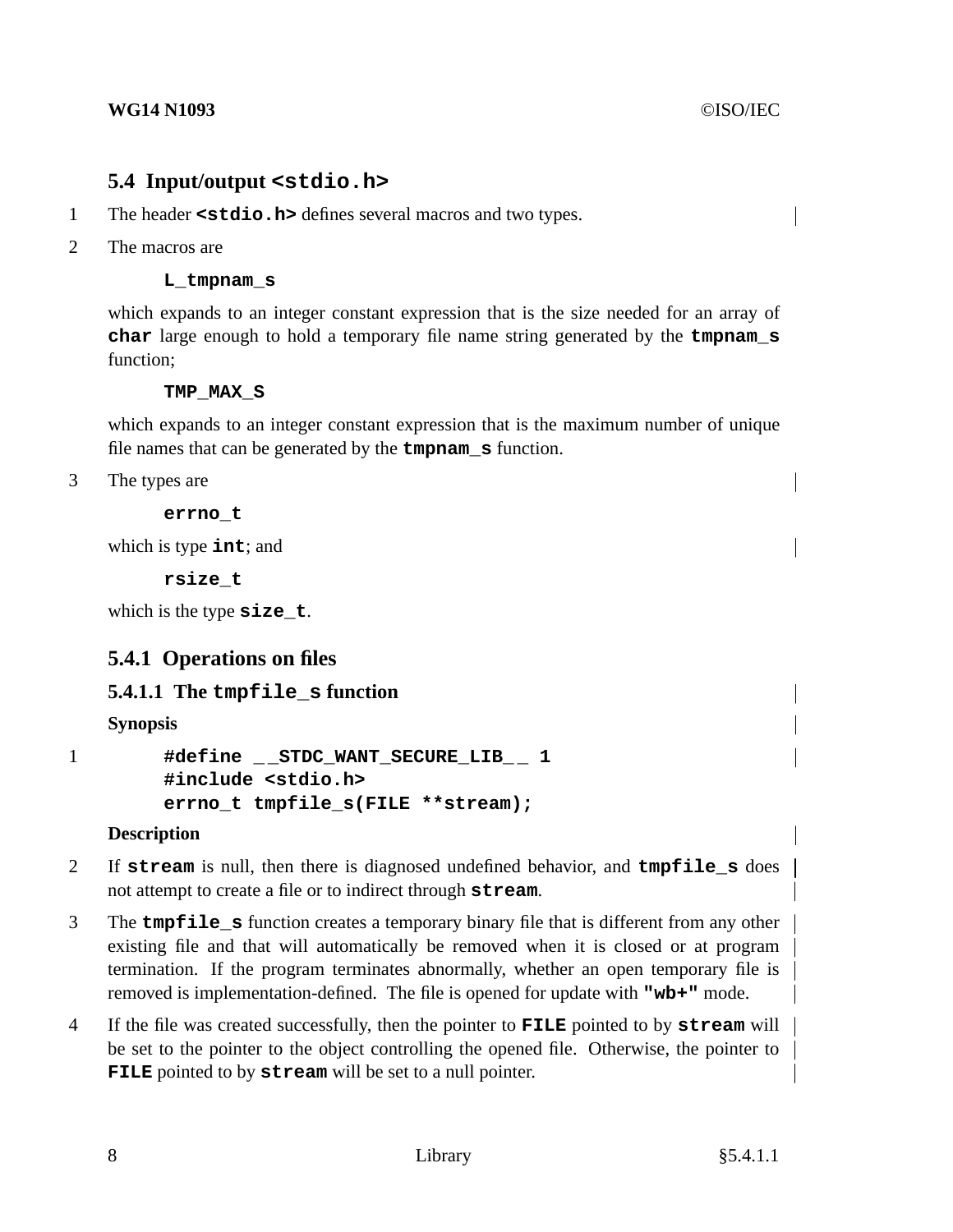## **Recommended practice**

It should be possible to open at least **TMP\_MAX\_S** temporary files during the lifetime of the program (this limit may be shared with **tmpnam\_s**) and there should be no limit on the number simultaneously open other than this limit and any limit on the number of open files (**FOPEN\_MAX**).

## **Returns**

5 The **tmpfile\_s** function returns zero if it created the file. If it did not create the file or there was diagnosed undefined behavior, **tmpfile\_s** returns a non-zero value.

# **5.4.1.2 The tmpnam\_s function**

**Synopsis**

1 **#define \_ \_STDC\_WANT\_SECURE\_LIB\_ \_ 1 #include <stdio.h> errno\_t tmpnam\_s(char \*s, rsize\_t maxsize);**

## **Description**

- 2 If **s** is a null pointer or **maxsize**> **RSIZE\_MAX** or **maxsize** is not greater than the length of the generated file name string then there is diagnosed undefined behavior.
- 3 The **tmpnam\_s** function generates a string that is a valid file name and that is not the same as the name of an existing file.<sup>10)</sup> The function is potentially capable of generating **TMP MAX S** different strings, but any or all of them may already be in use by existing files and thus not be suitable return values. The lengths of these strings shall be less than the value of the **L\_tmpnam\_s** macro.
- 4 The **tmpnam\_s** function generates a different string each time it is called.
- 5 The implementation shall behave as if no library function except **tmpnam** calls the **tmpnam**  $\boldsymbol{s}$  function.<sup>11)</sup>

<sup>10)</sup> Files created using strings generated by the **tmpnam\_s** function are temporary only in the sense that their names should not collide with those generated by conventional naming rules for the implementation. It is still necessary to use the **remove** function to remove such files when their use is ended, and before program termination. Implementations should take care in choosing the patterns used for names returned by **tmpnam\_s**. For example, making a thread id part of the names avoids the race condition and possible conflict when multiple programs run simultaneously by the same user generate the same temporary file names.

<sup>11)</sup> An implementation may have **tmpnam** call **tmpnam\_s** (perhaps so there is only one naming convention for temporary files), but this is not required.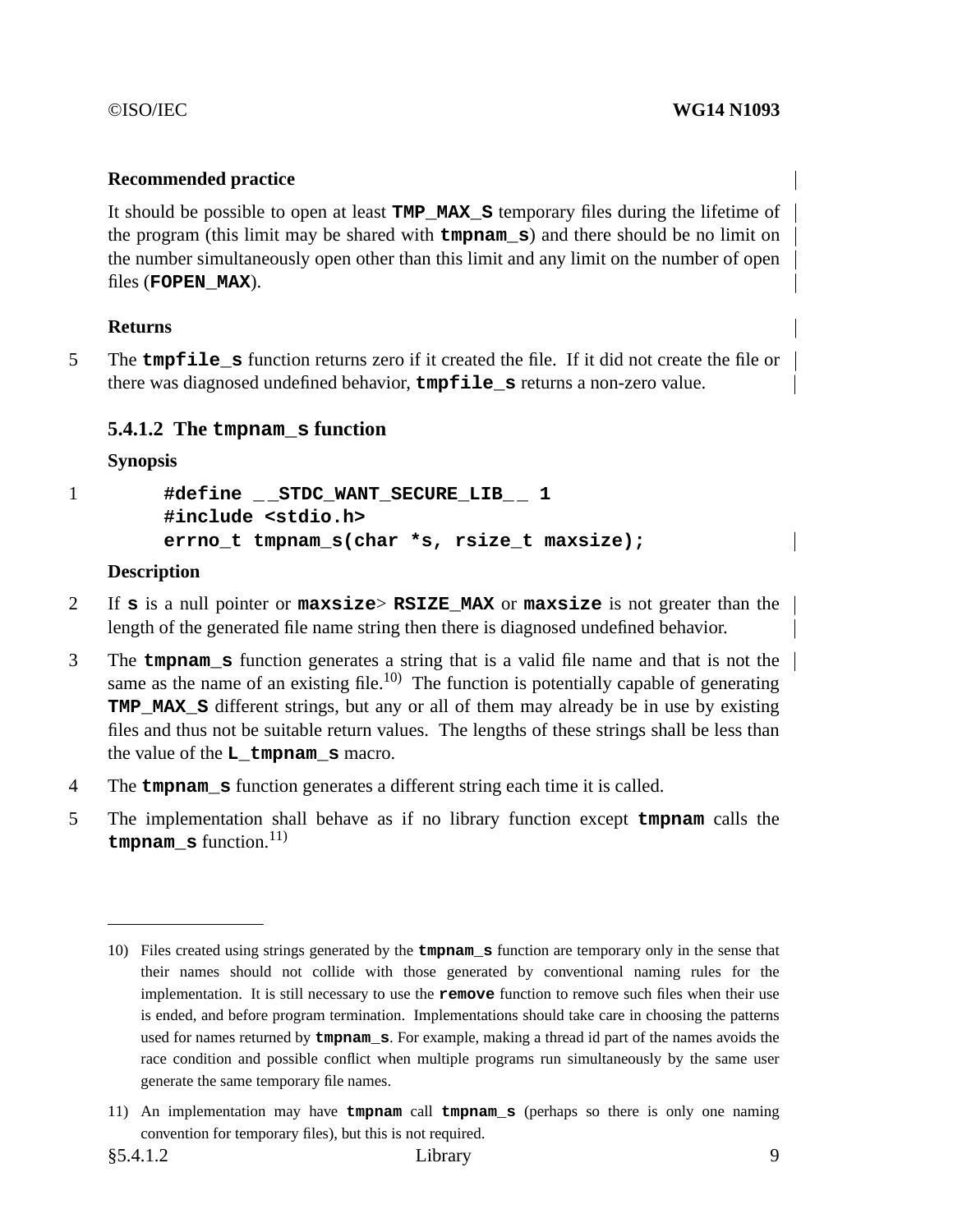## **Returns**

- 6 If no suitable string can be generated, or if there is diagnosed undefined behavior, the **tmpnam\_s** function writes a null character to **s[0]** (only if **s** is not null and **maxsize** is greater than zero) and returns a non-zero value.
- 7 Otherwise, the **tmpnam\_s** function writes the string in the array pointed to by **s** and returns zero.

# **Environmental limits**

8 The value of the macro **TMP\_MAX\_S** shall be at least 25.

# **5.4.2 File access functions**

# **5.4.2.1 The fopen\_s function**

**Synopsis**

```
1 #define _ _STDC_WANT_SECURE_LIB_ _ 1
        #include <stdio.h>
        errno_t fopen_s(FILE * restrict * restrict stream,
             const char * restrict filename,
             const char * restrict mode);
```
# **Description**

- 2 There is diagnosed undefined behavior if **stream**, **filename**, or **mode** is a null pointer. In this case, **fopen\_s** does not attempt to open a file or to indirect through **stream**.
- 3 The **fopen\_s** function opens the file whose name is the string pointed to by **filename**, and associates a stream with it. The **mode** argument is used just as in the **fopen** function.
- 4 If the file was opened successfully, then the pointer to **FILE** pointed to by **stream** will be set to the pointer to the object controlling the opened file. Otherwise, the pointer to **FILE** pointed to by **stream** will be set to a null pointer.

# **Returns**

5 The **fopen\_s** function returns zero if it opened the file. If it did not open the file or there was diagnosed undefined behavior, **fopen\_s** returns a non-zero value.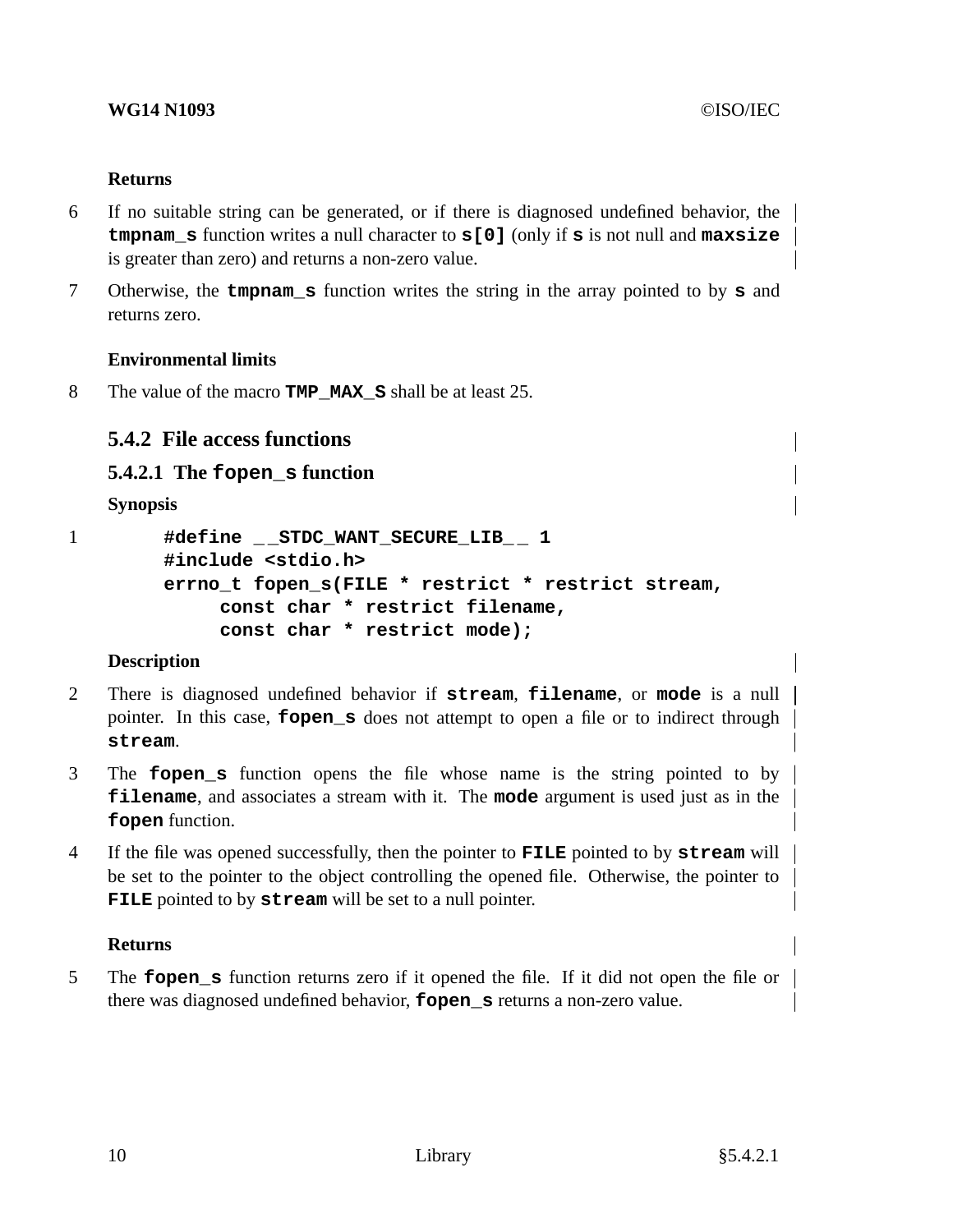# **5.4.2.2 The freopen\_s function**

**Synopsis**

```
1 #define _ _STDC_WANT_SECURE_LIB_ _ 1
        #include <stdio.h>
        errno_t freopen_s(FILE * restrict * restrict newstream,
             const char * restrict filename,
             const char * restrict mode,
             FILE * restrict stream);
```
## **Description**

- 2 There is diagnosed undefined behavior if **newstream**, **mode**, or **stream** is a null pointer. If there is diagnosed undefined behavior, **freopen\_s** does not attempt to open a file or to indirect through **newstream**.
- 3 The **freopen\_s** function opens the file whose name is the string pointed to by **filename** and associates the stream pointed to by **stream** with it. The **mode** argument is used just as in the **fopen** function.
- 4 If **filename** is a null pointer, the **freopen\_s** function attempts to change the mode of the stream to that specified by **mode**, as if the name of the file currently associated with the stream had been used. It is implementation-defined which changes of mode are permitted (if any), and under what circumstances.
- 5 The **freopen\_s** function first attempts to close any file that is associated with **stream**. Failure to close the file is ignored. The error and end-of-file indicators for the stream are cleared.
- 6 If the file was opened successfully, then the pointer to **FILE** pointed to by **newstream** will be set to the value of **stream**. Otherwise, the pointer to **FILE** pointed to by **newstream** will be set to a null pointer.

## **Returns**

7 The **freopen\_s** function returns zero if it opened the file. If it did not open the file or there was diagnosed undefined behavior, **freopen\_s** returns a non-zero value.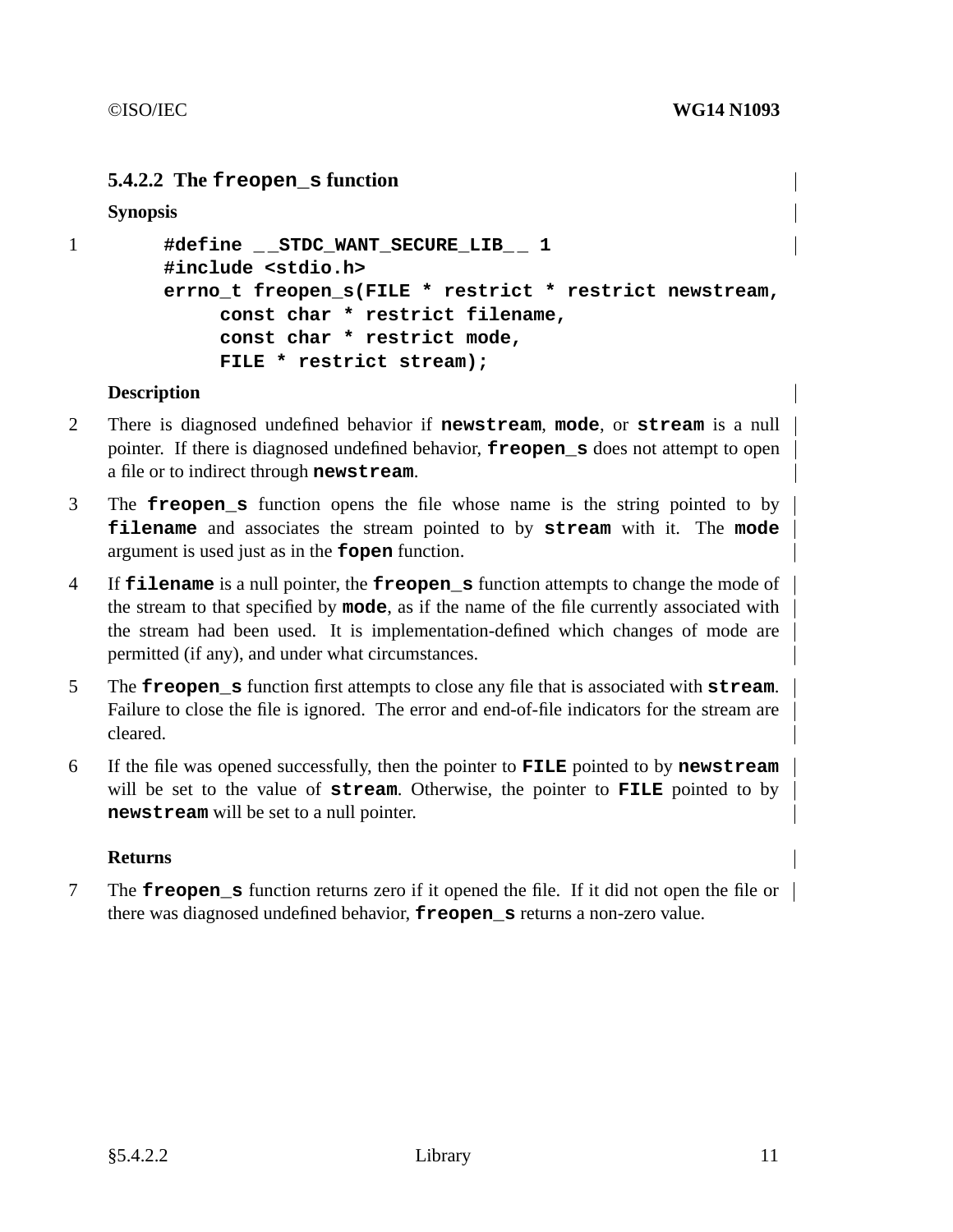# **5.4.3 Formatted input/output functions**

# **5.4.3.1 The fscanf\_s function**

## **Synopsis**

```
1 #define _ _STDC_WANT_SECURE_LIB_ _ 1
        #include <stdio.h>
        int fscanf_s(FILE * restrict stream,
             const char * restrict format, ...);
```
## **Description**

- 2 If either **stream** or **format** is a null pointer, there is diagnosed undefined behavior, and the **fscanf\_s** function does not attempt to perform input.
- 3 The **fscanf\_s** function is equivalent to **fscanf** except that the **c**, **s**, and **[** conversion specifiers apply to a pair of arguments (unless assignment suppression is indicated by a **\***). The first of these arguments is the same as for **fscanf**. That argument is immediately followed in the argument list by the second argument, which has type **rsize** t and gives the number of elements in the array pointed to by the first argument of the pair. If the first argument points to a scalar object, it is considered to be an array of one element. $^{12)}$
- 4 A matching failure occurs if the number of elements in a receiving object is insufficient to hold the converted input (including any trailing null character).

## **Returns**

5 The **fscanf\_s** function returns the value of the macro **EOF** if an input failure occurs before any conversion or if there is diagnosed undefined behavior. Otherwise, the **fscanf\_s** function returns the number of input items assigned, which can be fewer than provided for, or even zero, in the event of an early matching failure.

<sup>12)</sup> If the format is known at translation time, an implementation may issue a diagnostic for any argument used to store the result from a **c**, **s**, or **[** conversion specifier if that argument is not followed by an  $\vert$ argument of a type compatible with  $\text{rsize}_t$ . A limited amount of checking may be done if even if the format is not known at translation time. For example, an implementation may issue a diagnostic for each argument after **format** that has of type pointer to one of **char**, **signed char**, **unsigned char**, or **void** that is not followed by an argument of a type compatible with **rsize\_t**. The diagnostic could warn that unless the pointer is being used with a conversion specifier | using the **hh** length modifier, a length argument must follow the pointer argument. Another useful diagnostic could flag any non-pointer argument following **format** that did not have a type compatible with **rsize\_t**.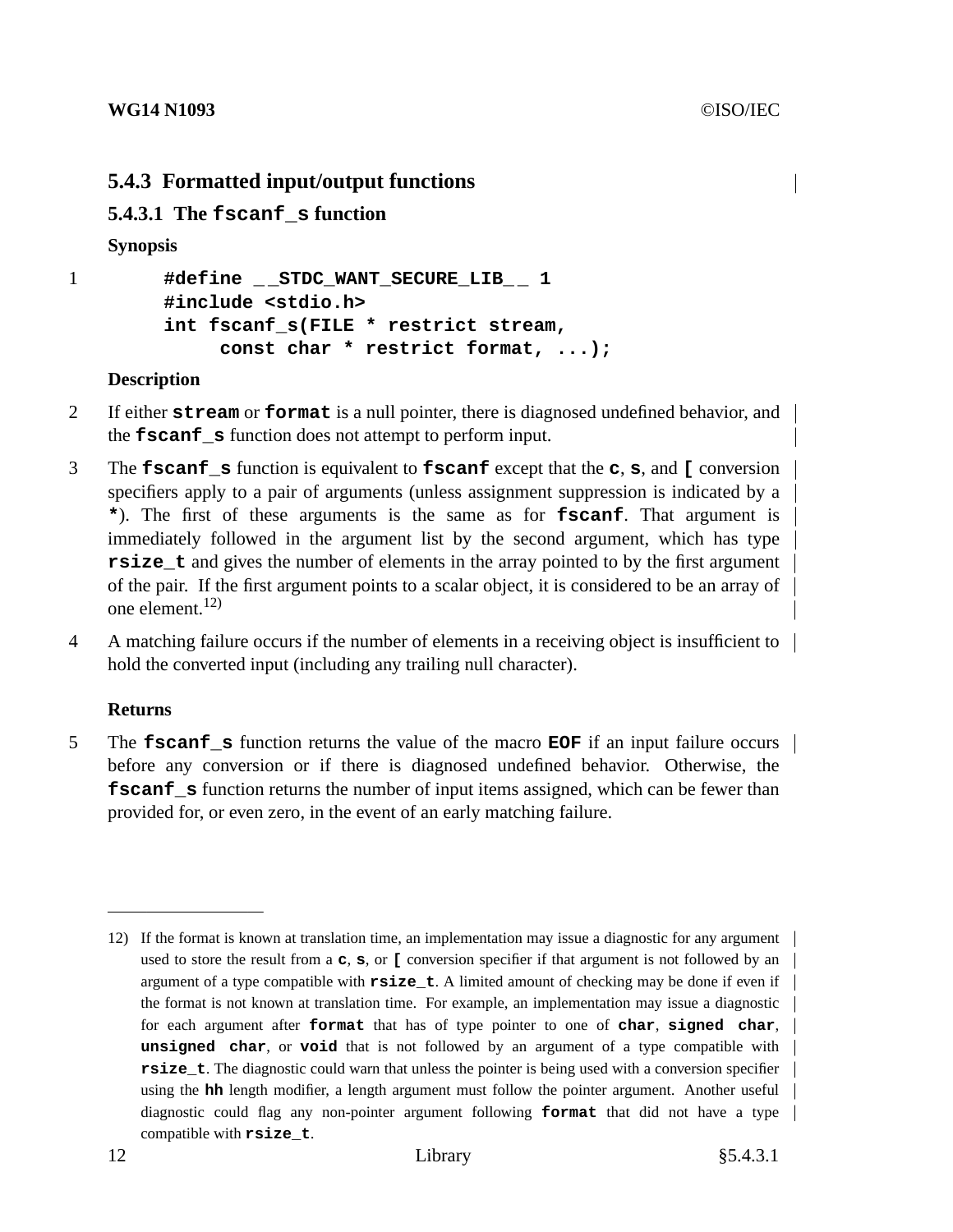$\overline{\phantom{a}}$ 

 $\overline{\phantom{a}}$ 

```
6 EXAMPLE 1 The call:
```

```
#define _ _STDC_WANT_SECURE_LIB_ _ 1
#include <stdio.h>
/* ... */
int n, i; float x; char name[50];
n=fscanf_s(stdin, "%d%f%s", &i, &x, name, (rsize_t) 50);
```
with the input line:

**25 54.32E-1 thompson**

will assign to **n** the value 3, to **i** the value 25, to **x** the value 5.432, and to **name** the sequence **thompson\0**.

7 EXAMPLE 2 The call:

```
#define _ _STDC_WANT_SECURE_LIB_ _ 1
#include <stdio.h>
/* ... */
int n; char s[5];
n=fscanf_s(stdin, "%s", s, sizeof s);
```
with the input line:

**hello**

will assign to **n** the value 0 since a matching failure occurred because the sequence **hello** o requires an array of six characters to store it. No assignment to **s** occurs.

# **5.4.3.2 The scanf\_s function**

## **Synopsis**

```
1 #define _ _STDC_WANT_SECURE_LIB_ _ 1
        #include <stdio.h>
        int scanf_s(const char * restrict format, ...);
```
## **Description**

- 2 If **format** is a null pointer, there is diagnosed undefined behavior, and the **scanf\_s** function does not attempt to perform input.
- 3 The **scanf\_s** function is equivalent to **fscanf\_s** with the argument **stdin** interposed before the arguments to **scanf\_s**.

## **Returns**

4 The **scanf\_s** function returns the value of the macro **EOF** if an input failure occurs before any conversion or if there is diagnosed undefined behavior. Otherwise, the **scanf\_s** function returns the number of input items assigned, which can be fewer than provided for, or even zero, in the event of an early matching failure.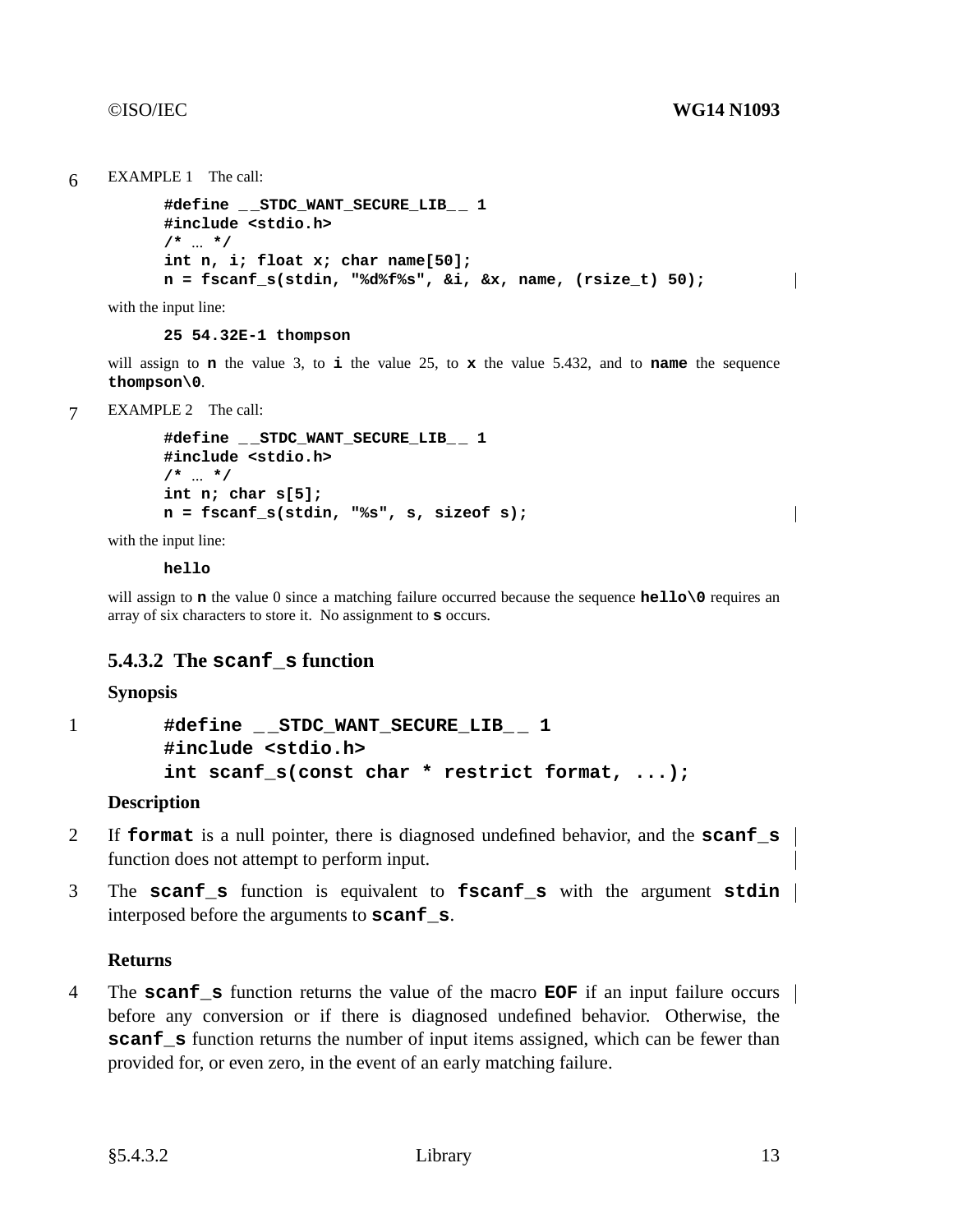# **5.4.3.3 The sscanf\_s function**

## **Synopsis**

```
1 #define _ _STDC_WANT_SECURE_LIB_ _ 1
        #include <stdio.h>
        int sscanf_s(const char * restrict s,
             const char * restrict format, ...);
```
## **Description**

- 2 If either **s** or **format** is a null pointer, there is diagnosed undefined behavior, and the **sscanf\_s** function does not attempt to perform input.
- 3 The **sscanf\_s** function is equivalent to **fscanf\_s**, except that input is obtained from a string (specified by the argument **s**) rather than from a stream. Reaching the end of the string is equivalent to encountering end-of-file for the **fscanf\_s** function. If copying takes place between objects that overlap, the objects take on unspecified values.

## **Returns**

4 The **sscanf\_s** function returns the value of the macro **EOF** if an input failure occurs before any conversion or if there is diagnosed undefined behavior. Otherwise, the **sscanf** s function returns the number of input items assigned, which can be fewer than provided for, or even zero, in the event of an early matching failure.

# **5.4.3.4 The vfscanf\_s function**

# **Synopsis**

1 **#define \_ \_STDC\_WANT\_SECURE\_LIB\_ \_ 1 #include <stdarg.h> #include <stdio.h> int vfscanf\_s(FILE \* restrict stream, const char \* restrict format, va\_list arg);**

# **Description**

- 2 If either **stream** or **format** is a null pointer, there is diagnosed undefined behavior, and the **vfscanf\_s** function does not attempt to perform input.
- 3 The **vfscanf\_s** function is equivalent to **fscanf\_s**, with the variable argument list replaced by **arg**, which shall have been initialized by the **va\_start** macro (and possibly subsequent **va\_arg** calls). The **vfscanf\_s** function does not invoke the **va** end macro.<sup>13)</sup>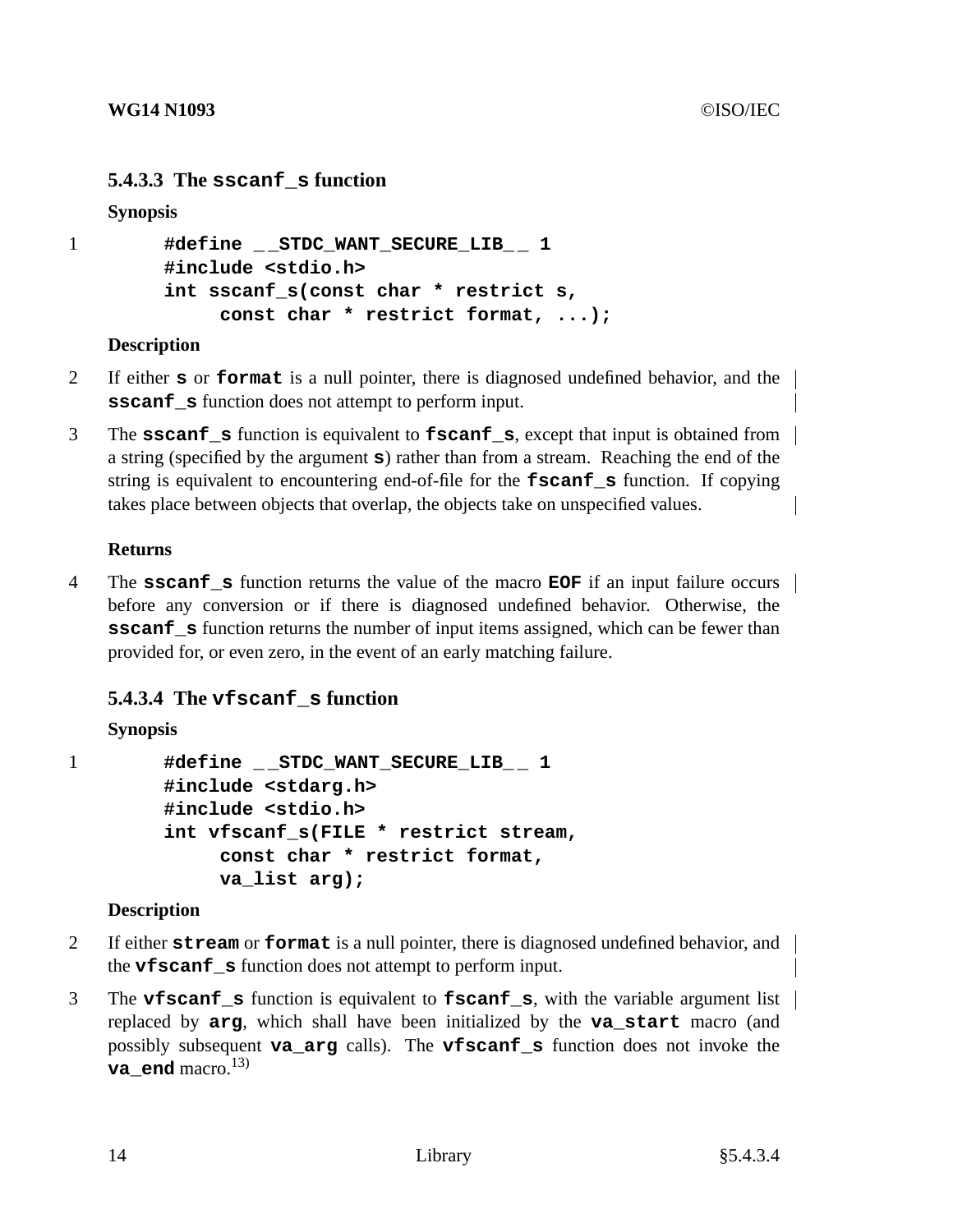## **Returns**

4 The **vfscanf\_s** function returns the value of the macro **EOF** if an input failure occurs before any conversion or if there is diagnosed undefined behavior. Otherwise, the **vfscanf\_s** function returns the number of input items assigned, which can be fewer than provided for, or even zero, in the event of an early matching failure.

# **5.4.3.5 The vscanf\_s function**

## **Synopsis**

```
1 #define _ _STDC_WANT_SECURE_LIB_ _ 1
        #include <stdarg.h>
        #include <stdio.h>
        int vscanf_s(const char * restrict format,
             va_list arg);
```
## **Description**

- 2 If **format** is a null pointer, there is diagnosed undefined behavior, and the **vscanf\_s** function does not attempt to perform input.
- 3 The **vscanf\_s** function is equivalent to **scanf\_s**, with the variable argument list replaced by **arg**, which shall have been initialized by the **va\_start** macro (and possibly subsequent **va\_arg** calls). The **vscanf\_s** function does not invoke the **va** end macro.<sup>13)</sup>

# **Returns**

4 The **vscanf\_s** function returns the value of the macro **EOF** if an input failure occurs before any conversion or if there is diagnosed undefined behavior. Otherwise, the **vscanf** s function returns the number of input items assigned, which can be fewer than provided for, or even zero, in the event of an early matching failure.

# **5.4.3.6 The vsscanf\_s function**

```
Synopsis
```

```
1 #define _ _STDC_WANT_SECURE_LIB_ _ 1
        #include <stdarg.h>
        #include <stdio.h>
        int vsscanf_s(const char * restrict s,
             const char * restrict format,
             va_list arg);
```
<sup>13)</sup> As the functions **vfscanf\_s**, **vscanf\_s**, and **vsscanf\_s** invoke the **va\_arg** macro, the value §5.4 $\alpha$ 3.6 Library **after the return is indeterminate.** Library 15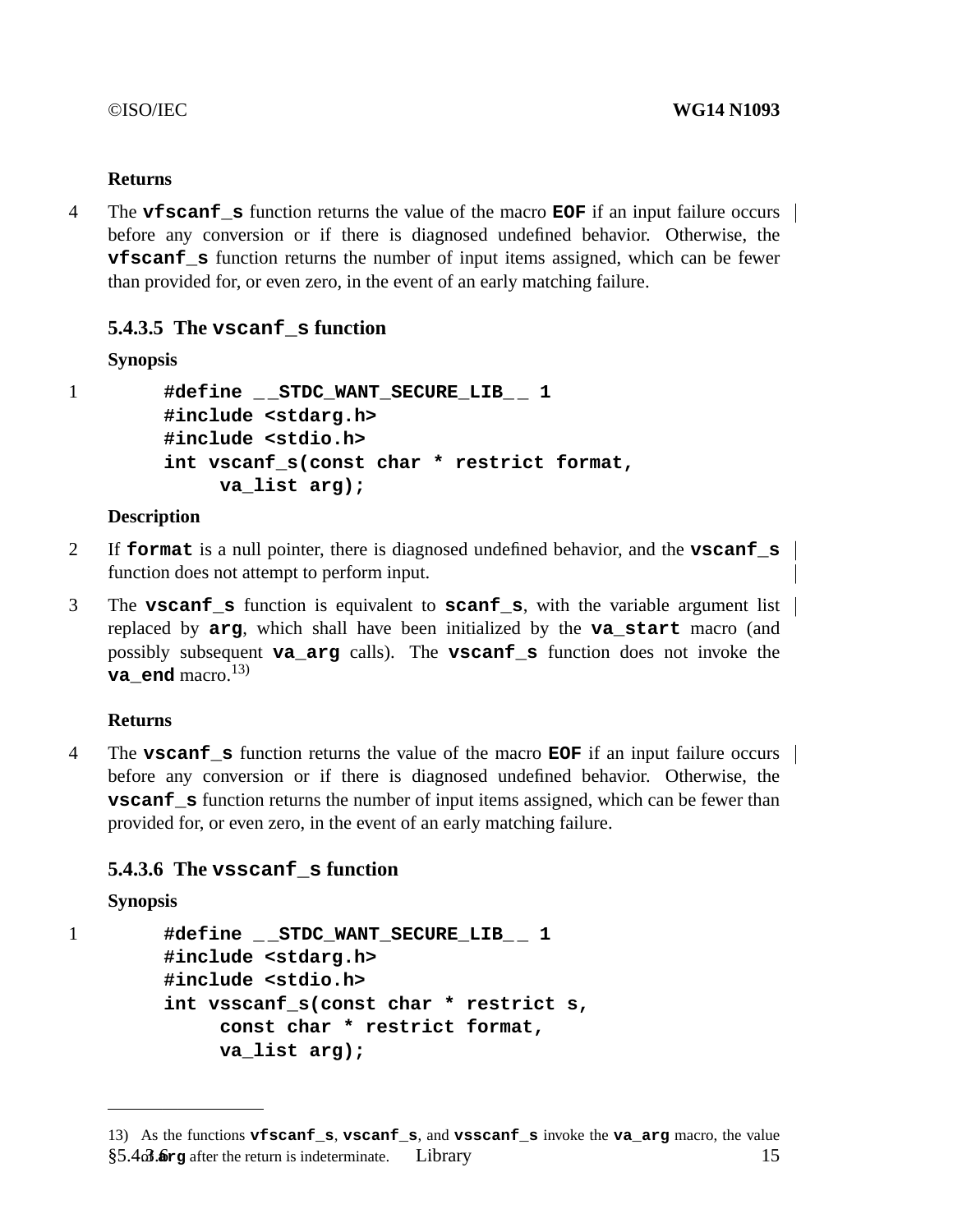## **WG14 N1093** ©ISO/IEC

## **Description**

- 2 If either **s** or **format** is a null pointer, there is diagnosed undefined behavior, and the **fscanf\_s** function does not attempt to perform input.
- 3 The **vsscanf\_s** function is equivalent to **sscanf\_s**, with the variable argument list replaced by **arg**, which shall have been initialized by the **va\_start** macro (and possibly subsequent **va\_arg** calls). The **vsscanf\_s** function does not invoke the **va** end macro.<sup>13)</sup>

## **Returns**

4 The **vsscanf\_s** function returns the value of the macro **EOF** if an input failure occurs before any conversion or if there is diagnosed undefined behavior. Otherwise, the **vscanf\_s** function returns the number of input items assigned, which can be fewer than provided for, or even zero, in the event of an early matching failure.

# **5.4.4 Character input/output functions**

# **5.4.4.1 The gets\_s function**

**Synopsis**

```
1 #define _ _STDC_WANT_SECURE_LIB_ _ 1
        #include <stdio.h>
        char *gets s(char *s, rsize t n);
```
## **Description**

- 2 If **n** is equal to zero or **s** is a null pointer or **n > RSIZE\_MAX**, then there is diagnosed undefined behavior, and no input is performed and the array pointed to by **s** (if any) is not modified.
- 3 Otherwise, the **gets\_s** function reads at most one less than the number of characters specified by **n** from the stream pointed to by **stdin**, into the array pointed to by **s**. No additional characters are read after a new-line character (which is discarded) or after endof-file. Although a new-line character counts towards number of characters read, it is not stored in the array. A null character is written immediately after the last character read into the array.
- 4 If end-of-file is encountered and no characters have been read into the array, or if a read error occurs during the operation, then **s[0]** is set to the null character.

## **Returns**

5 The **gets\_s** function returns **s** if successful. If there was diagnosed undefined behavior, or if end-of-file is encountered and no characters have been read into the array, or if a read error occurs during the operation, then a null pointer is returned.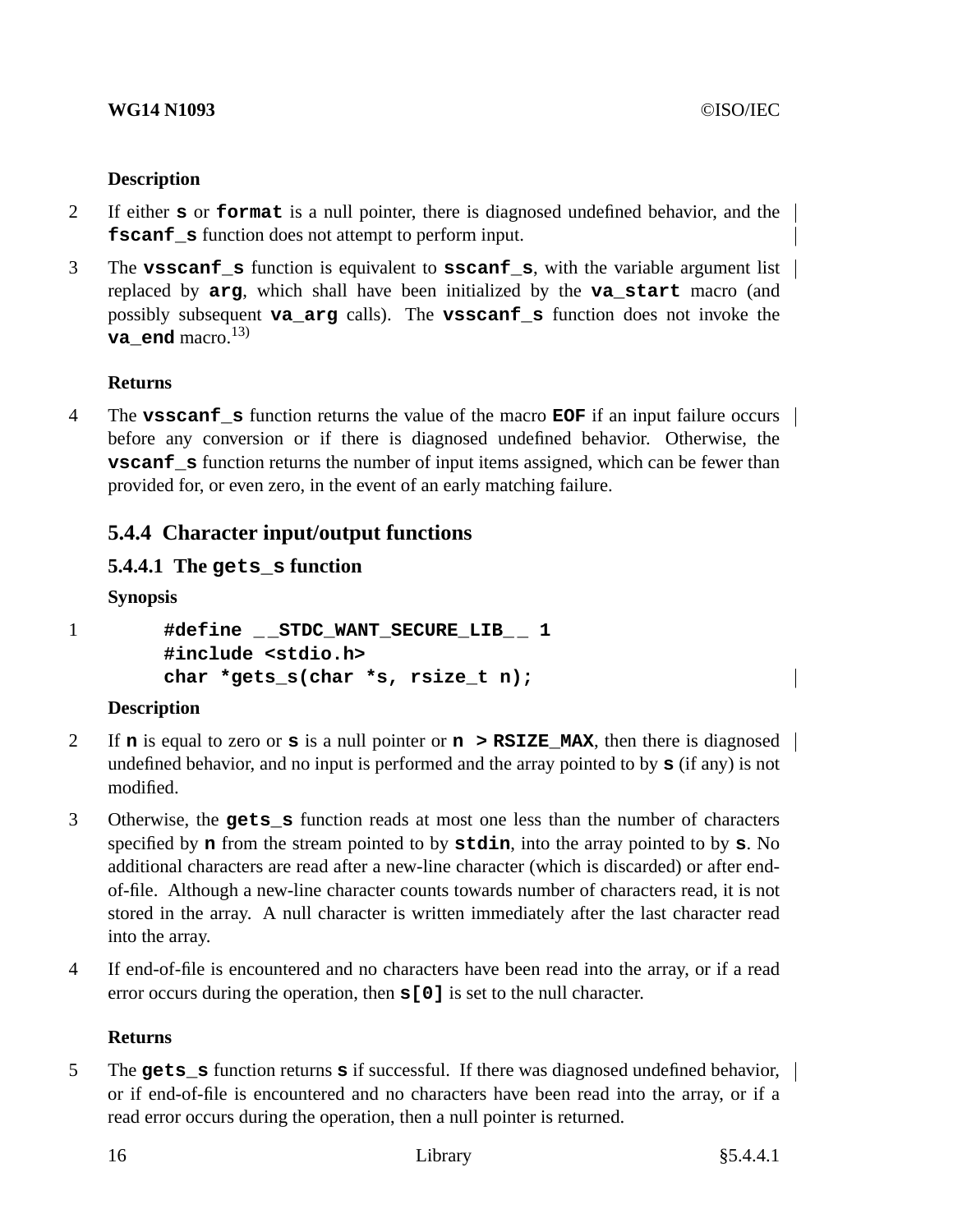# **5.5 General utilities <stdlib.h>**

- 1 The header **<stdlib.h>** defines two types.
- 2 The types are

**errno\_t**

which is type **int**; and

**rsize\_t**

which is the type **size\_t**.

# **5.5.1 Communication with the environment**

## **5.5.1.1 The getenv\_s function**

**Synopsis**

```
1 #define _ _STDC_WANT_SECURE_LIB_ _ 1
        #include <stdlib.h>
        errno_t getenv_s(size_t * restrict needed,
                  char * restrict value, rsize t maxsize,
                  const char * restrict name);
```
## **Description**

2 There is diagnosed undefined behavior if any of the following conditions are true:

```
— name == NULL
```
— **maxsize > RSIZE\_MAX**

```
— maxsize > 0 && value == NULL
```
If there is diagnosed undefined behavior, the integer pointed to by **needed** is set to 0 (if **needed** is not null), and the function returns.

- 3 The **getenv\_s** function searches an *environment list*, provided by the host environment, for a string that matches the string pointed to by **name**.
- 4 If that name is found then **getenv\_s** performs the following actions. If **needed** is not a null pointer, one plus the length of the string associated with the matched list member is stored in the integer pointed to by **needed**. If the length of the associated string is less than **maxsize**, then the associated string is copied to the array pointed to by **value**.
- 5 If that name is not found then **getenv\_s** performs the following actions. If **needed** is not a null pointer, zero is stored in the integer pointed to by **needed**. If **maxsize** is greater than zero, then **value[0]** is set to the null character.
- 6 The set of environment names and the method for altering the environment list are implementation-defined.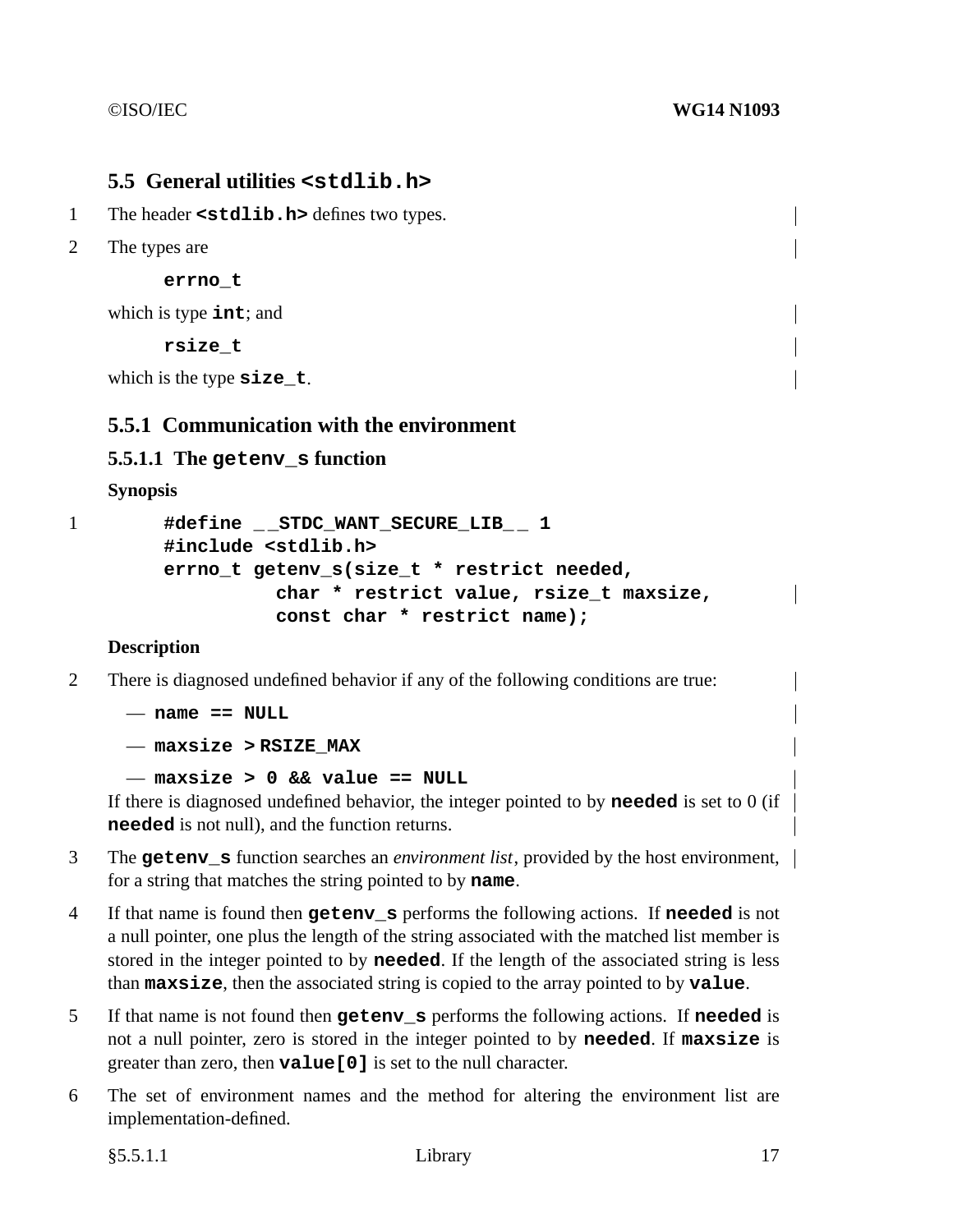## **Returns**

7 The **getenv\_s** function returns zero if the specified **name** is found and the associated string was successfully stored in **value**. Otherwise, a non-zero value is returned.

# **5.5.2 Searching and sorting utilities**

- 1 These utilities make use of a comparison function to search or sort arrays of unspecified type. Where an argument declared as **size** t **nmemb** specifies the length of the array for a function, **nmemb** can have the value zero on a call to that function; the comparison function is not called, a search finds no matching element, sorting performs no rearrangement, and the pointer to the array may be null.
- 2 The implementation shall ensure that the second argument of the comparison function (when called from **bsearch\_s**), or both arguments (when called from **qsort\_s**), are pointers to elements of the array. 14) The first argument when called from **bsearch\_s** shall equal **key**.
- 3 The comparison function shall not alter the contents of either the array or search key. The implementation may reorder elements of the array between calls to the comparison function, but shall not otherwise alter the contents of any individual element.
- 4 When the same objects (consisting of **size** bytes, irrespective of their current positions in the array) are passed more than once to the comparison function, the results shall be consistent with one another. That is, for **qsort\_s** they shall define a total ordering on the array, and for **bsearch\_s** the same object shall always compare the same way with the key.
- 5 A sequence point occurs immediately before and immediately after each call to the comparison function, and also between any call to the comparison function and any movement of the objects passed as arguments to that call.

```
((char * )p - (char * )base) % size == 0(char *)p >= (char *)base
(char *)p < (char *)base + nmemb * size
```
<sup>14)</sup> That is, if the value passed is **p**, then the following expressions are always valid and nonzero: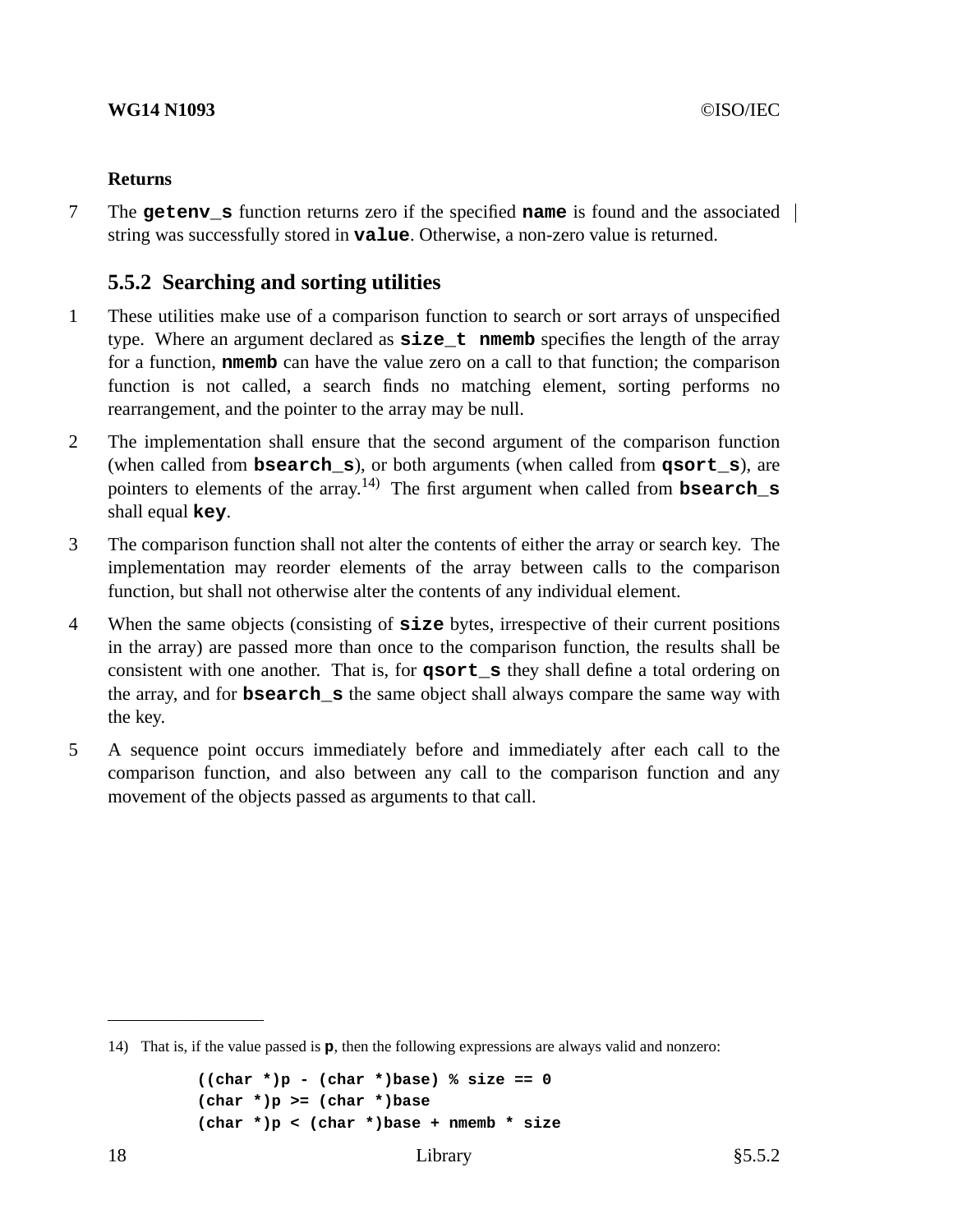## **5.5.2.1 The bsearch\_s function**

**Synopsis**

```
1 #define _ _STDC_WANT_SECURE_LIB_ _ 1
        #include <stdlib.h>
        void *bsearch_s(const void *key, const void *base,
             rsize_t nmemb, rsize_t size,
             int (*compar)(const void *k, const void *y,
                            void *context),
             void *context);
```
## **Description**

- 2 There is diagnosed undefined behavior if any of the following conditions are true:
	- **nmemb > RSIZE\_MAX**
	- **size > RSIZE\_MAX**
	- **nmemb!=0 && (key==NULL || base==NULL || compar==NULL || compar==NULL)**

In which case, the **bsearch\_s** function does not search the array.

- 3 The **bsearch\_s** function searches an array of **nmemb** objects, the initial element of which is pointed to by **base**, for an element that matches the object pointed to by **key**. The size of each element of the array is specified by **size**.
- 4 The comparison function pointed to by **compar** is called with three arguments. The first two point to the **key** object and to an array element, in that order. The function shall return an integer less than, equal to, or greater than zero if the **key** object is considered, respectively, to be less than, to match, or to be greater than the array element. The array shall consist of: all the elements that compare less than, all the elements that compare equal to, and all the elements that compare greater than the **key** object, in that order. 15) The third argument to the comparison function is the **context** argument passed to **bsearch\_s**. The sole use of **context** by **bsearch\_s** is to pass it to the comparison function. $16$ )

## **Returns**

5 The **bsearch\_s** function returns a pointer to a matching element of the array, or a null | pointer if no match is found or there is diagnosable undefined behavior. If two elements

<sup>15)</sup> In practice, the entire array has been sorted according to the comparison function.

<sup>16)</sup> The **context** argument is for the use of the comparison function in performing its duties. For example, it might specify a collating sequence used by the comparison function.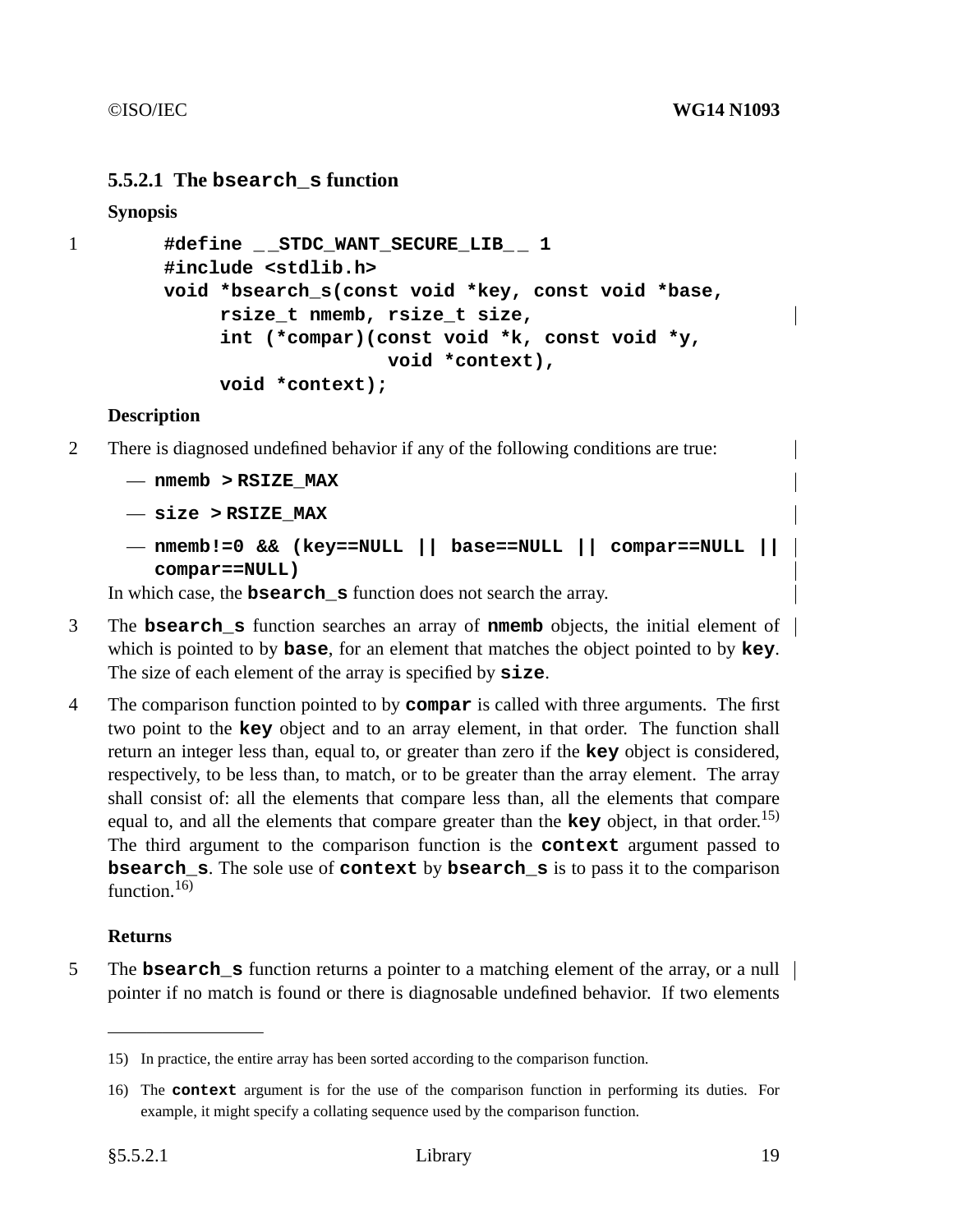compare as equal, which element is matched is unspecified.

# **5.5.2.2 The qsort\_s function**

## **Synopsis**

```
1 #define _ _STDC_WANT_SECURE_LIB_ _ 1
         #include <stdlib.h>
         void qsort_s(void *base, rsize_t nmemb, rsize_t size,
                                                                       \overline{\phantom{a}}int (*compar)(const void *x, const void *y,
                               void *context),
              void *context);
```
## **Description**

- 2 There is diagnosed undefined behavior if any of the following conditions are true:
	- **nmemb > RSIZE\_MAX**

— **size > RSIZE\_MAX**

```
— nmemb != 0 && (base == NULL || compar == NULL)
In which case, the qsort s function does not sort the array.
```
- 3 The **qsort\_s** function sorts an array of **nmemb** objects, the initial element of which is pointed to by **base**. The size of each object is specified by **size**.
- 4 The contents of the array are sorted into ascending order according to a comparison function pointed to by **compar**, which is called with three arguments. The first two point to the objects being compared. The function shall return an integer less than, equal to, or greater than zero if the first argument is considered to be respectively less than, equal to, or greater than the second. The third argument to the comparison function is the **context** argument passed to **qsort\_s**. The sole use of **context** by **qsort\_s** is to pass it to the comparison function.<sup>16)</sup>
- 5 If two elements compare as equal, their relative order in the resulting sorted array is unspecified.

## **Returns**

6 The **qsort\_s** function returns no value. ∗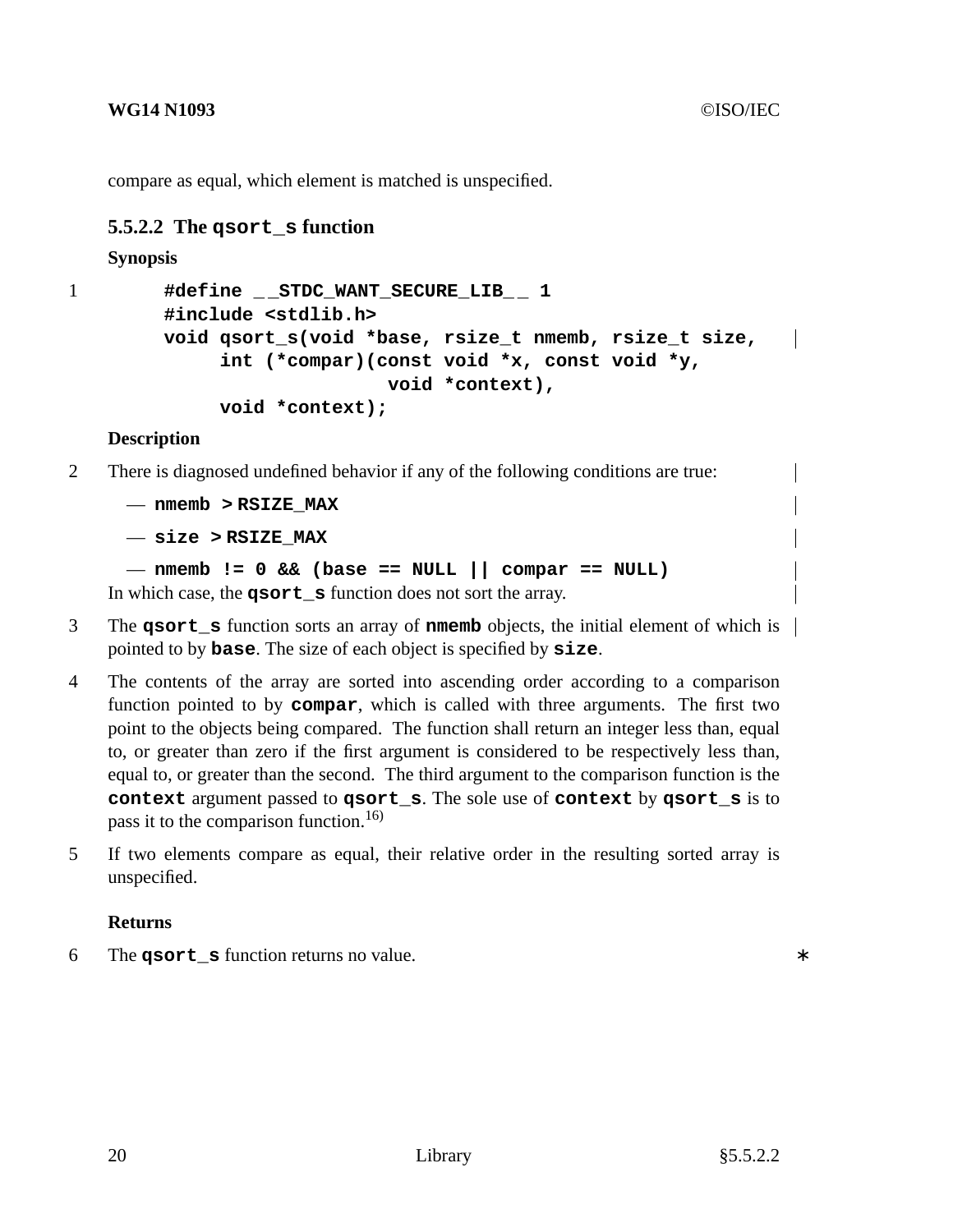# **5.5.3 Multibyte/wide character conversion functions**

1 The behavior of the multibyte character functions is affected by the **LC\_CTYPE** category of the current locale. Forastate-dependent encoding, each function is placed into its initial conversion state by a call for which its character pointer argument,  $\mathbf{s}$ , is a null pointer. Subsequent calls with **s** as other than a null pointer cause the internal conversion state of the function to be altered as necessary. A call with **s** as a null pointer causes these functions to set the int pointed to by their **status** argument to a nonzero value if encodings have state dependency, and zero otherwise.17) Changing the **LC\_CTYPE** category causes the conversion state of these functions to be indeterminate.

# **5.5.3.1 The wctomb\_s function**

```
Synopsis
```

```
1 #define _ _STDC_WANT_SECURE_LIB_ _ 1
        #include <stdlib.h>
        errno_t wctomb_s(int * restrict status,
             char * restrict s,
             rsize_t smax,
             wchar_t wc);
```
# **Description**

- 2 Let *n* denote the number of bytes needed to represent the multibyte character corresponding to the wide character given by **wc** (including any shift sequences).
- 3 There is diagnosed undefined behavior if any of the following conditions are true:

— **(s == NULL && smax != 0)**

— **(smax > RSIZE\_MAX**)

— **(s != NULL &&** *n* **>= smax)**

If there is diagnosed undefined behavior, **wctomb\_s** does not modify the int pointed to by **status**, and if **s** is not null, no more than **smax** elements in the array pointed to by **s** will be accessed.

4 The **wctomb\_s** function determines *n* and stores the multibyte character representation of **wc** in the array whose first element is pointed to by **s** (if **s** is not a null pointer). The number of characters stored never exceeds **MB\_CUR\_MAX** or **smax**. If **wc** is a null wide character, a null byte is stored, preceded by any shift sequence needed to restore the initial shift state, and the function is left in the initial conversion state.

<sup>17)</sup> If the locale employs special bytes to change the shift state, these bytes do not produce separate wide character codes, but are grouped with an adjacent multibyte character.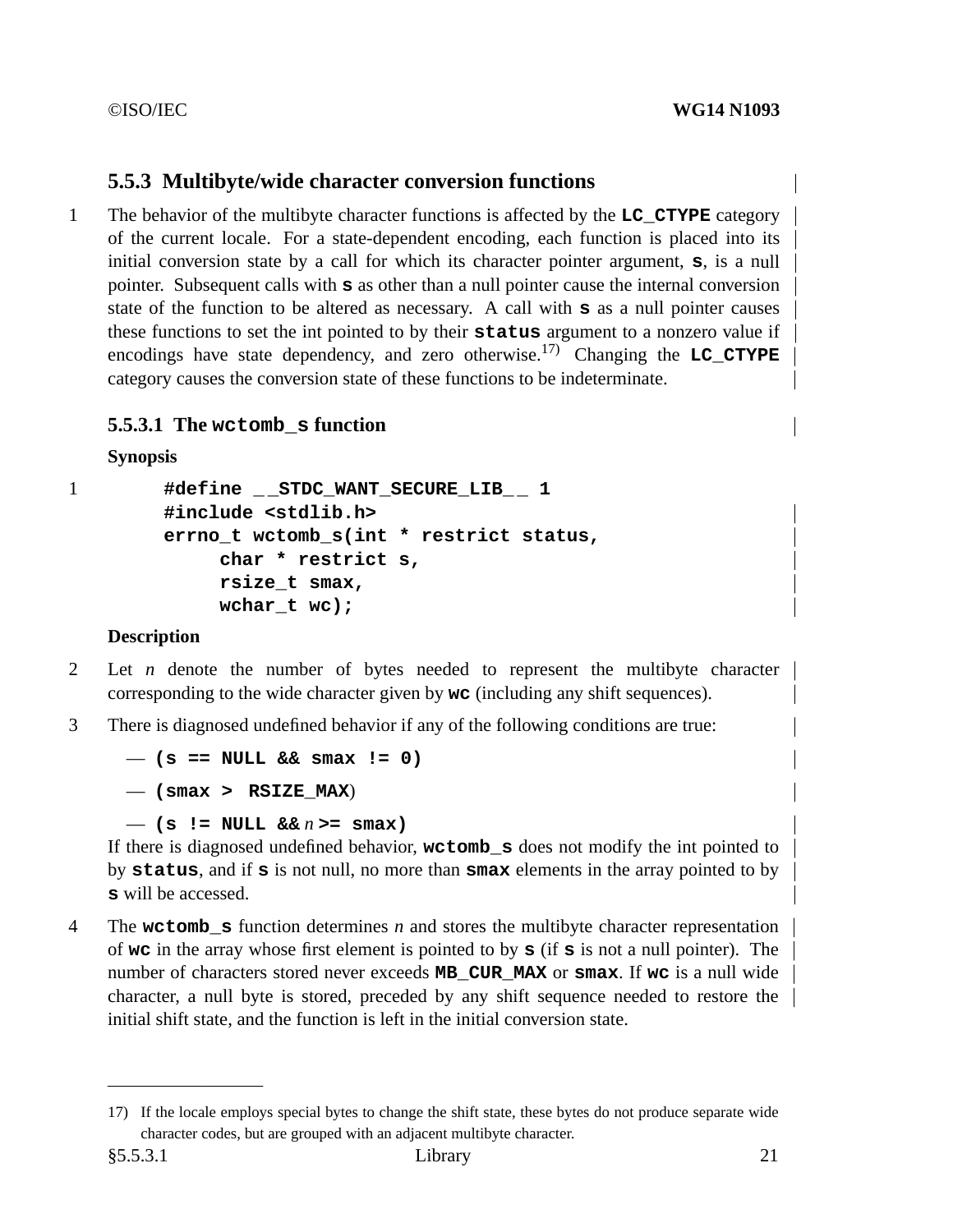## **WG14 N1093** ©ISO/IEC

- 5 The implementation shall behave as if no library function calls the **wctomb\_s** function.
- 6 If **s** is a null pointer, the **wctomb\_s** function stores into the int pointed to by **status** a nonzero or zero value, if multibyte character encodings, respectively, do or do not have state-dependent encodings.
- 7 If **s** is not a null pointer, the **wctomb\_s** function stores into the int pointed to by **status** either *n* or −1 if **wc**, respectively, does or does not correspond to a valid multibyte character.
- 8 In no case will the int pointed to by **status** be set to a value greater than the **MB\_CUR\_MAX** macro.

## **Returns**

9 The **wctomb\_s** function returns zero if successful, and a non-zero value if there was diagnosed undefined behavior or **wc** did not correspond to a valid multibyte character.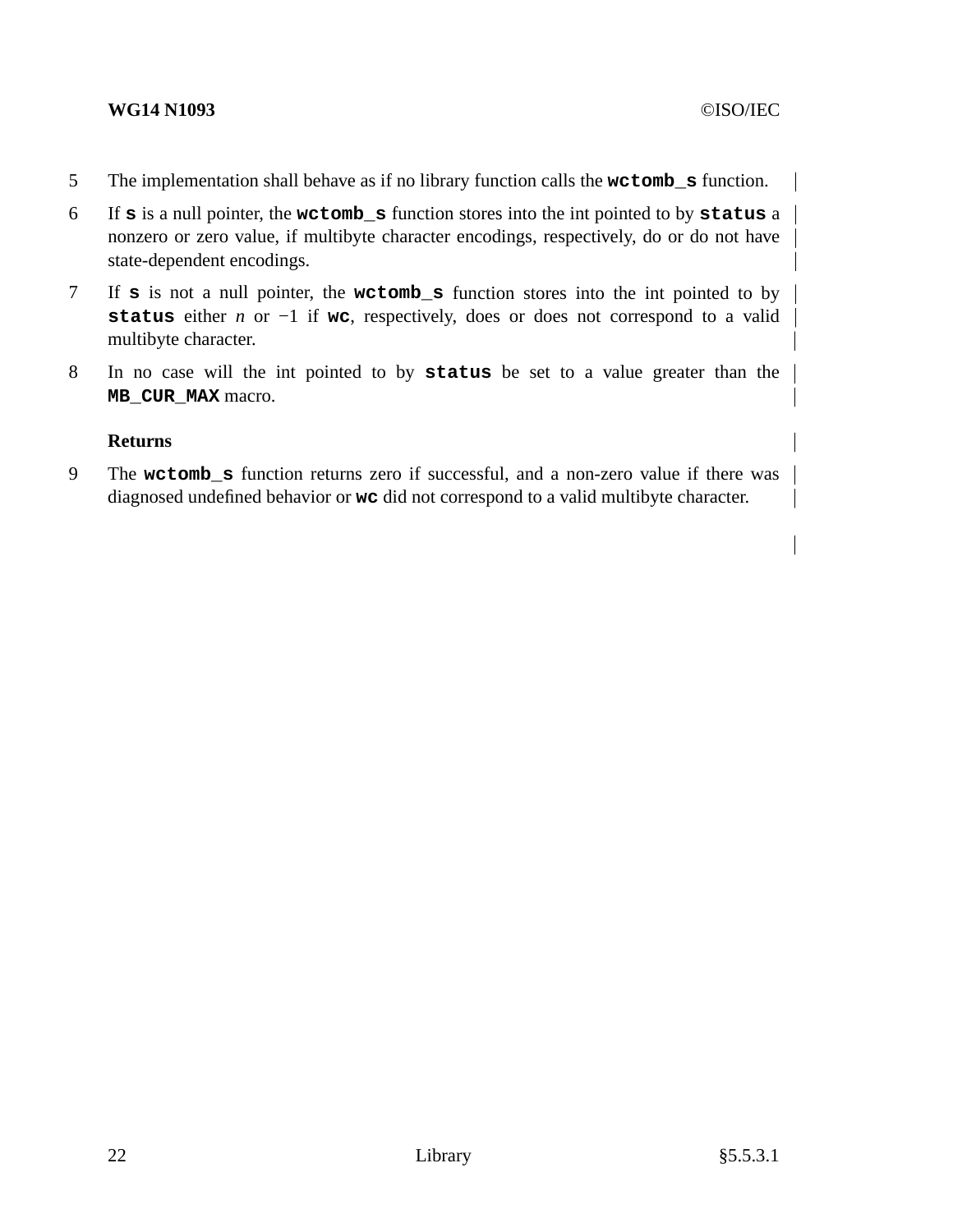# **5.6 String handling <string.h>** 1 The header **<string.h>** defines two types. 2 The types are **errno\_t** which is type **int**; and **rsize\_t** which is the type **size\_t**. **5.6.1 Copying functions 5.6.1.1 The memcpy\_s function Synopsis** 1 **#define \_ \_STDC\_WANT\_SECURE\_LIB\_ \_ 1 #include <string.h> errno\_t memcpy\_s(void \* restrict s1, rsize\_t s1max, const void \* restrict s2, rsize\_t n);**

## **Description**

2 There is diagnosed undefined behavior if any of the following conditions are true:

```
— s1 == NULL || s2 == NULL
```

```
— s1max > RSIZE_MAX || n>RSIZE_MAX
```

```
— n>s1max
```
If there is diagnosed undefined behavior, the **memcpy\_s** function stores zeros in the first **s1max** characters of the object pointed to by **s1** if **s1 != NULL && s1max <= RSIZE\_MAX**

- 3 Otherwise, the **memcpy\_s** function copies **n** characters from the object pointed to by **s2** into the object pointed to by **s1**.
- 4 If copying takes place between objects that overlap, the objects take on unspecified values.

## **Returns**

5 The **memcpy\_s** function returns zero if there was no diagnosed undefined behavior. Otherwise, a non-zero value is returned.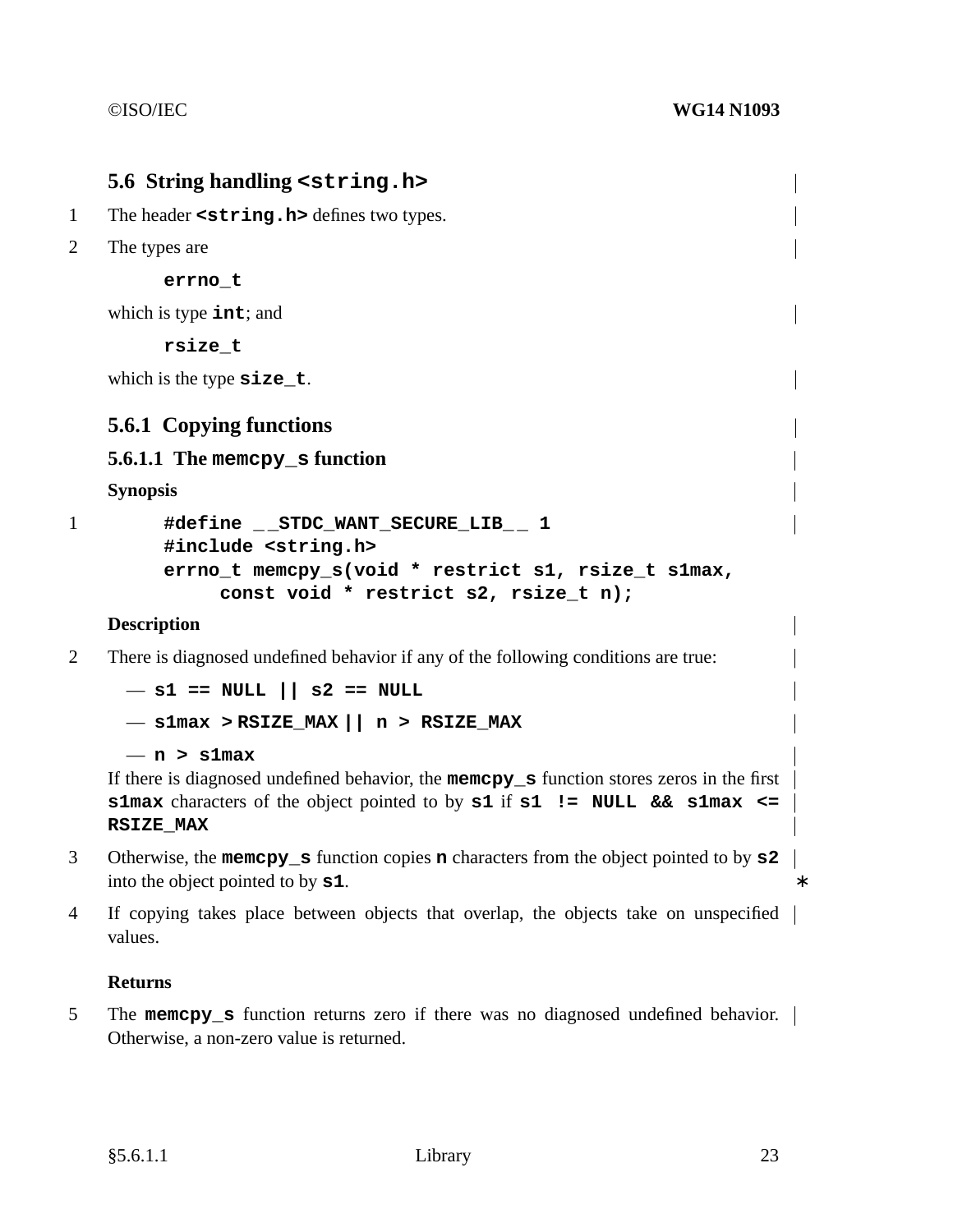## **5.6.1.2 The memmove\_s function**

**Synopsis**

```
1 #define _ _STDC_WANT_SECURE_LIB_ _ 1
        #include <string.h>
        errno_t memmove_s(void *s1, rsize_t s1max,
             const void *s2, rsize_t n);
```
## **Description**

2 There is diagnosed undefined behavior if any of the following conditions are true:

```
— s1 == NULL || s2 == NULL
— s1max > RSIZE_MAX || n>RSIZE_MAX
— n>s1max
```
If there is diagnosed undefined behavior, the **memmove\_s** function stores zeros in the first **s1max** characters of the object pointed to by **s1** if **s1**  $\mathbf{I} = \mathbf{NULL}$  & **s1max**  $\leq$ **RSIZE\_MAX**

3 Otherwise, the **memmove\_s** function copies **n** characters from the object pointed to by **s2** into the object pointed to by **s1**. This copying takes place as if the **n** characters from the object pointed to by **s2** are first copied into a temporary array of **n** characters that does not overlap the objects pointed to by **s1** or **s2**, and then the **n** characters from the temporary array are copied into the object pointed to by **s1**. ∗

## **Returns**

4 The **memmove\_s** function returns zero if there was no diagnosed undefined behavior. Otherwise, a non-zero value is returned.

# **5.6.1.3 The strcpy\_s function**

## **Synopsis**

```
1 #define _ _STDC_WANT_SECURE_LIB_ _ 1
        #include <string.h>
        errno_t strcpy_s(char * restrict s1,
             rsize_t s1max,
             const char * restrict s2);
```
## **Description**

2 There is diagnosed undefined behavior if any of the following conditions are true:

— **s1 == NULL || s2 == NULL**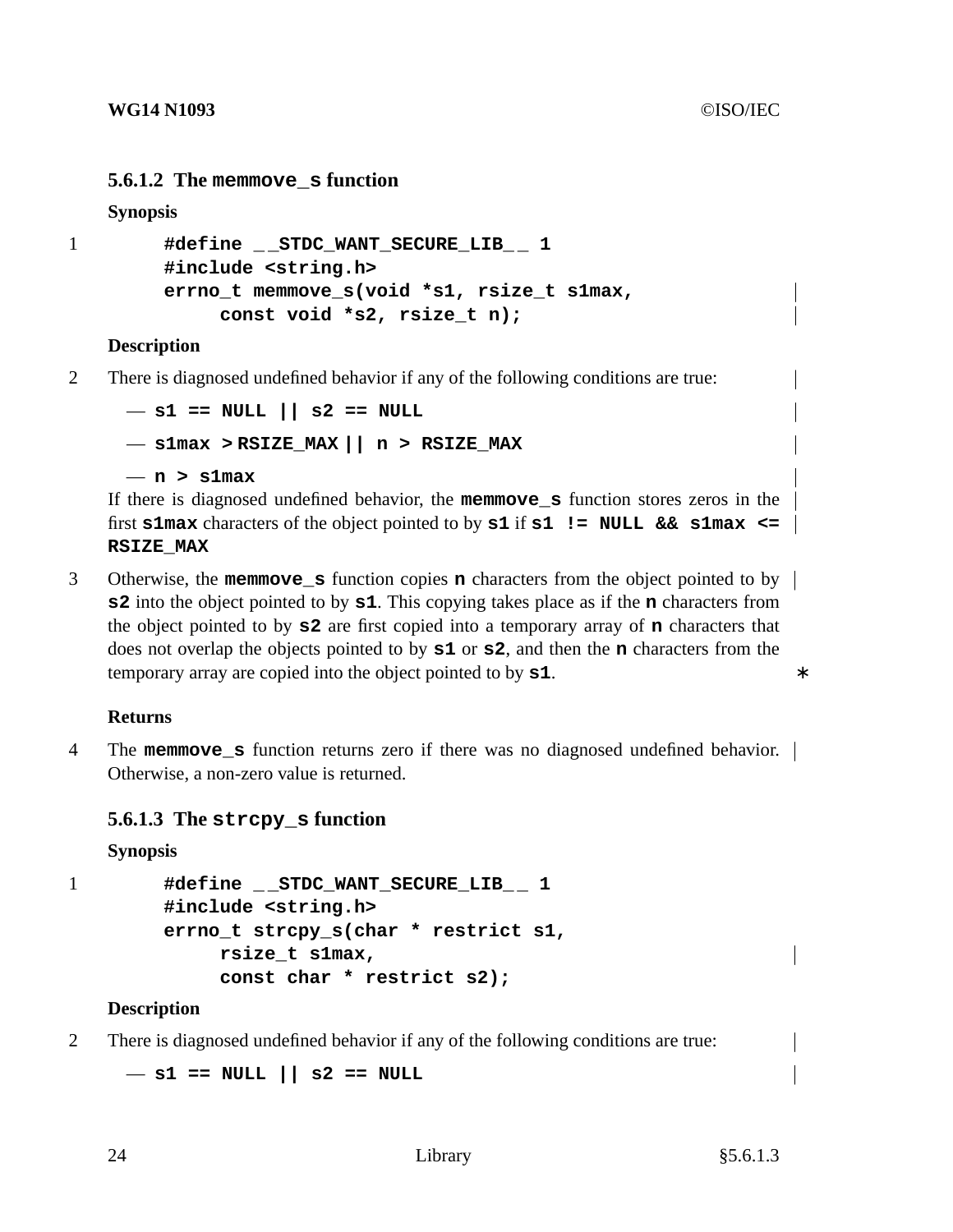— **s1max > RSIZE\_MAX**

— **s1max == 0**

```
— s1max <= strnlen_s(s2, s1max)
```
If there is diagnosed undefined behavior, then **s1[0]** is set to the null character if **s1**  $!=$  NULL &&  $s1max > 0$  &&  $s1max \leq$  RSIZE MAX.

- 3 Otherwise, the characters pointed to by **s2** up to and including the null character are copied to the array pointed to by **s1**.
- 4 All elements following the terminating null character (if any) written by **strcpy\_s** in ∗ the array of **s1max** characters pointed to by **s1** take unspecified values when **strcpy\_s** returns.18)
- 5 If copying takes place between objects that overlap, the objects take on unspecified values.

## **Returns**

6 The **strcpy s** function returns zero<sup>19)</sup> if there was no diagnosed undefined behavior. Otherwise, a non-zero value is returned.

## **5.6.1.4 The strncpy\_s function**

**Synopsis**

```
1 #define _ _STDC_WANT_SECURE_LIB_ _ 1
```

```
#include <string.h>
errno_t strncpy_s(char * restrict s1,
     rsize_t s1max,
     const char * restrict s2,
     rsize_t n);
```
## **Description**

2 There is diagnosed undefined behavior if any of the following conditions are true:

```
— s1 == NULL || s2 == NULL
```
<sup>18)</sup> This allows an implementation to copy characters from **s2** to **s1** while simultaneously checking if any of those characters are null. Such an approach might write a character to every element of **s1** before discovering that the first element should be set to the null character.

<sup>19)</sup> A zero return value implies that all of the requested characters from the string pointed to by **s2** fit within the array pointed to by **s1** and that the result in **s1** is null terminated.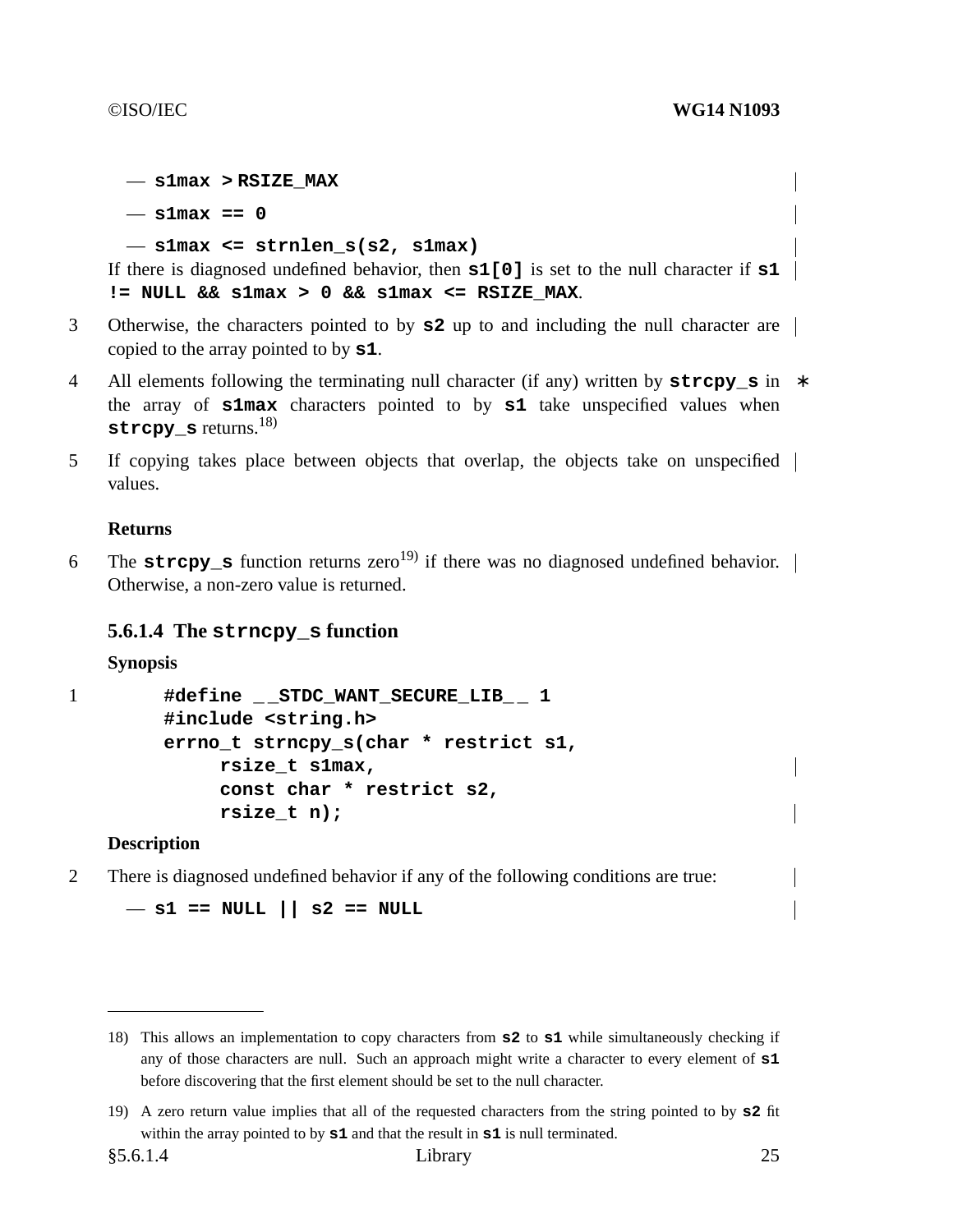— **s1max > RSIZE\_MAX || n > RSIZE\_MAX**, — **s1max == 0**

### — **n >= s1max && s1max <= strnlen\_s(s2, s1max)**

If there is diagnosed undefined behavior, then **s1[0]** is set to the null character if **s1**  $!=$  NULL &&  $s1max > 0$  &&  $s1max < =$  RSIZE MAX.

- 3 Otherwise, the **strncpy\_s** function copies not more than **n** successive characters (characters that followanull character are not copied) from the array pointed to by **s2** to the array pointed to by **s1**. If no null character was copied from **s2**, then **s1[n]** is set to a null character.
- 4 All elements following the terminating null character (if any) written by **strncpy\_s** in the array of **s1max** characters pointed to by **s1** take unspecified values when **strncpy s** returns.<sup>20)</sup>
- 5 If copying takes place between objects that overlap, the objects take on unspecified values.

## **Returns**

- 6 The **strncpy s** function returns zero<sup>21)</sup> if there was no diagnosed undefined behavior. Otherwise, a non-zero value is returned.
- 7 EXAMPLE 1 The **strncpy\_s** function can be used to copyastring without the danger that the result will not be null terminated or that characters will be written past the end of the destination array.

```
#define _ _STDC_WANT_SECURE_LIB_ _ 1
#include <string.h>
/* ... */
char src1[100] = "hello";
char src2[7] = {'g', 'o', 'o', 'd', 'b', 'y', 'e'};
char dst1[6], dst2[5], dst3[5];
int r1, r2, r3;
r1 = strncpy_s(dst1, 6, src1, 100);
r2 = strncpy_s(dst2, 5, src2, 7);
r3 = strncpy_s(dst3, 5, src2, 4);
```
The first call will assign to **r1** the value zero and to **dst1** the sequence **hello\0**. The second call will assign to **r2** a non-zero value and to **dst2** the sequence **\0**. The third call will assign to **r3** the value zero and to **dst3** the sequence **good\0**.

<sup>20)</sup> This allows an implementation to copy characters from **s2** to **s1** while simultaneously checking if any of those characters are null. Such an approach might write a character to every element of **s1** before discovering that the first element should be set to the null character.

<sup>21)</sup> A zero return value implies that all of the requested characters from the string pointed to by **s2** fit within the array pointed to by **s1** and that the result in **s1** is null terminated.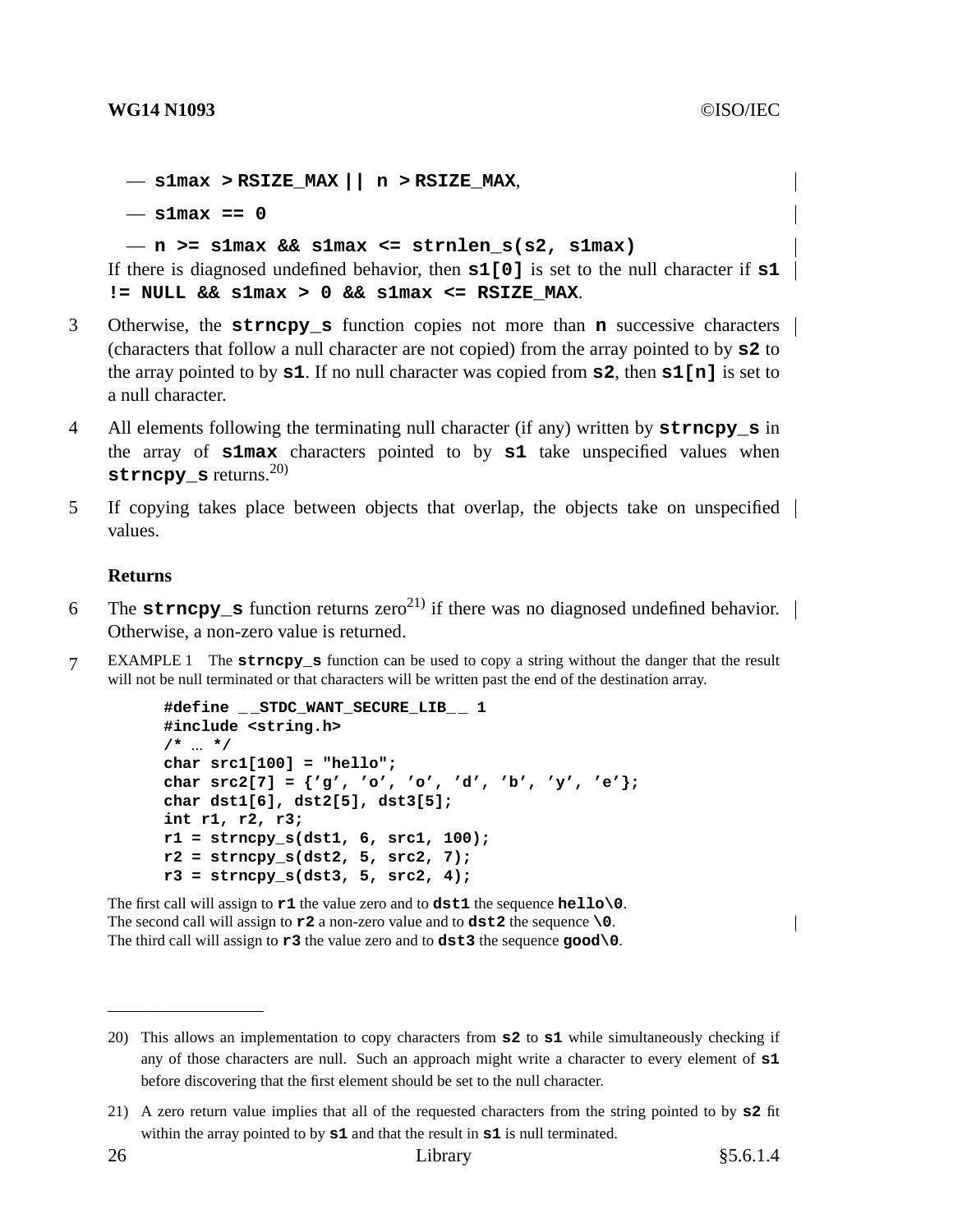# **5.6.2 Concatenation functions**

## **5.6.2.1 The strcat\_s function**

**Synopsis**

```
1 #define _ _STDC_WANT_SECURE_LIB_ _ 1
        #include <string.h>
        errno_t strcat_s(char * restrict s1,
             rsize_t s1max,
             const char * restrict s2);
```
### **Description**

- 2 Let *m* denote the value **s1max strnlen\_s(s1, s1max)** upon entry to **strcat\_s**.
- 3 There is diagnosed undefined behavior if any of the following conditions are true:

```
— s1 == NULL || s2 == NULL
— s1max > RSIZE_MAX
— s1max == 0
- m = 0^{22}— m <= strnlen(s2, m),
```
If there is diagnosed undefined behavior, then **s1[0]** is set to the null character if **s1**  $!=$  NULL &&  $s1max > 0$  &&  $s1max < =$  RSIZE MAX.

- 4 Otherwise, the characters pointed to by **s2** up to and including the null character are appended to the end of the string pointed to by **s1**. The initial character from **s2** overwrites the null character at the end of **s1**.
- 5 All elements following the terminating null character (if any) written by **streat s** in  $*$ the array of **s1max** characters pointed to by **s1** take unspecified values when strcat s returns.<sup>23)</sup>
- 6 If copying takes place between objects that overlap, the objects take on unspecified values.

<sup>22)</sup> This means that **s1** was not null terminated upon entry to **strcat\_s**.

<sup>23)</sup> This allows an implementation to append characters from **s2** to **s1** while simultaneously checking if any of those characters are null. Such an approach might write a character to every element of **s1** before discovering that the first element should be set to the null character.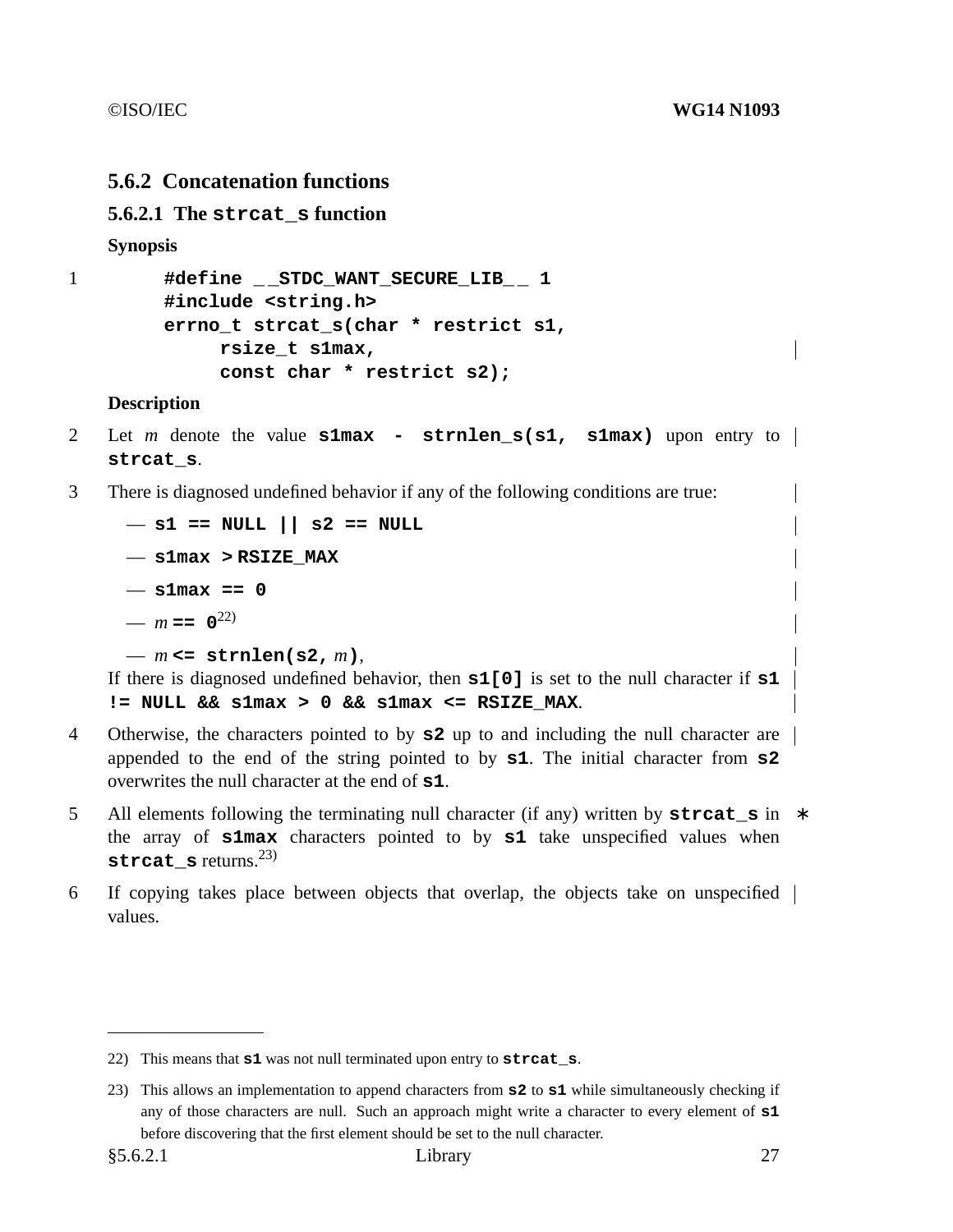## **Returns**

7 The **strcat\_s** function returns zero<sup>24)</sup> if there was no diagnosed undefined behavior.  $\vert$ Otherwise, a non-zero value is returned.

## **5.6.2.2 The strncat\_s function**

**Synopsis**

```
1 #define _ _STDC_WANT_SECURE_LIB_ _ 1
        #include <string.h>
        errno_t strncat_s(char * restrict s1,
             rsize_t s1max,
             const char * restrict s2,
             rsize_t n);
```
## **Description**

- 2 Let *m* denote the value **s1max strnlen\_s(s1, s1max)** upon entry to **strncat\_s.**
- 3 There is diagnosed undefined behavior if any of the following conditions are true:

— **s1 == NULL || s2 == NULL** — **s1max > RSIZE\_MAX || n > RSIZE\_MAX**, — **s1max == 0** —  $m == 0^{25}$ 

```
- n >= m & m <= strnlen s(s2, m),
```
If there is diagnosed undefined behavior, then **s1[0]** is set to the null character if **s1**  $!=$  NULL &&  $s1max > 0$  &&  $s1max < =$  RSIZE MAX.

- 4 Otherwise, the **strncat\_s** function appends not more than **n** successive characters (characters that followanull character are not copied) from the array pointed to by **s2** to the end of the string pointed to by **s1**. The initial character from **s2** overwrites the null character at the end of **s1**. If no null character was copied from **s2**, then **s1**[**s1maxm+n]** is set to a null character.
- 5 All elements following the terminating null character (if any) written by **strncat\_s** in the array of **s1max** characters pointed to by **s1** take unspecified values when **strncat s** returns.<sup>26)</sup>

<sup>24)</sup> A zero return value implies that all of the requested characters from the string pointed to by **s2** were appended to the string pointed to by **s1** and that the result in **s1** is null terminated.

<sup>25)</sup> This means that **s1** was not null terminated upon entry to **strncat\_s**.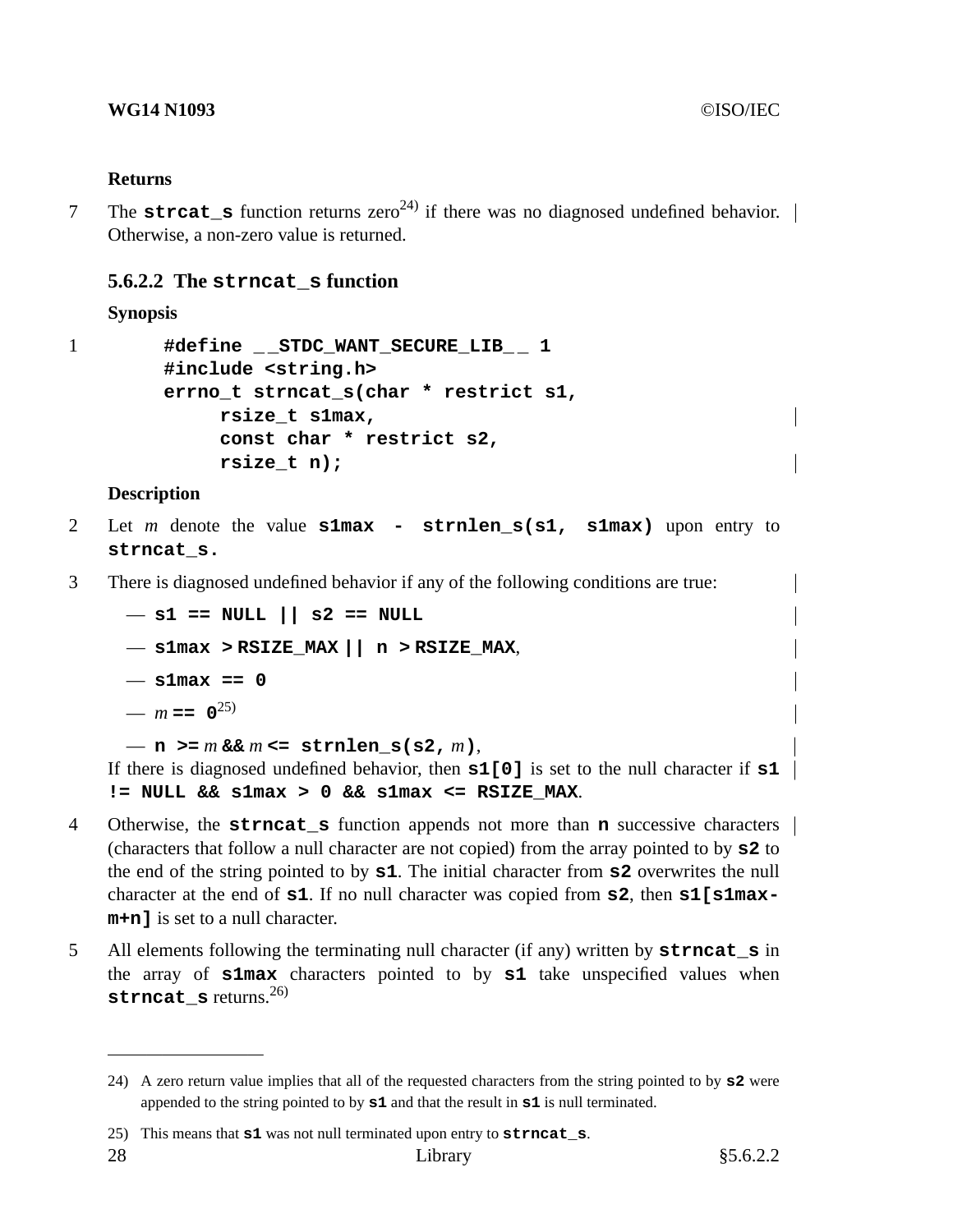6 If copying takes place between objects that overlap, the objects take on unspecified values.

## **Returns**

- 7 The **strncat\_s** function returns  $zero^{27}$  if there was no diagnosed undefined behavior.  $\vert$ Otherwise, a non-zero value is returned.
- 8 EXAMPLE 1 The **strncat\_s** function can be used to copyastring without the danger that the result will not be null terminated or that characters will be written past the end of the destination array.

```
#define _ _STDC_WANT_SECURE_LIB_ _ 1
#include <string.h>
/* ... */
char s1[100] = "good";
char s2[6] = "hello";
char s3[6] = "hello";
char s4[7] = "abc";
char s5[1000] = "bye";
int r1, r2, r3, r4;
r1 = strncat_s(s1, 100, s5, 1000);
r2 = strncat_s(s2, 6, "", 1);
r3 = strncat_s(s3, 6, "X", 2);
r4 = strncat_s(s4, 7, "defghijklmn", 3);
```
After the first call **r1** will have the value zero and **s1** will contain the sequence **goodbye\0**. After the second call **r2** will have the value zero and **s2** will contain the sequence **hello\0**. After the third call **r3** will have a non-zero value and **s3** will contain the sequence **\0**. After the fourth call **r4** will have the value zero and **s4** will contain the sequence **abcdef\0**.

# **5.6.3 Search functions**

## **5.6.3.1 The strtok\_s function**

**Synopsis**

```
1 #define _ _STDC_WANT_SECURE_LIB_ _ 1
        #include <string.h>
        char *strtok_s(char * restrict s1,
             const char * restrict s2,
             char ** restrict ptr);
```
 $\overline{\phantom{a}}$ 

<sup>26)</sup> This allows an implementation to append characters from **s2** to **s1** while simultaneously checking if any of those characters are null. Such an approach might write a character to every element of **s1** before discovering that the first element should be set to the null character.

<sup>27)</sup> A zero return value implies that all of the requested characters from the string pointed to by **s2** were appended to the string pointed to by **s1** and that the result in **s1** is null terminated.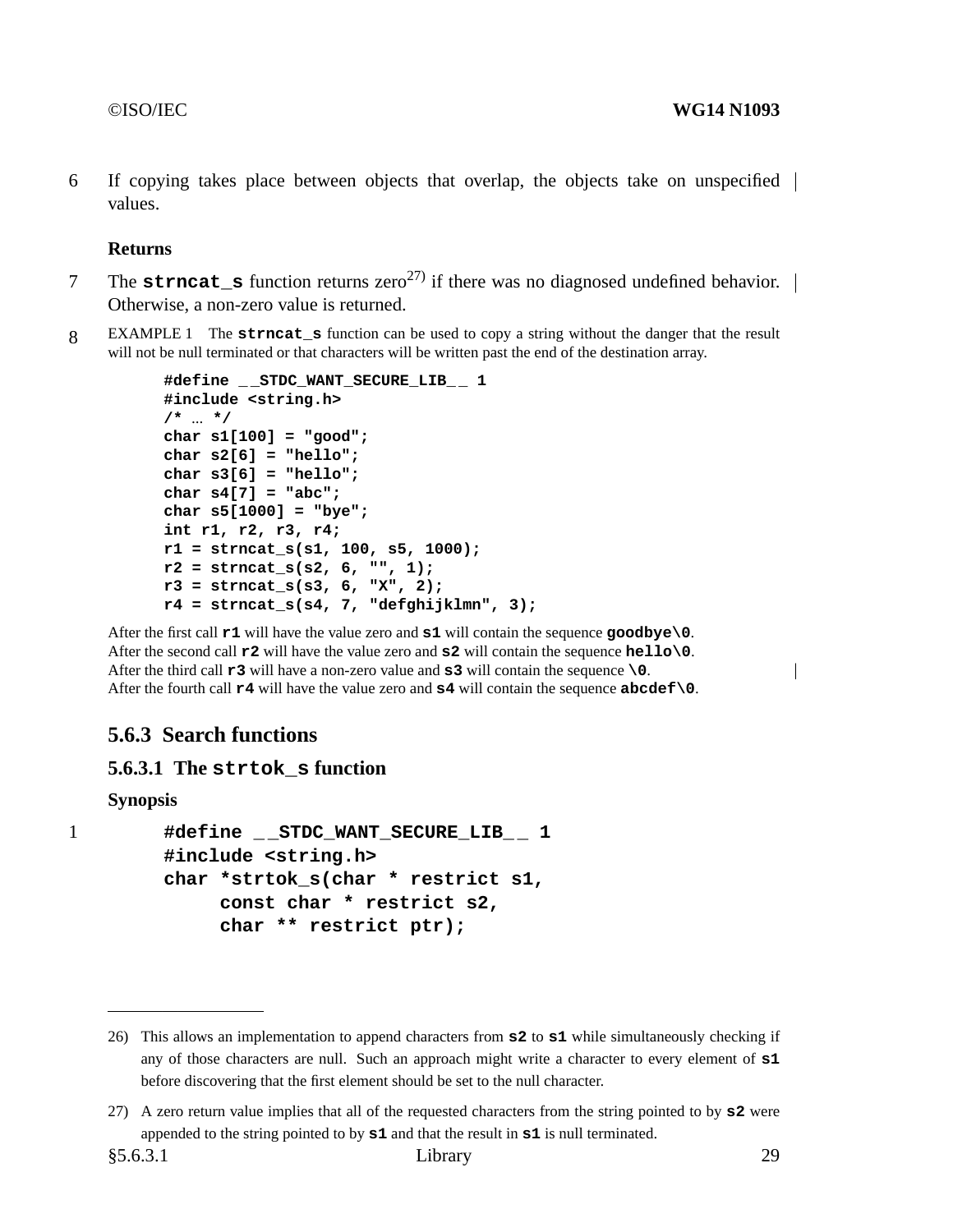## **WG14 N1093** ©ISO/IEC

## **Description**

- 2 If **s2 == NULL || ptr == NULL || (\*ptr == null && s1 == NULL)**, there is diagnosed undefined behavior, and the **strtok\_s** returns.
- 3 A sequence of calls to the **strtok\_s** function breaks the string pointed to by **s1** into a sequence of tokens, each of which is delimited by a character from the string pointed to by **s2**. The third argument points to a caller-provided **char** pointer into which the **strtok\_s** function stores information necessary for it to continue scanning the same string.
- 4 The first call in a sequence has a non-null first argument and stores an initial value in the object pointed to by **ptr**. Subsequent calls in the sequence have a null first argument and the object pointed to by **ptr** is required to have the value stored by the previous call in the sequence, which is then updated. The separator string pointed to by **s2** may be different from call to call.
- 5 The first call in the sequence searches the string pointed to by **s1** for the first character that is *not* contained in the current separator string pointed to by **s2**. If no such character is found, then there are no tokens in the string pointed to by **s1** and the **strtok\_s** function returns a null pointer. If such a character is found, it is the start of the first token.
- 6 The **strtok\_s** function then searches from there for the first character in **s1** that *is* contained in the current separator string. If no such character is found, the current token extends to the end of the string pointed to by **s1**, and subsequent searches in the same string for a token return a null pointer. If such a character is found, it is overwritten by a null character, which terminates the current token.
- 7 In all cases, the **strtok\_s** function stores sufficient information in the pointer pointed to by **ptr** so that subsequent calls, with a null pointer for **s1** and the unmodified pointer value for **ptr**, shall start searching just past the element overwritten by a null character (if any).

## **Returns**

8 The **strtok\_s** function returns a pointer to the first character of a token, or a null pointer if there is no token or there is diagnosed undefined behavior.

```
9 EXAMPLE
```

```
#define _ _STDC_WANT_SECURE_LIB_ _ 1
#include <string.h>
static char str1[] = "?a???b,,,#c";
static char str2[] = "\t \setminus t";
char *t, *ptr1, *ptr2;
```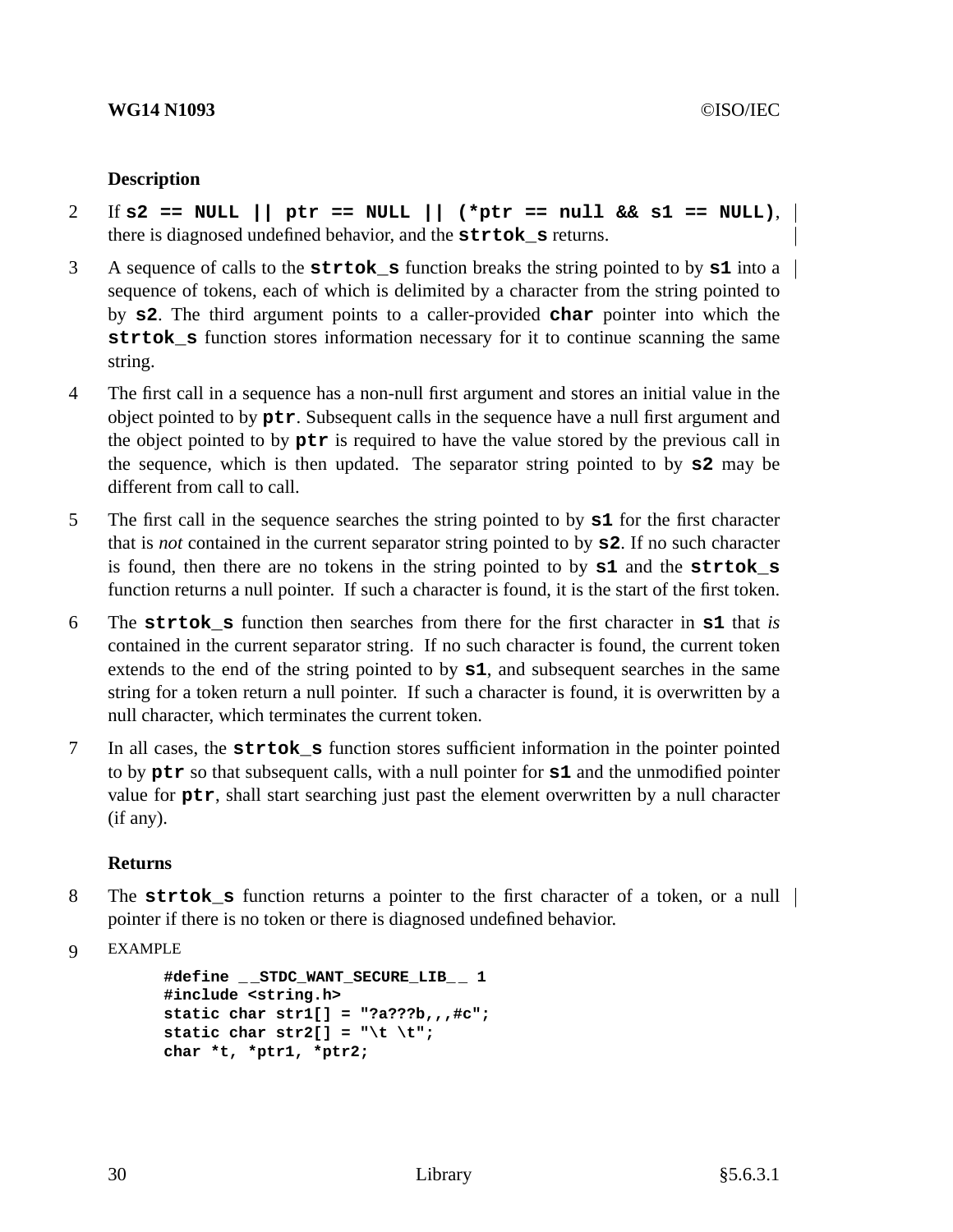```
t=strtok_s(str1, "?", &ptr1); // t points to the token "a"
t=strtok_s(NULL, ",", &ptr1); // t points to the token "??b"
t = \text{strtok}_s(\text{str2}, " \t t", \text{ str2}); // t is a null pointer<br>t = \text{strtok}_s(\text{NULL}, "#,", \text{ str1}); // t points to the token "c"
t=strtok_s(NULL, "#,", &ptr1); // t points to the token "c"
t=strtok_s(NULL, "?", &ptr1); // t is a null pointer
```
# **5.6.4 Miscellaneous functions**

## **5.6.4.1 The strerror\_s function**

## **Synopsis**

```
1 #define _ _STDC_WANT_SECURE_LIB_ _ 1
        #include <string.h>
        errno_t strerror_s(char *s, rsize_t maxsize,
             errno_t errnum);
```
## **Description**

- 2 If **s** is a null pointer or **maxsize > RSIZE\_MAX** or **maxsize** equals 0, then there is diagnosed undefined behavior, and the array (if any) pointed to by **s** is not modified.
- 3 The **strerror\_s** function maps the number in **errnum** to a locale-specific message string. Typically, the values for **errnum** come from **errno**, but **strerror\_s** shall map any value of type **int** to a message.
- 4 If the length of the desired string is less than **maxsize**, then the string is copied to the array pointed to by **s**.
- 5 Otherwise, if **maxsize** is greater than zero, then **maxsize-1** characters are copied from the string to the array pointed to by **s** and then **s[maxsize-1]** is set to the null character. Then, if **maxsize** is greater than 3, then **s[maxsize-2]**, **s[maxsize-3]**, and **s[maxsize-4]** are set to the character period (**.**).

## **Returns**

6 The **strerror** s function returns zero if the length of the desired string was less than | **maxsize** and there was no diagnosed undefined behavior. Otherwise, the **strerror** s function returns a non-zero value.

## **5.6.4.2 The strnlen\_s function**

## **Synopsis**

```
1 #define _ _STDC_WANT_SECURE_LIB_ _ 1
        #include <string.h>
        size_t strnlen_s(const char *s, size_t maxsize);
```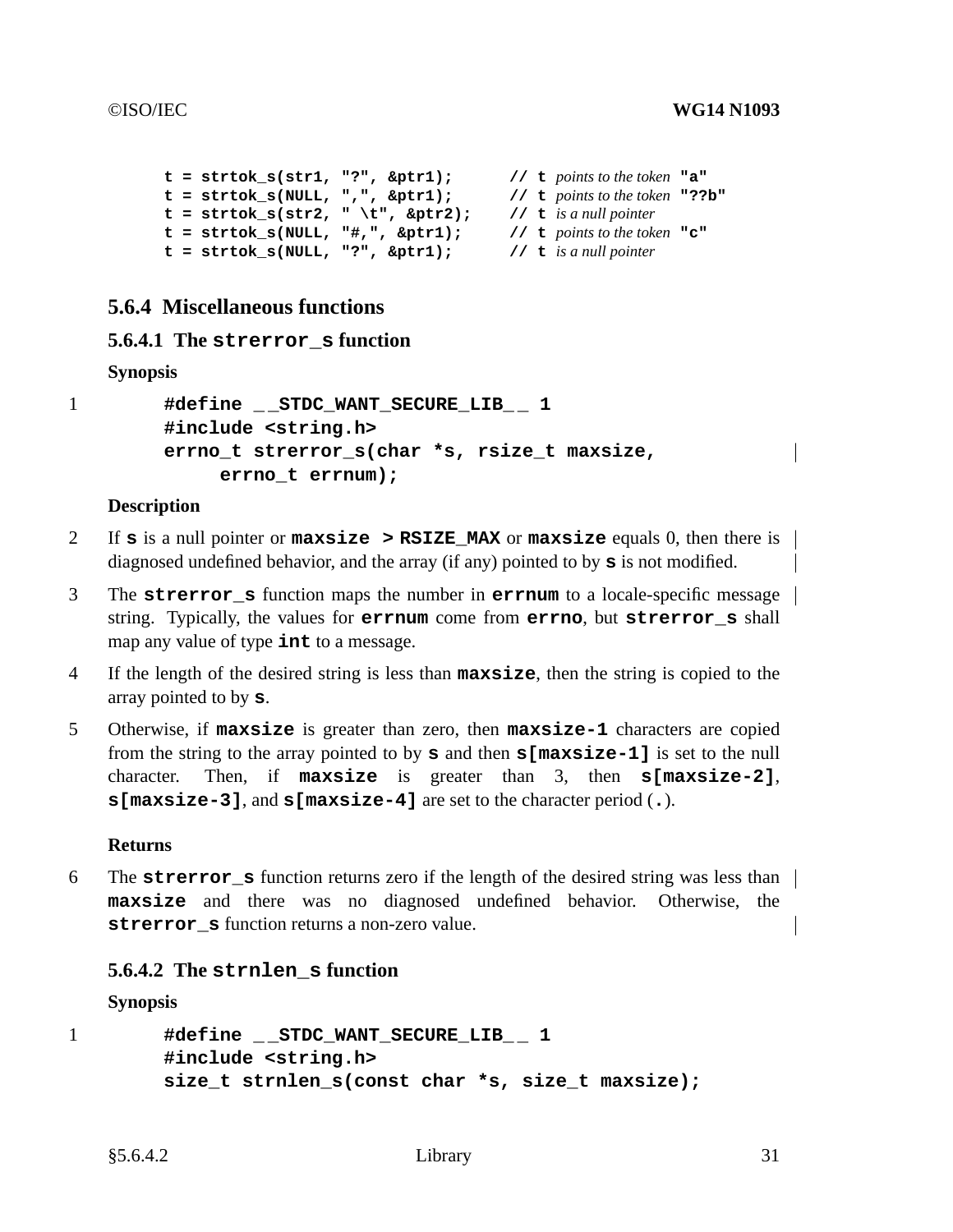# **Description**

2 The **strnlen\_s** function computes the length of the string pointed to by **s**.

# **Returns**

- 3 If **s** is a null pointer, then the **strnlen\_s** function returns zero.
- 4 Otherwise, the **strnlen\_s** function returns the number of characters that precede the terminating null character. If there is no null character in the first **maxsize** characters of **s** then strnlen\_s returns **maxsize**. At most the first **maxsize** characters of **s** shall be accessed by **strnlen\_s**.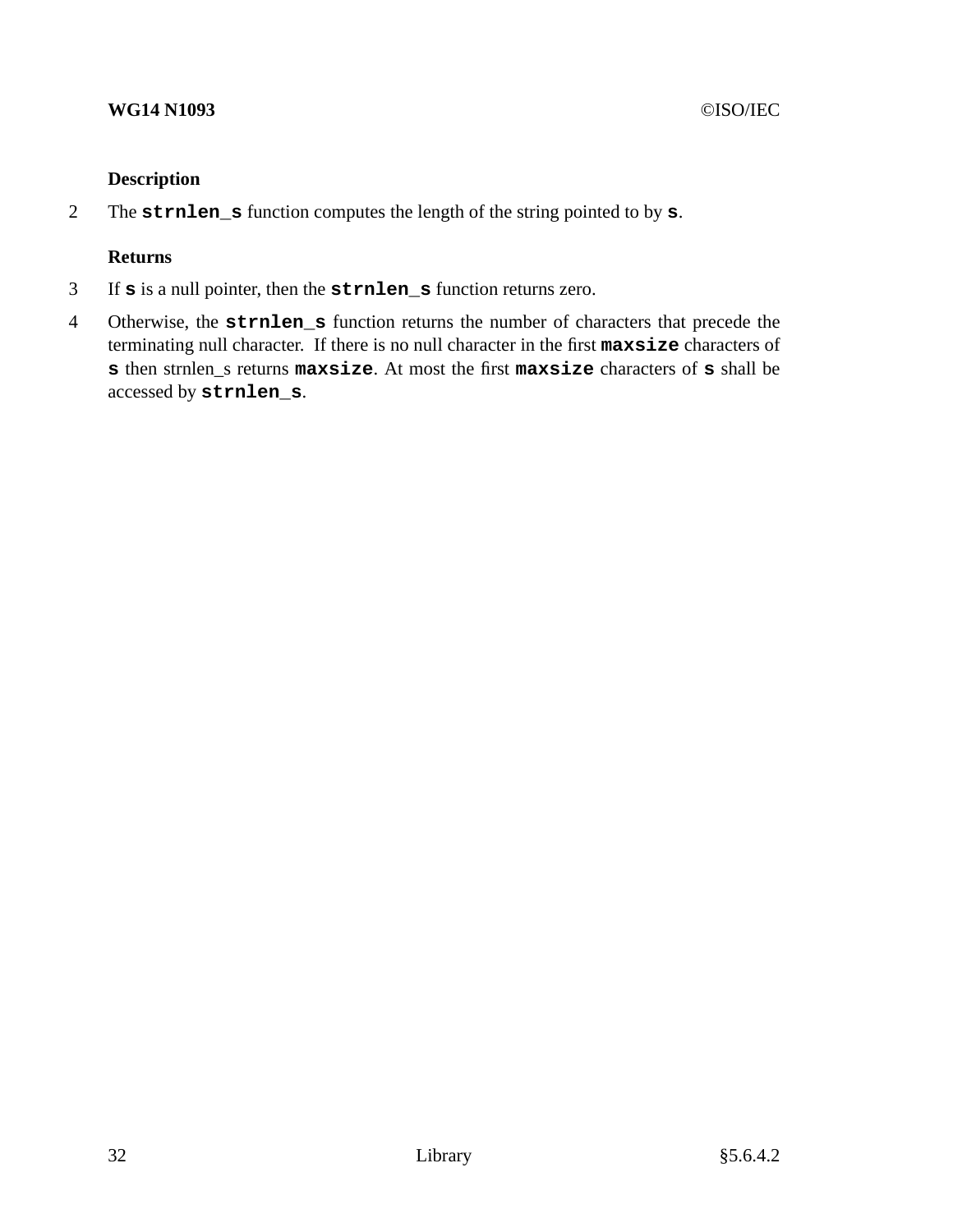# **5.7 Date and time <time.h>**

- 1 The header **<time.h>** defines two types.
- 2 The types are

**errno\_t**

which is type **int**; and

**rsize\_t**

which is the type **size** t.

# **5.7.1 Components of time**

1 A broken-down time is *normalized* if the values of the members of the  $\tan$  structure are in their normal rages.

# **5.7.2 Time conversion functions**

1 Like the **strftime** function, the **asctime\_s** and **ctime\_s** functions do not return a pointer to a static object, and other library functions are permitted to call them.

# **5.7.2.1 The asctime\_s function**

## **Synopsis**

```
1 #define _ _STDC_WANT_SECURE_LIB_ _ 1
        #include <time.h>
        errno_t asctime_s(char *s, rsize_t maxsize,
             const struct tm *timeptr);
```
## **Description**

2 There is diagnosed undefined behavior if any of the following conditions are true:

— **s** or **timer** is a null pointer.

— **maxsize < 26 || maxsize > RSIZE\_MAX**

- The broken-down time pointed to by **timeptr** is not normalized.
- The calendar year represented by the broken-down time pointed to by **timeptr** is less than year 0 or more than year 9999.

If there is diagnosed undefined behavior, there is no attempt to convert the time, and **s[0]** is set to a null character if **s != NULL && maxsize > 0 && maxsize <= RSIZE\_MAX**.

3 The **asctime\_s** function converts the normalized broken-down time in the structure pointed to by **timeptr** into a 26 character (including the null character) string in the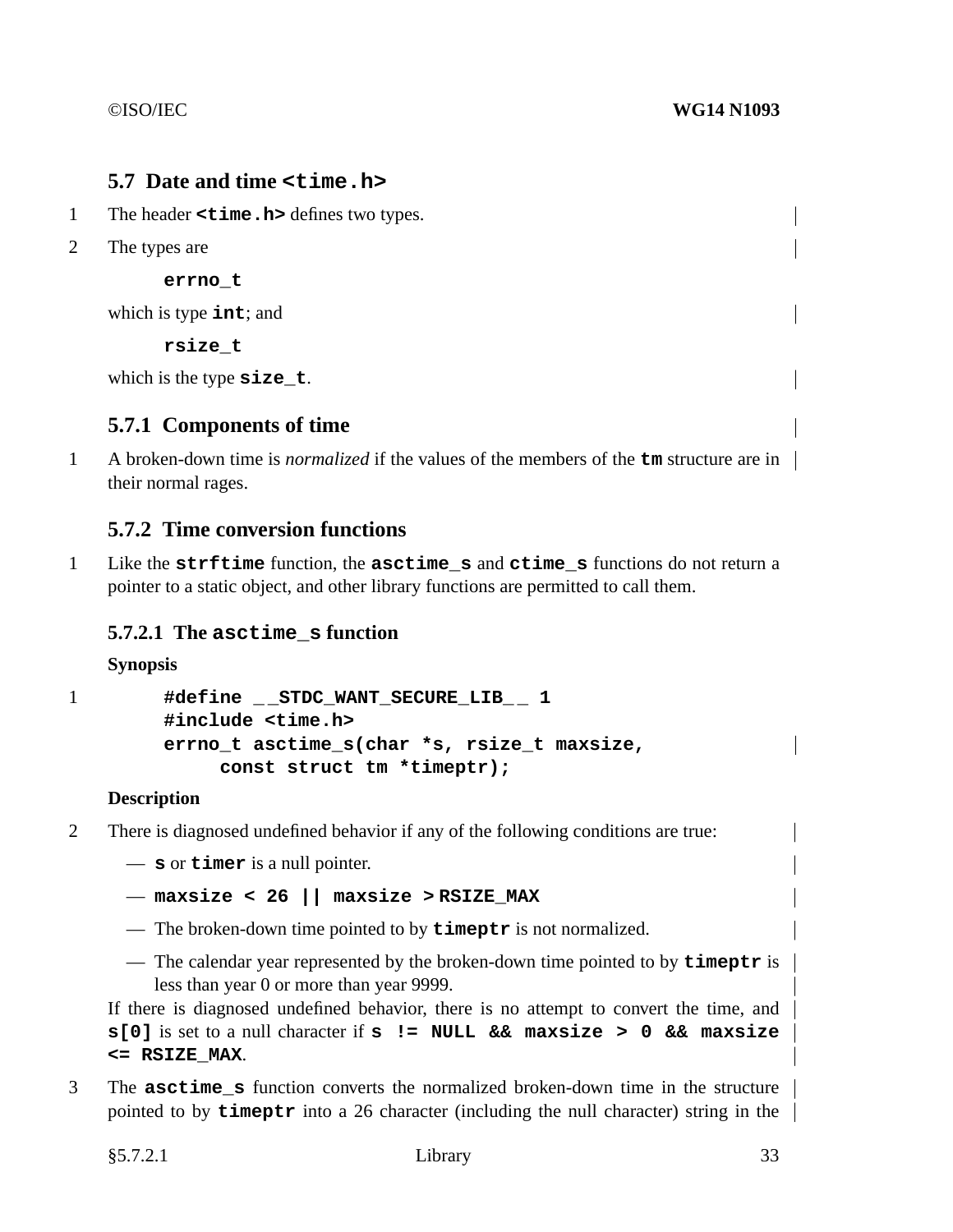## **WG14 N1093** ©ISO/IEC

form

## **Sun Sep 16 01:03:52 1973\n\0**

The fields making up this string are (in order):

- 1. The name of the day of the week represented by **timeptr->tm\_wday** using the following three character weekday names: Sun, Mon, Tue, Wed, Thu, Fri, and Sat.
- 2. The character space.
- 3. The name of the month represented by **timeptr->tm\_mon** using the following three character month names: Jan, Feb, Mar, Apr, May, Jun, Jul, Aug, Sep, Oct, Nov, and Dec.
- 4. The character space.
- 5. The value of **timeptr->tm\_mday** as if printed using the **fprintf** format **"%2d"**.
- 6. The character space.
- 7. The value of **timeptr->tm\_hour** as if printed using the **fprintf** format **"%.2d"**.
- 8. The character colon.
- 9. The value of **timeptr->tm\_min** as if printed using the **fprintf** format **"%.2d"**.
- 10. The character colon.
- 11. The value of **timeptr->tm\_sec** as if printed using the **fprintf** format **"%.2d"**.
- 12. The character space.
- 13. The value of **timeptr->tm\_year + 1900** as if printed using the **fprintf** format **"%4d"**.
- 14. The character new line.
- 15. The null character.

## **Returns**

4 The **asctime\_s** function returns zero if the time was successfully converted and stored into the array pointed to by **s**. Otherwise, it returns a non-zero value.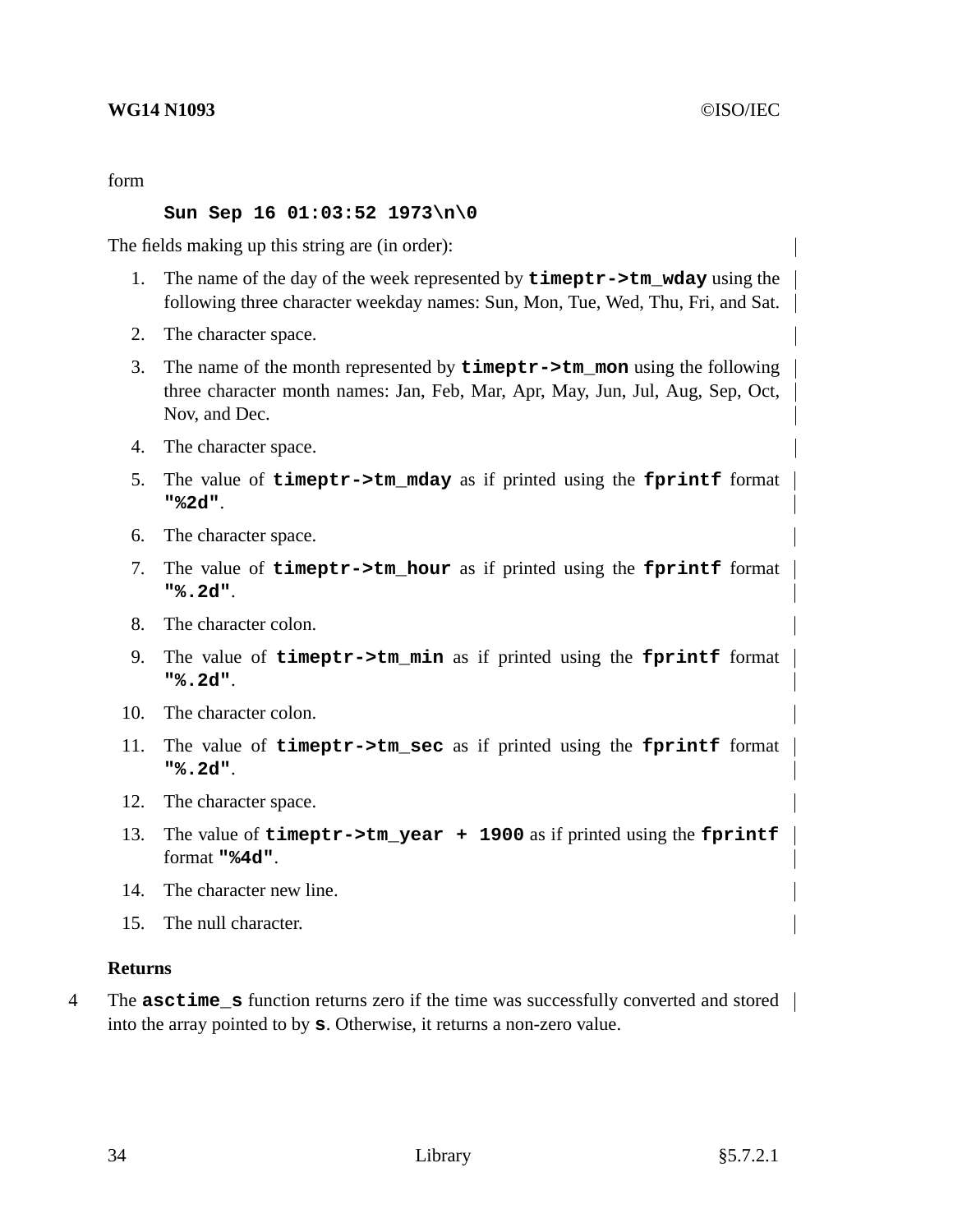# **5.7.2.2 The ctime\_s function**

## **Synopsis**

```
1 #define _ _STDC_WANT_SECURE_LIB_ _ 1
        #include <time.h>
        errno_t ctime_s(char *s, rsize_t maxsize,
             const time_t *timer);
```
## **Description**

2 There is diagnosed undefined behavior if any of the following conditions are true:

— **s** or **timer** is a null pointer.

```
— maxsize < 26 || maxsize > RSIZE_MAX
```

```
If there is diagnosed undefined behavior, s[0] is set to a null character if s != NULL
&& maxsize > 0 && maxsize <= RSIZE_MAX.
```
3 The **ctime\_s** function converts the calendar time pointed to by **timer** to local time in the form of a string. It is equivalent to

**asctime\_s(s, maxsize, localtime(timer))**

## **Returns**

4 The **ctime\_s** function returns zero if the time was successfully converted and stored into the array pointed to by **s**. Otherwise, it returns a non-zero value.

# **5.7.2.3 The gmtime\_s function**

**Synopsis**

```
1 #define _ _STDC_WANT_SECURE_LIB_ _ 1
        #include <time.h>
        struct tm *gmtime_s(const time_t * restrict timer,
             struct tm * restrict result);
```
## **Description**

- 2 There is diagnosed undefined behavior if **timer** or **result** is a null pointer. If there is diagnosed undefined behavior, there is no attempt to convert the time.
- 3 The **gmtime\_s** function converts the calendar time pointed to by **timer** into a brokendown time, expressed as UTC. The broken-down time is stored in the structure pointed to by **result**.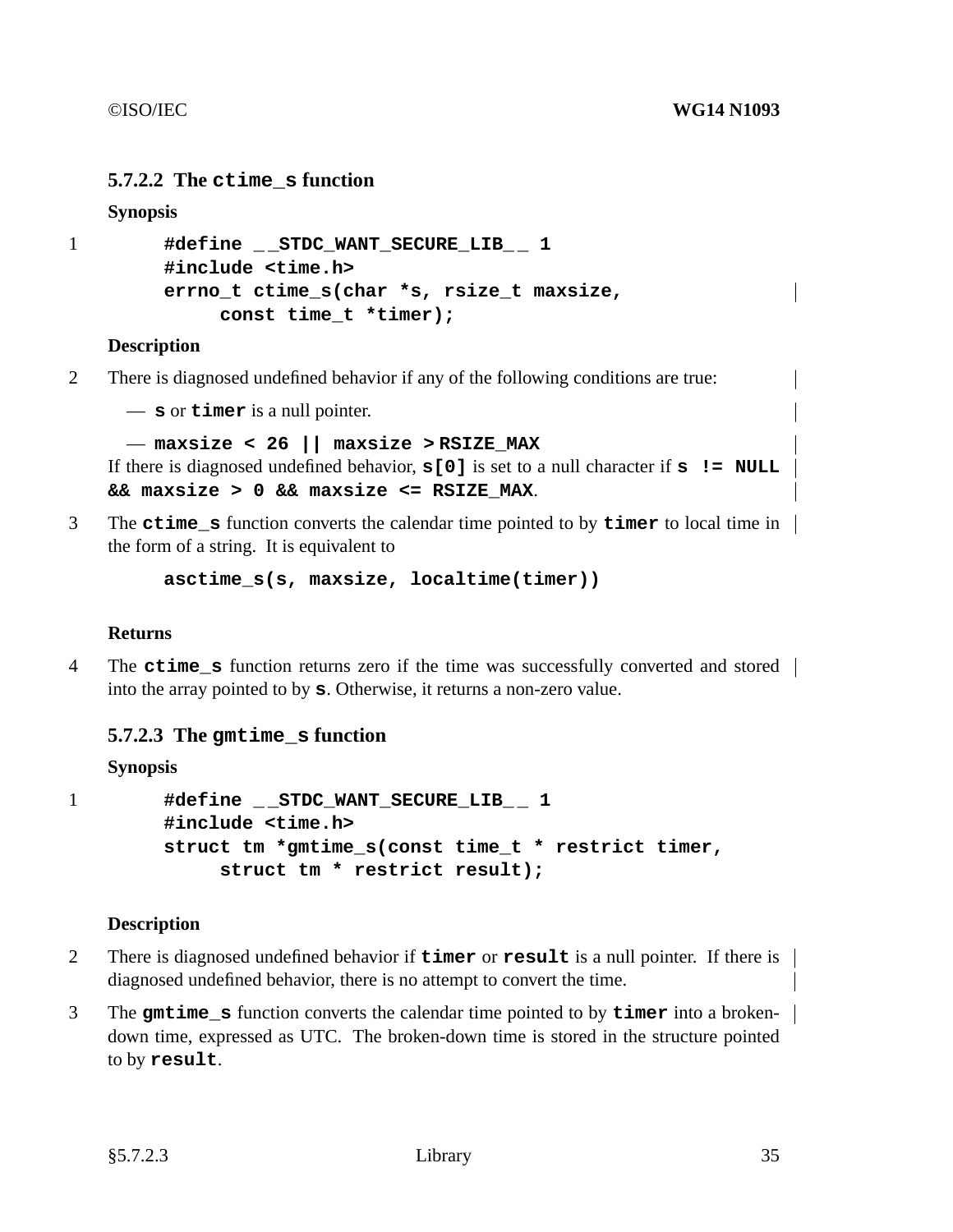## **WG14 N1093** ©ISO/IEC

## **Returns**

4 The **gmtime\_s** function returns **result**, oranull pointer if the specified time cannot be converted to UTC or there is diagnosed undefined behavior.

# **5.7.2.4 The localtime\_s function**

# **Synopsis**

```
1 #define _ _STDC_WANT_SECURE_LIB_ _ 1
        #include <time.h>
        struct tm *localtime_s(const time_t * restrict timer,
             struct tm * restrict result);
```
## **Description**

- 2 There is diagnosed undefined behavior if **timer** or **result** is a null pointer. If there is diagnosed undefined behavior, there is no attempt to convert the time.
- 3 The **localtime\_s** function converts the calendar time pointed to by **timer** into a broken-down time, expressed as local time. The broken-down time is stored in the structure pointed to by **result**.

## **Returns**

4 The **localtime\_s** function returns **result**, oranull pointer if the specified time cannot be converted to local time or there is diagnosed undefined behavior.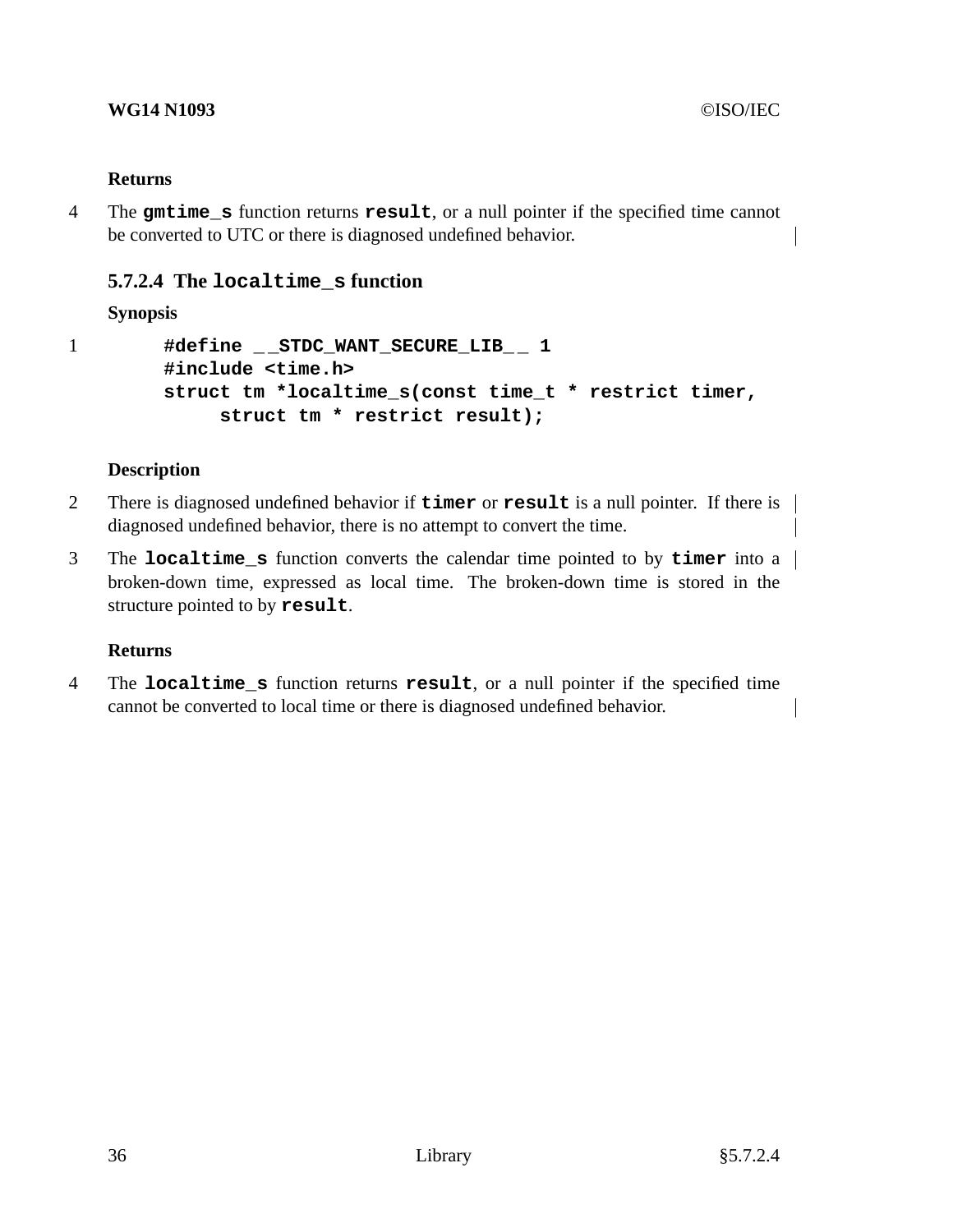# **5.8 Extended multibyte and wide character utilities <wchar.h>**

- 1 The header **<wchar.h>** defines two types.
- 2 The types are

**errno\_t**

which is type **int**; and

**rsize\_t**

which is the type **size t**.

3 Unless explicitly stated otherwise, if the execution of a function described in this subclause causes copying to take place between objects that overlap, the objects take on unspecified values.

# **5.8.1 Formatted wide character input/output functions**

# **5.8.1.1 The fwscanf\_s function**

## **Synopsis**

| #define __STDC_WANT_SECURE_LIB__ 1    |
|---------------------------------------|
| #include <stdio.h></stdio.h>          |
| #include <wchar.h></wchar.h>          |
| int fwscanf s(FILE * restrict stream, |
| const wchar $t *$ restrict format, ); |
|                                       |

# **Description**

- 2 If either **stream** or **format** is a null pointer, there is diagnosed undefined behavior, and the **fwscanf** s function does not attempt to perform input.
- 3 The **fwscanf\_s** function is equivalent to **fwscanf** except that the **c**, **s**, and **[** conversion specifiers apply to a pair of arguments (unless assignment suppression is indicated by a **\***). The first of these arguments is the same as for **fwscanf**. That argument is immediately followed in the argument list by the second argument, which has type size t and gives the number of elements in the array pointed to by the first argument of the pair. If the first argument points to a scalar object, it is considered to be an array of one element.<sup>28)</sup>
- 4 A matching failure occurs if the number of elements in a receiving object is insufficient to hold the converted input (including any trailing null character).

## **Returns**

5 The **fwscanf\_s** function returns the value of the macro **EOF** if an input failure occurs before any conversion or if there is diagnosed undefined behavior. Otherwise, the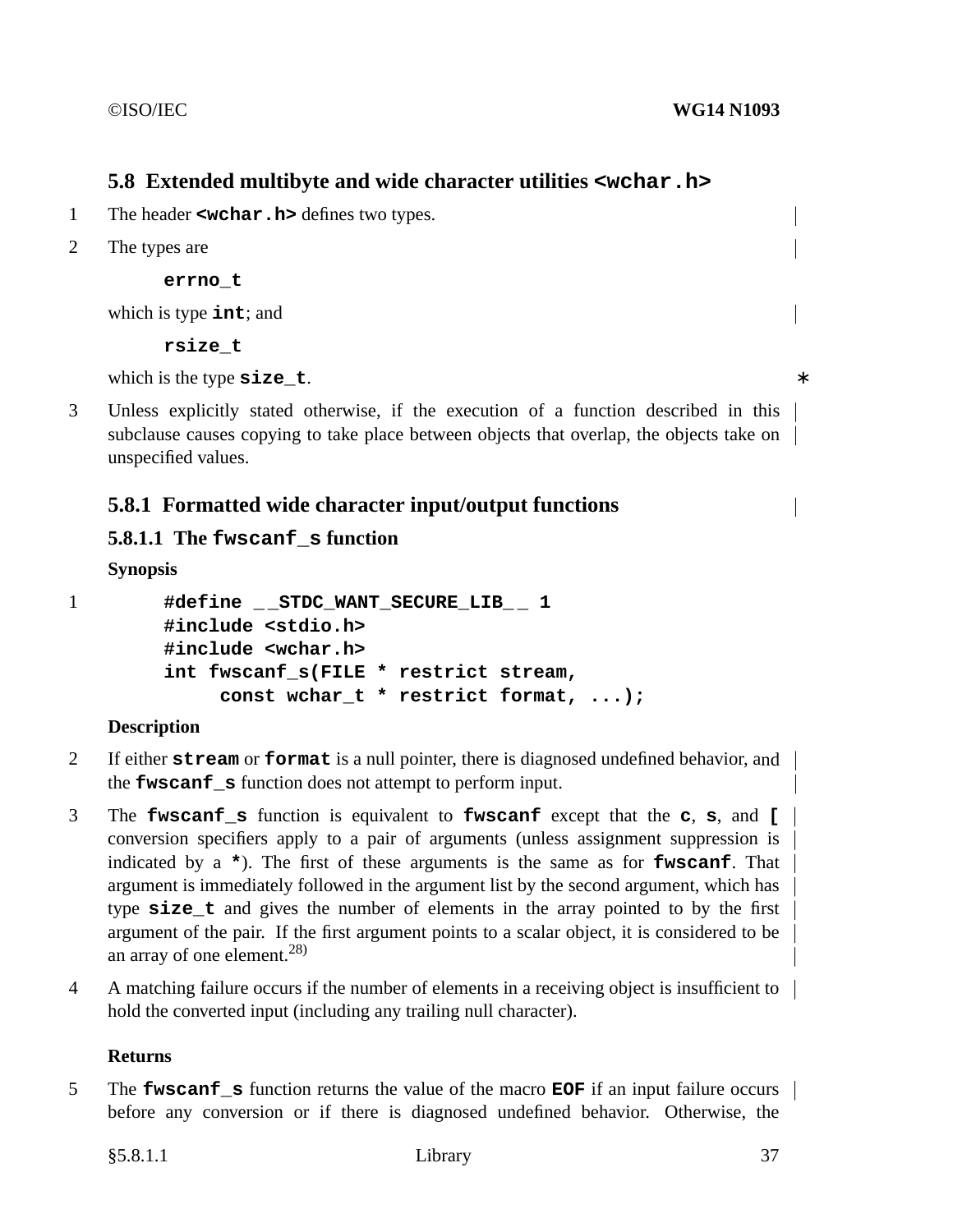**fwscanf** s function returns the number of input items assigned, which can be fewer than provided for, or even zero, in the event of an early matching failure.

## **5.8.1.2 The swscanf\_s function**

**Synopsis**

```
1 #define _ _STDC_WANT_SECURE_LIB_ _ 1
        #include <wchar.h>
        int swscanf_s(const wchar_t * restrict s,
             const wchar_t * restrict format, ...);
```
## **Description**

- 2 If either **s** or **format** is a null pointer, there is diagnosed undefined behavior, and the **swscanf\_s** function does not attempt to perform input.
- 3 The **swscanf\_s** function is equivalent to **fwscanf\_s**, except that the argument **s** specifies a wide string from which the input is to be obtained, rather than from a stream. Reaching the end of the wide string is equivalent to encountering end-of-file for the **fwscanf\_s** function.

## **Returns**

4 The **swscanf\_s** function returns the value of the macro **EOF** if an input failure occurs before any conversion or if there is diagnosed undefined behavior. Otherwise, the **swscanf s** function returns the number of input items assigned, which can be fewer than provided for, or even zero, in the event of an early matching failure.

<sup>28)</sup> If the format is known at translation time, an implementation may issue a diagnostic for any argument used to store the result from a **c**, **s**, or **[** conversion specifier if that argument is not followed by an argument of a type compatible with **rsize\_t**.Alimited amount of checking may be done if even if the format is not known at translation time. For example, an implementation may issue a diagnostic for each argument after **format** that has of type pointer to one of **char**, **signed char**, **unsigned char**, or **void** that is not followed by an argument of a type compatible with **rsize** t. The diagnostic could warn that unless the pointer is being used with a conversion specifier using the **hh** length modifier, a length argument must follow the pointer argument. Another useful diagnostic could flag any non-pointer argument following **format** that did not have a type 38 compatible with **rsize t**. **Example 1 Library Example 2 C Example 2 C Example 2 C Example 2 C Example 2 C EXA**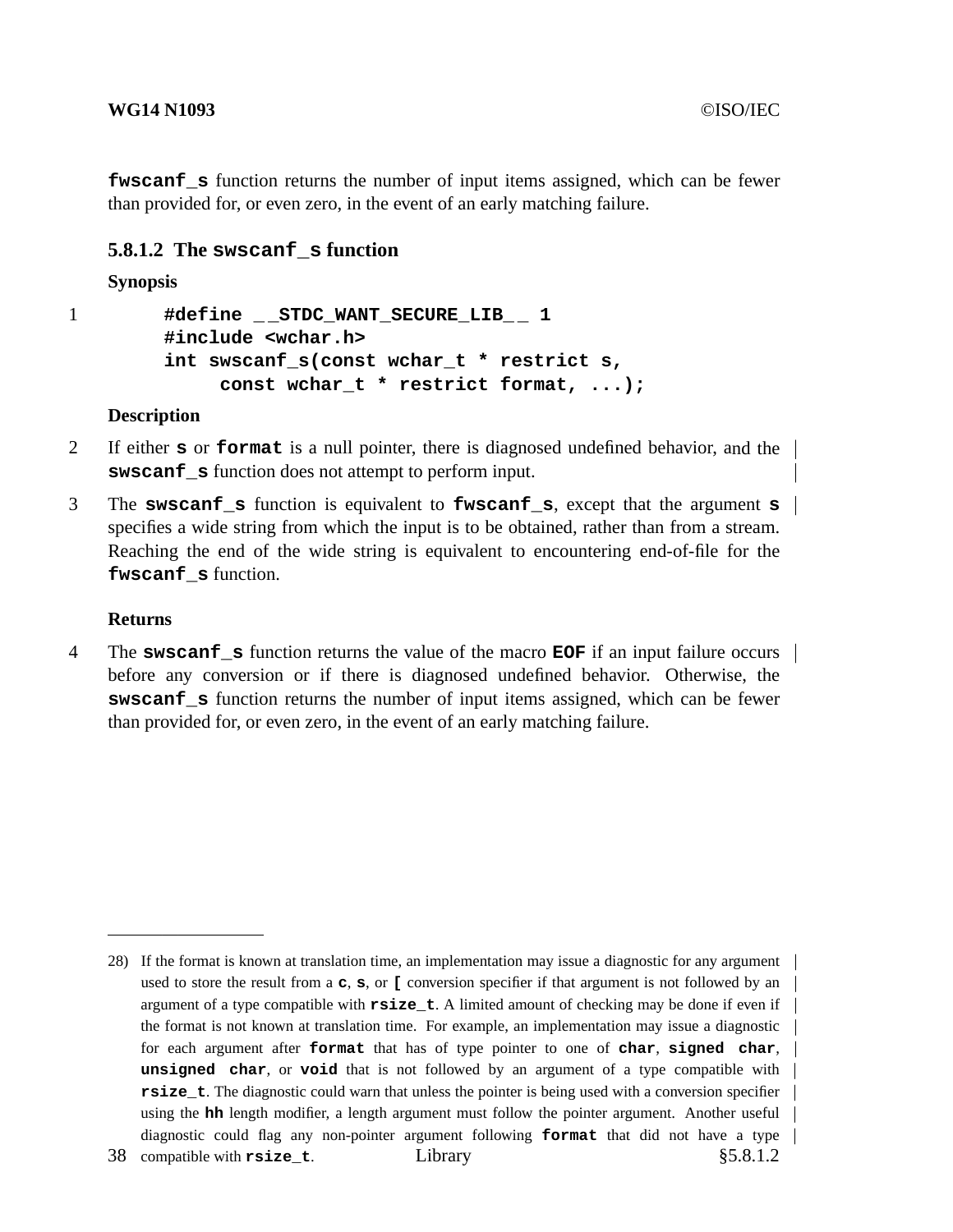# **5.8.1.3 The vfwscanf\_s function**

# **Synopsis**

```
1 #define _ _STDC_WANT_SECURE_LIB_ _ 1
        #include <stdarg.h>
        #include <stdio.h>
        #include <wchar.h>
        int vfwscanf_s(FILE * restrict stream,
             const wchar_t * restrict format,
             va_list arg);
```
# **Description**

- 2 If either **stream** or **format** is a null pointer, there is diagnosed undefined behavior, and the **vfwscanf** s function does not attempt to perform input.
- 3 The **vfwscanf\_s** function is equivalent to **fwscanf\_s**, with the variable argument list replaced by **arg**, which shall have been initialized by the **va\_start** macro (and possibly subsequent **va\_arg** calls). The **vfwscanf\_s** function does not invoke the  **end macro.<sup>29)</sup>**

# **Returns**

4 The **vfwscanf\_s** function returns the value of the macro **EOF** if an input failure occurs before any conversion or if there is diagnosed undefined behavior. Otherwise, the **vfwscanf** s function returns the number of input items assigned, which can be fewer than provided for, or even zero, in the event of an early matching failure.

# **5.8.1.4 The vswscanf\_s function**

# **Synopsis**

```
1 #define _ _STDC_WANT_SECURE_LIB_ _ 1
        #include <stdarg.h>
        #include <wchar.h>
        int vswscanf_s(const wchar_t * restrict s,
             const wchar_t * restrict format,
             va_list arg);
```
# **Description**

2 If either **s** or **format** is a null pointer, there is diagnosed undefined behavior, and the **fscanf** s function does not attempt to perform input.

<sup>29)</sup> As the functions **vfwscanf\_s**, **vwscanf\_s**, and **vswscanf\_s** invoke the **va\_arg** macro, the value of **arg** after the return is indeterminate.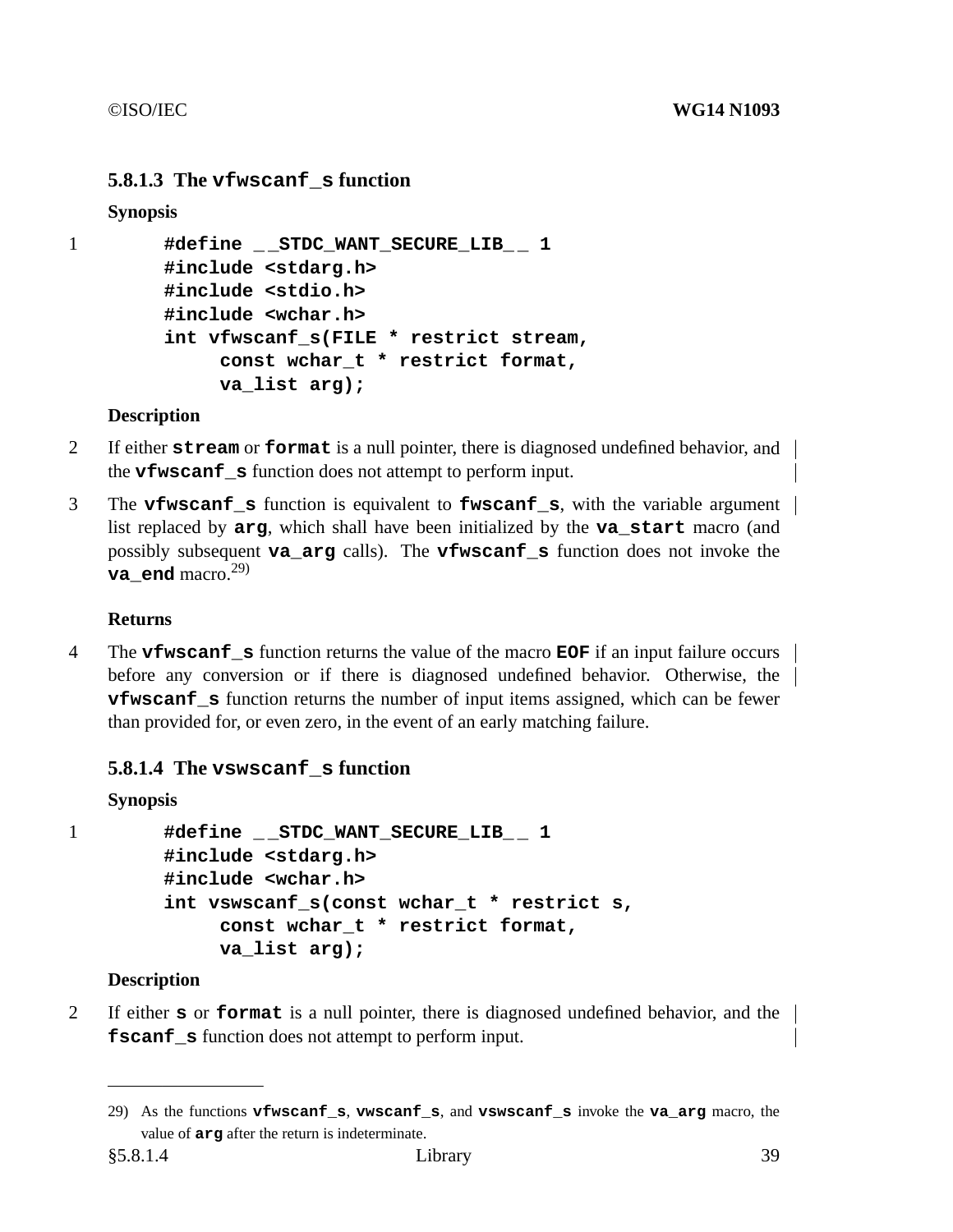3 The **vswscanf\_s** function is equivalent to **swscanf\_s**, with the variable argument list replaced by **arg**, which shall have been initialized by the **va\_start** macro (and possibly subsequent **va\_arg** calls). The **vswscanf\_s** function does not invoke the **va** end macro.<sup>29)</sup>

## **Returns**

4 The **vswscanf\_s** function returns the value of the macro **EOF** if an input failure occurs before any conversion or if there is diagnosed undefined behavior. Otherwise, the **vswscanf\_s** function returns the number of input items assigned, which can be fewer than provided for, or even zero, in the event of an early matching failure.

# **5.8.1.5 The vwscanf\_s function**

## **Synopsis**

```
1 #define _ _STDC_WANT_SECURE_LIB_ _ 1
        #include <stdarg.h>
        #include <wchar.h>
        int vwscanf_s(const wchar_t * restrict format,
             va_list arg);
```
## **Description**

- 2 If **format** is a null pointer, there is diagnosed undefined behavior, and the **vwscanf\_s** function does not attempt to perform input.
- 3 The **vwscanf\_s** function is equivalent to **wscanf\_s**, with the variable argument list replaced by **arg**, which shall have been initialized by the **va\_start** macro (and possibly subsequent **va\_arg** calls). The **vwscanf\_s** function does not invoke the **va\_end** macro.<sup>29)</sup>

## **Returns**

4 The **vwscanf\_s** function returns the value of the macro **EOF** if an input failure occurs before any conversion or if there is diagnosed undefined behavior. Otherwise, the **vwscanf** s function returns the number of input items assigned, which can be fewer than provided for, or even zero, in the event of an early matching failure.

# **5.8.1.6 The wscanf\_s function**

**Synopsis**

```
1 #define _ _STDC_WANT_SECURE_LIB_ _ 1
        #include <wchar.h>
        int wscanf_s(const wchar_t * restrict format, ...);
```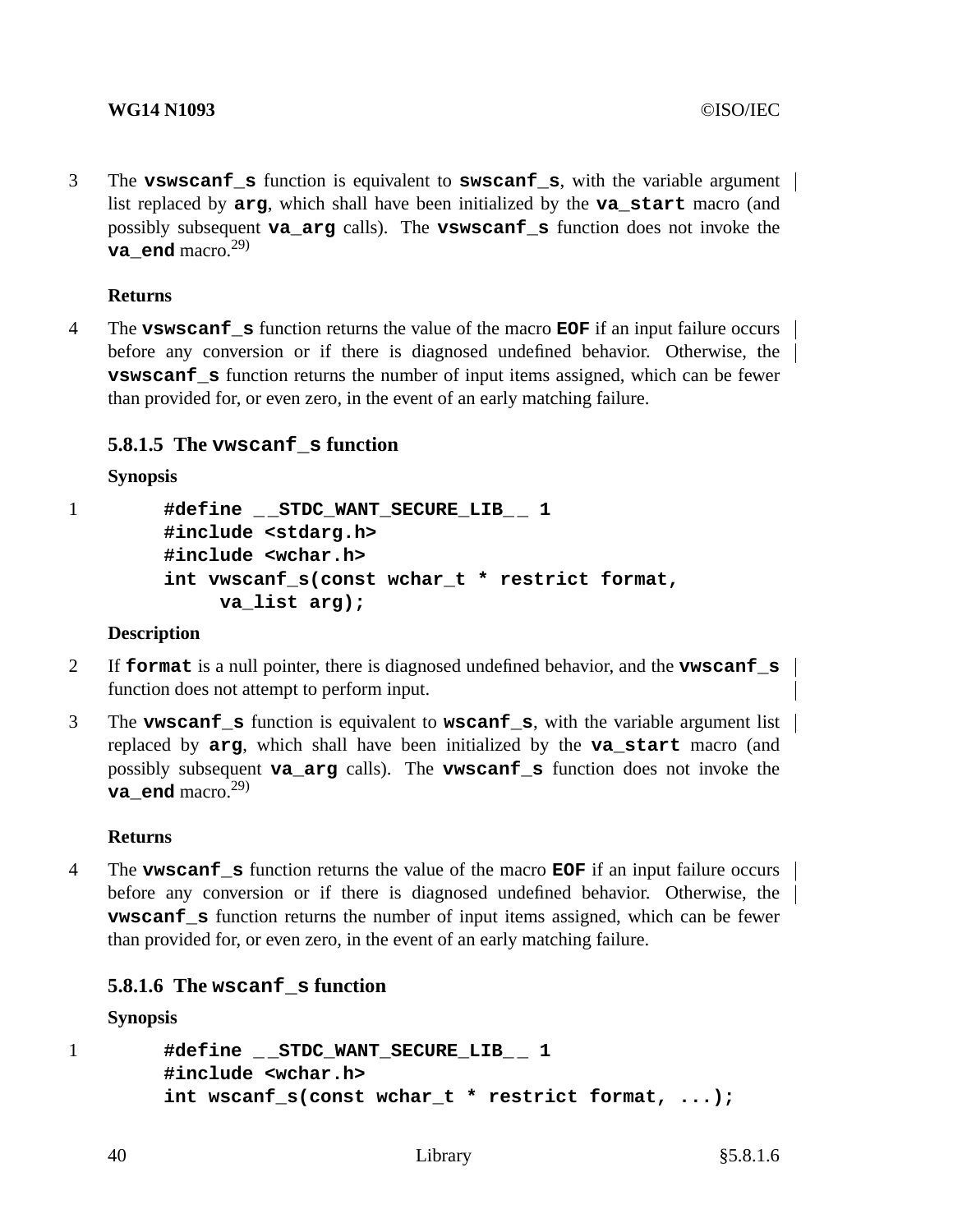# **Description**

- 2 If **format** is a null pointer, there is diagnosed undefined behavior, and the **wscanf\_s** function does not attempt to perform input.
- 3 The **wscanf\_s** function is equivalent to **fwscanf\_s** with the argument **stdin** interposed before the arguments to **wscanf\_s**.

# **Returns**

4 The **wscanf\_s** function returns the value of the macro **EOF** if an input failure occurs before any conversion or if there is diagnosed undefined behavior. Otherwise, the **wscanf** s function returns the number of input items assigned, which can be fewer than provided for, or even zero, in the event of an early matching failure.

# **5.8.2 General wide string utilities**

# **5.8.2.1 Wide string copying functions**

```
5.8.2.1.1 The wcscpy_s function
```
**Synopsis**

1 **#define \_ \_STDC\_WANT\_SECURE\_LIB\_ \_ 1 #include <wchar.h> errno\_t wcscpy\_s(wchar\_t \* restrict s1, rsize\_t s1max, const wchar\_t \* restrict s2);**

# **Description**

2 There is diagnosed undefined behavior if any of the following conditions are true:

```
— s1 == NULL || s2 == NULL
— s1max > RSIZE_MAX
- s1max = 0— s1max <= wcsnlen_s(s2, s1max)
```
If there is diagnosed undefined behavior, then **s1[0]** is set to the null wide character if  $s1$  != NULL &&  $s1$ max > 0 &&  $s1$ max <=  $RSIZE$  MAX.

- 3 Otherwise, the wide characters pointed to by **s2** up to and including the null wide character are copied to the array pointed to by **s1**.
- 4 All elements following the terminating null wide character (if any) written by  $*$ **wcscpy\_s** in the array of **s1max** wide characters pointed to by **s1** take unspecified values when  $wcscpy$  s returns.<sup>30)</sup>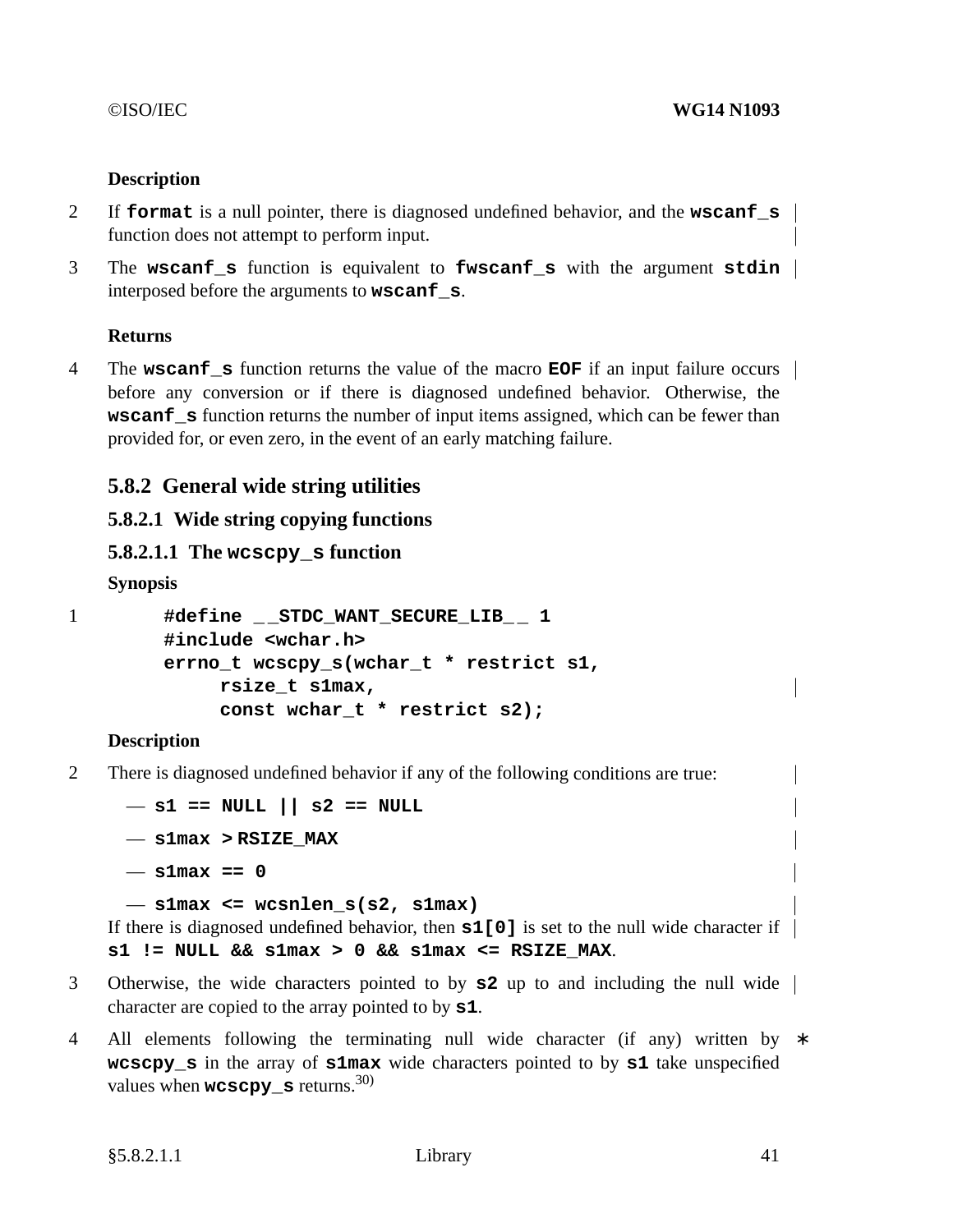## **Returns**

5 The **wcscpy\_s** function returns zero<sup>31)</sup> if there was no diagnosed undefined behavior. Otherwise, a non-zero value is returned.

## **5.8.2.1.2 The wcsncpy\_s function**

## **Synopsis**

```
1 #define _ _STDC_WANT_SECURE_LIB_ _ 1
        #include <wchar.h>
        errno_t wcsncpy_s(wchar_t * restrict s1,
             rsize_t s1max,
             const wchar_t * restrict s2,
             rsize_t n);
```
## **Description**

2 There is diagnosed undefined behavior if any of the following conditions are true:

```
— s1 == NULL || s2 == NULL
— s1max > RSIZE_MAX || n > RSIZE_MAX,
— s1max == 0
— n >= s1max && s1max <= wcsnlen_s(s2, s1max)
```
If there is diagnosed undefined behavior, then **s1[0]** is set to the null wide character if  $s1$  != NULL &&  $s1$ max > 0 &&  $s1$ max <=  $RSTZE$  MAX.

- 3 Otherwise, the **wcsncpy\_s** function copies not more than **n** successive wide characters (wide characters that followa null wide character are not copied) from the array pointed to by **s2** to the array pointed to by **s1**. If no null wide character was copied from **s2**, then **s1[n]** is set to a null wide character.
- 4 All elements following the terminating null wide character (if any) written by **wcsncpy\_s** in the array of **s1max** wide characters pointed to by **s1** take unspecified values when **wcsncpy** s returns.<sup>32)</sup>

<sup>30)</sup> This allows an implementation to copy wide characters from **s2** to **s1** while simultaneously checking if any of those wide characters are null. Such an approach might write a wide character to every element of **s1** before discovering that the first element should be set to the null wide character.

<sup>31)</sup> A zero return value implies that all of the requested wide characters from the string pointed to by **s2** fit within the array pointed to by **s1** and that the result in **s1** is null terminated.

<sup>32)</sup> This allows an implementation to copy wide characters from **s2** to **s1** while simultaneously checking if any of those wide characters are null. Such an approach might write a wide character to every element of **s1** before discovering that the first element should be set to the null wide character.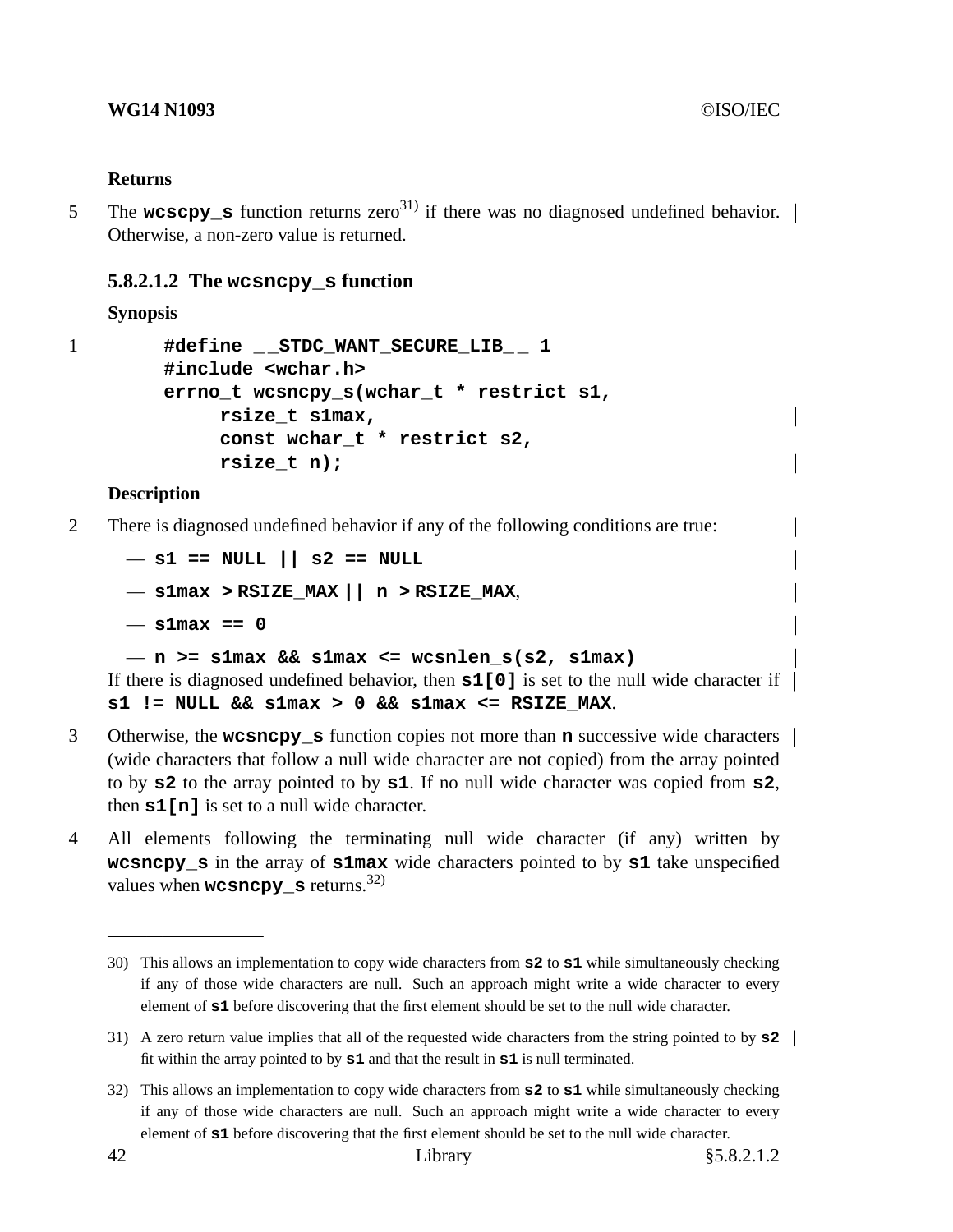## **Returns**

- 5 The **wcsncpy\_s** function returns zero<sup>33)</sup> if there was no diagnosed undefined behavior. Otherwise, a non-zero value is returned.
- 6 EXAMPLE 1 The **wcsncpy\_s** function can be used to copyawide string without the danger that the result will not be null terminated or that wide characters will be written past the end of the destination array.

```
#define _ _STDC_WANT_SECURE_LIB_ _ 1
#include <wchar.h>
/* ... */
wchar_t src1[100] = L"hello";
wchar_t src2[7] = {L'g', L'o', L'o', L'd', L'b', L'y', L'e'};
wchar_t dst1[6], dst2[5], dst3[5];
int r1, r2, r3;
r1 = wcsncpy_s(dst1, 6, src1, 100);
r2 = wcsncpy_s(dst2, 5, src2, 7);
r3 = wcsncpy_s(dst3, 5, src2, 4);
```
The first call will assign to **r1** the value zero and to **dst1** the sequence of wide characters **hello\0**. The second call will assign to **r2** a non-zero value and to **dst2** the sequence of wide characters **\0**. The third call will assign to **r3** the value zero and to **dst3** the sequence of wide characters **good\0**.

## **5.8.2.1.3 The wmemcpy\_s function**

**Synopsis**

```
1 #define _ _STDC_WANT_SECURE_LIB_ _ 1
        #include <wchar.h>
        errno_t wmemcpy_s(wchar_t * restrict s1,
             rsize_t s1max,
             const wchar_t * restrict s2,
             rsize_t n);
```
## **Description**

2 There is diagnosed undefined behavior if any of the following conditions are true:

— **s1 == NULL || s2 == NULL** — **s1max > RSIZE\_MAX || n>RSIZE\_MAX**

— **n>s1max**

If there is diagnosed undefined behavior, the **memcpy\_s** function stores zeros in the first **s1max** wide characters of the object pointed to by **s1** if **s1 != NULL && s1max <= RSIZE\_MAX**

 $\overline{\phantom{a}}$ 

<sup>33)</sup> A zero return value implies that all of the requested wide characters from the string pointed to by **s2** fit within the array pointed to by **s1** and that the result in **s1** is null terminated.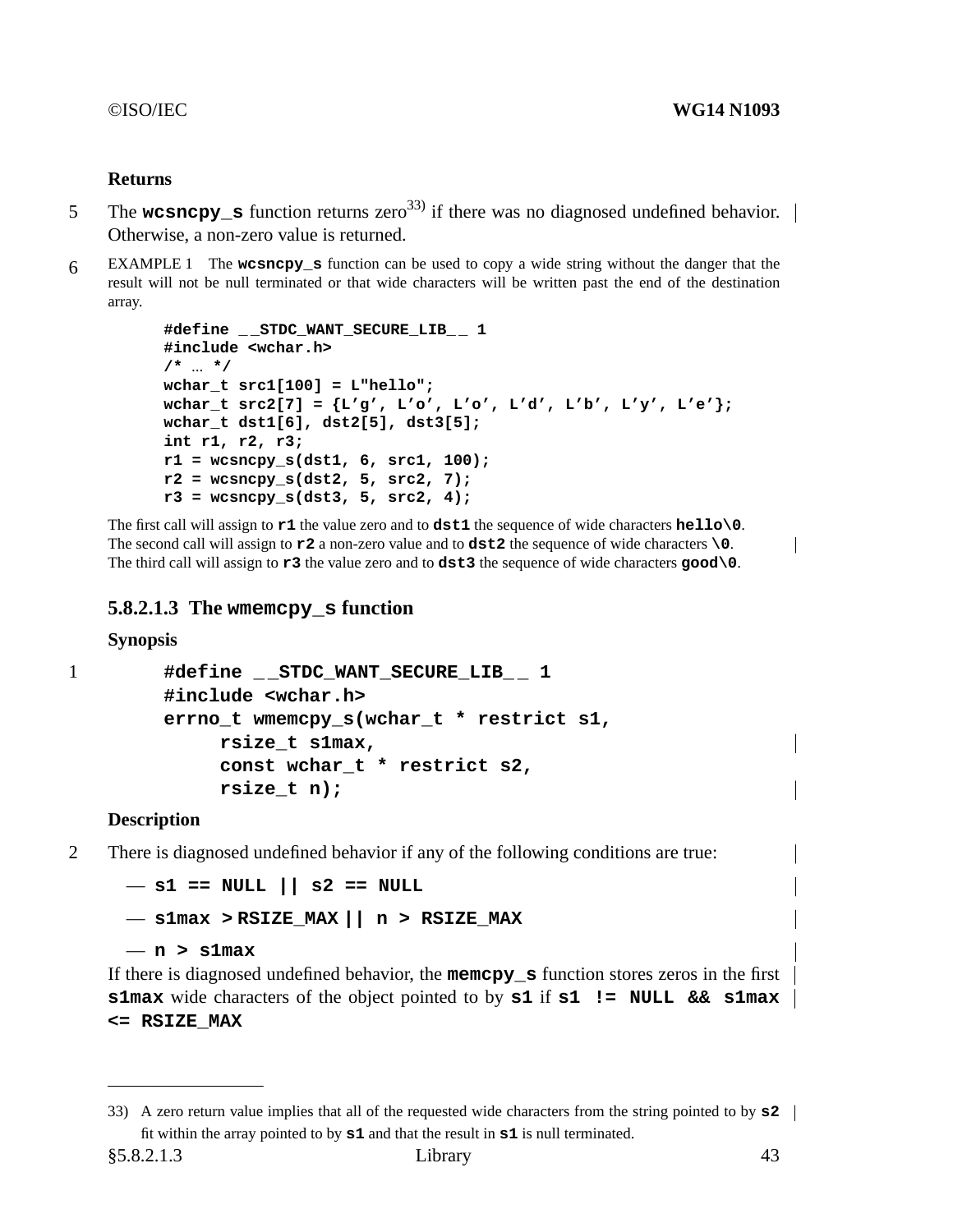3 Otherwise, the **wmemcpy\_s** function copies **n** successive wide characters from the object pointed to by **s2** into the object pointed to by **s1**. ∗

## **Returns**

4 The **wmemcpy\_s** function returns zero if there was no diagnosed undefined behavior. Otherwise, a non-zero value is returned.

# **5.8.2.1.4 The wmemmove\_s function**

**Synopsis**

1 **#define \_ \_STDC\_WANT\_SECURE\_LIB\_ \_ 1 #include <wchar.h> errno\_t wmemmove\_s(wchar\_t \*s1, rsize\_t s1max, const wchar\_t \*s2, rsize\_t n);**

## **Description**

2 There is diagnosed undefined behavior if any of the following conditions are true:

```
— s1 == NULL || s2 == NULL
— s1max > RSIZE_MAX || n>RSIZE_MAX
— n>s1max
```
If there is diagnosed undefined behavior, the **memmove\_s** function stores zeros in the first **s1max** wide characters of the object pointed to by **s1** if **s1 != NULL && s1max <= RSIZE\_MAX**

3 Otherwise, the **wmemmove\_s** function copies **n** successive wide characters from the object pointed to by **s2** into the object pointed to by **s1**. This copying takes place as if the **n** wide characters from the object pointed to by **s2** are first copied into a temporary array of **n** wide characters that does not overlap the objects pointed to by **s1** or **s2**, and then the **n** wide characters from the temporary array are copied into the object pointed to **by s1.** ∗

## **Returns**

4 The **wmemmove\_s** function returns zero if there was no diagnosed undefined behavior. Otherwise, a non-zero value is returned.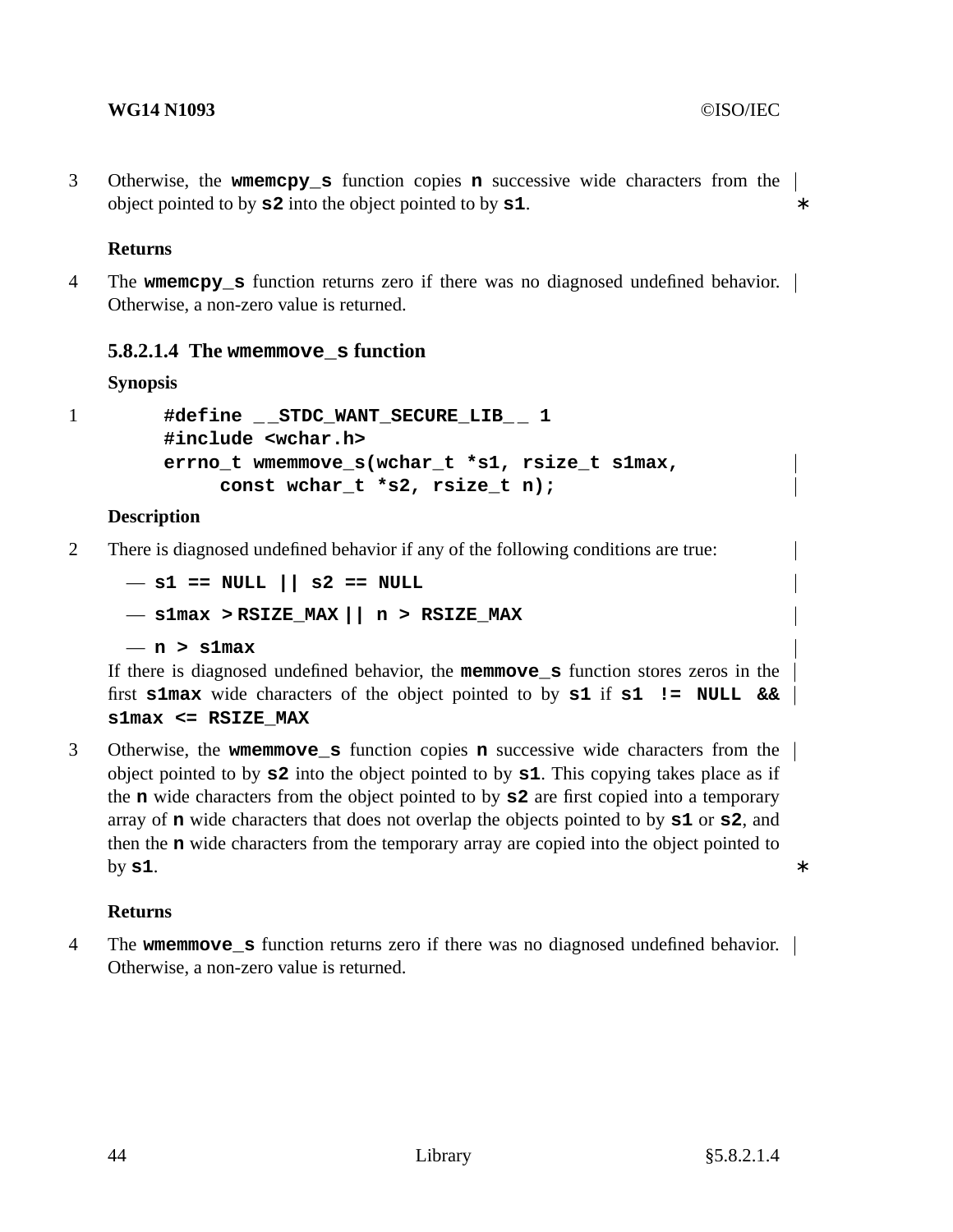## **5.8.2.2 Wide string concatenation functions**

## **5.8.2.2.1 The wcscat\_s function**

### **Synopsis**

```
1 #define _ _STDC_WANT_SECURE_LIB_ _ 1
        #include <wchar.h>
        errno_t wcscat_s(wchar_t * restrict s1,
             rsize_t s1max,
             const wchar_t * restrict s2);
```
### **Description**

- 2 Let, *m* have the value **s1max wcsnlen\_s(s1, s1max)** upon entry to **wcscat\_s.**
- 3 There is diagnosed undefined behavior if any of the following conditions are true:

```
— s1 == NULL || s2 == NULL
— s1max > RSIZE_MAX
— s1max == 0
- m = 0^{34}— m <= wcsnlen(s2, m),
```
If there is diagnosed undefined behavior, then **s1[0]** is set to the null wide character if **s1 != NULL && s1max > 0 && s1max <= RSIZE\_MAX**.

- 4 Otherwise, the wide characters pointed to by **s2** up to and including the null wide character are appended to the end of the wide string pointed to by **s1**. The initial wide character from **s2** overwrites the null wide character at the end of **s1**.
- 5 All elements following the terminating null wide character (if any) written by ∗ **wcscat\_s** in the array of **s1max** wide characters pointed to by **s1** take unspecified values when **wcscat** s returns.<sup>35)</sup>

### **Returns**

6 The **wcscat\_s** function returns zero<sup>36)</sup> if there was no diagnosed undefined behavior.  $\vert$ 

<sup>34)</sup> This means that **s1** was not null terminated upon entry to **wcscat\_s**.

<sup>35)</sup> This allows an implementation to append wide characters from **s2** to **s1** while simultaneously checking if any of those wide characters are null. Such an approach might write a wide character to every element of **s1** before discovering that the first element should be set to the null wide character.

<sup>36)</sup> A zero return value implies that all of the requested wide characters from the wide string pointed to by **s2** were appended to the wide string pointed to by **s1** and that the result in **s1** is null terminated.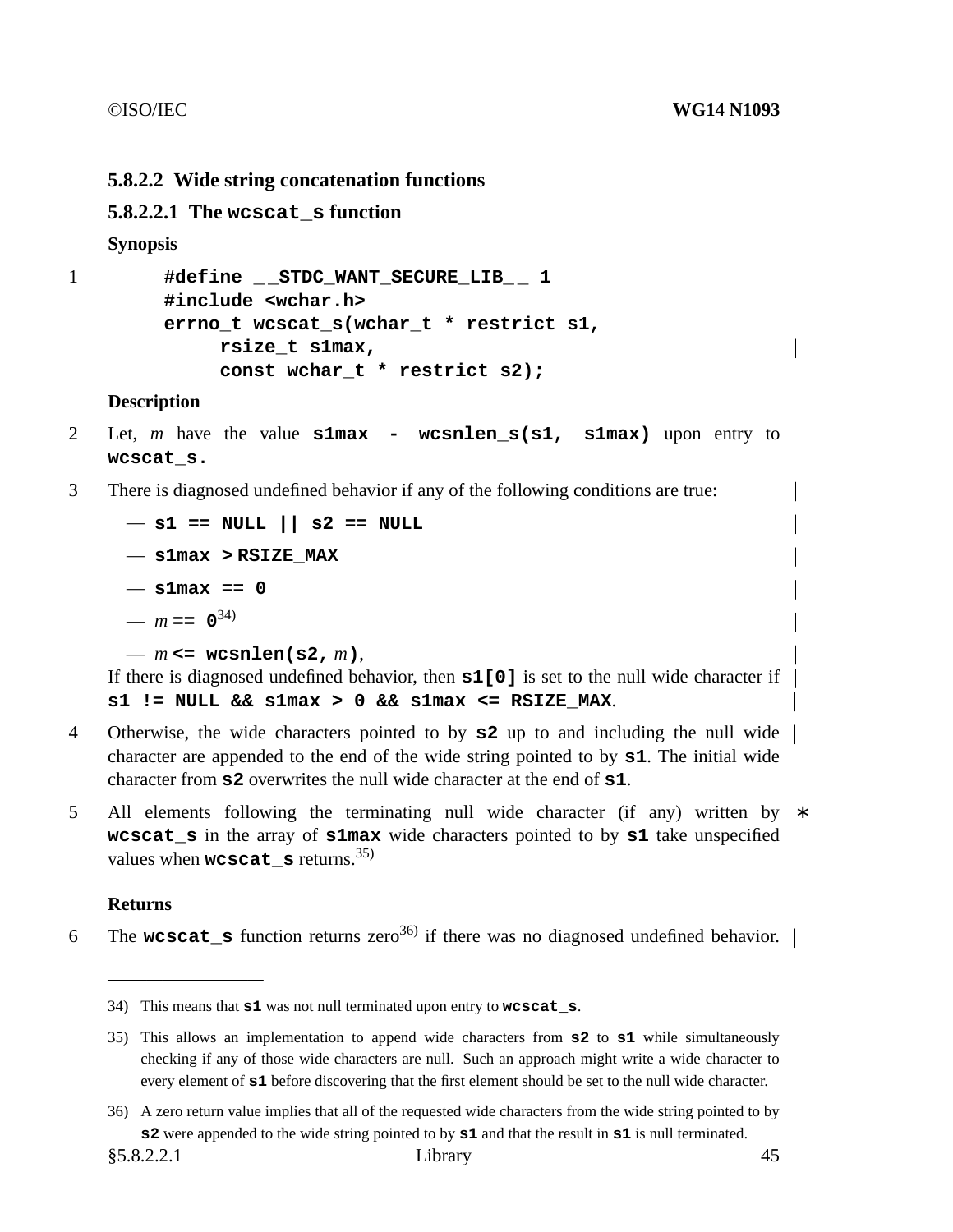Otherwise, a non-zero value is returned.

## **5.8.2.2.2 The wcsncat\_s function**

```
Synopsis
```

```
1 #define _ _STDC_WANT_SECURE_LIB_ _ 1
        #include <wchar.h>
        errno_t wcsncat_s(wchar_t * restrict s1,
             rsize_t s1max,
             const wchar_t * restrict s2,
             rsize_t n);
```
## **Description**

- 2 Let, *m* have the value **s1max wcsnlen\_s(s1, s1max)** upon entry to **wcsncat\_s.**
- 3 There is diagnosed undefined behavior if any of the following conditions are true:

— **s1 == NULL || s2 == NULL** — **s1max > RSIZE\_MAX || n > RSIZE\_MAX**, — **s1max == 0**  $- m = 0^{37}$  $-$  **n**  $> = m$  &&  $m$  <= strnlen\_s(s2,  $m$ ),

If there is diagnosed undefined behavior, then **s1[0]** is set to the null wide character if **s1 != NULL && s1max > 0 && s1max <= RSIZE\_MAX**.

- 4 Otherwise, the **wcsncat\_s** function appends not more than **n** successive wide characters (wide characters that follow a null wide character are not copied) from the array pointed to by **s2** to the end of the wide string pointed to by **s1**. The initial wide character from **s2** overwrites the null wide character at the end of **s1**. If no null wide character was copied from **s2**, then **s1[s1max-m+n]** is set to a null wide character.
- 5 All elements following the terminating null wide character (if any) written by **wcsncat\_s** in the array of **s1max** wide characters pointed to by **s1** take unspecified values when **wcsncat s** returns.<sup>38)</sup>

<sup>37)</sup> This means that **s1** was not null terminated upon entry to **wcsncat\_s**.

<sup>38)</sup> This allows an implementation to append wide characters from **s2** to **s1** while simultaneously checking if any of those wide characters are null. Such an approach might write a wide character to every element of **s1** before discovering that the first element should be set to the null wide character.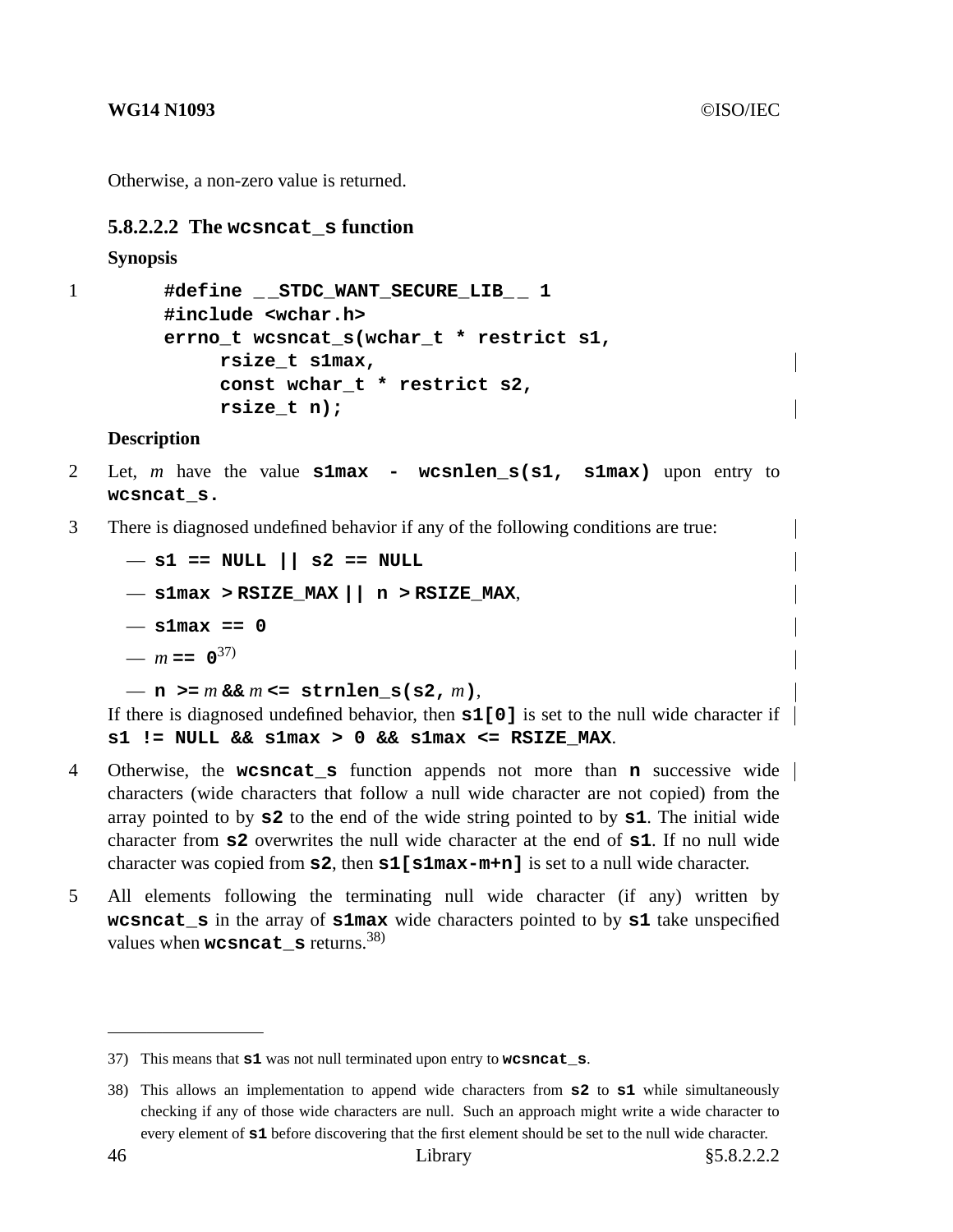# **Returns**

- 6 The **wcsncat\_s** function returns zero<sup>39)</sup> if there was no diagnosed undefined behavior. Otherwise, a non-zero value is returned.
- 7 EXAMPLE 1 The **wcsncat\_s** function can be used to copyawide string without the danger that the result will not be null terminated or that wide characters will be written past the end of the destination array.

```
#define _ _STDC_WANT_SECURE_LIB_ _ 1
#include <wchar.h>
/* ... */
wchar_t s1[100] = L"good";
wchar_t s2[6] = L"hello";
wchar_t s3[6] = L"hello";
wchar_t s4[7] = L"abc";
wchar_t s5[1000] = L"bye";
int r1, r2, r3, r4;
r1 = wcsncat_s(s1, 100, s5, 1000);
r2 = wcsncat_s(s2, 6, L"", 1);
r3 = wcsncat_s(s3, 6, L"X", 2);
r4 = wcsncat_s(s4, 7, L"defghijklmn", 3);
```
After the first call **r1** will have the value zero and **s1** will be the wide character sequence **goodbye\0**. After the second call **r2** will have the value zero and **s2** will be the wide character sequence **hello\0**. After the third call **r3** will have a non-zero value and **s3** will be the wide character sequence **\0**. After the fourth call **r4** will have the value zero and **s4** will be the wide character sequence **abcdef\0**.

# **5.8.2.3 Miscellaneous functions**

# **5.8.2.3.1 The wcsnlen\_s function**

# **Synopsis**

```
1 #define _ _STDC_WANT_SECURE_LIB_ _ 1
        #include <wchar.h>
        size_t wcsnlen_s(const wchar_t *s, size_t maxsize);
```
# **Description**

2 The **wcsnlen\_s** function computes the length of the wide string pointed to by **s**.

# **Returns**

- 3 If **s** is a null pointer, then the **wcsnlen\_s** function returns zero.
- 4 Otherwise, the **wcsnlen\_s** function returns the number of wide characters that precede the terminating null wide character. If there is no null wide character in the first **maxsize** wide characters of **s** then wcsnlen\_s returns **maxsize**. At most the first

 $\overline{1}$ 

<sup>39)</sup> A zero return value implies that all of the requested wide characters from the wide string pointed to by **s2** were appended to the wide string pointed to by **s1** and that the result in **s1** is null terminated.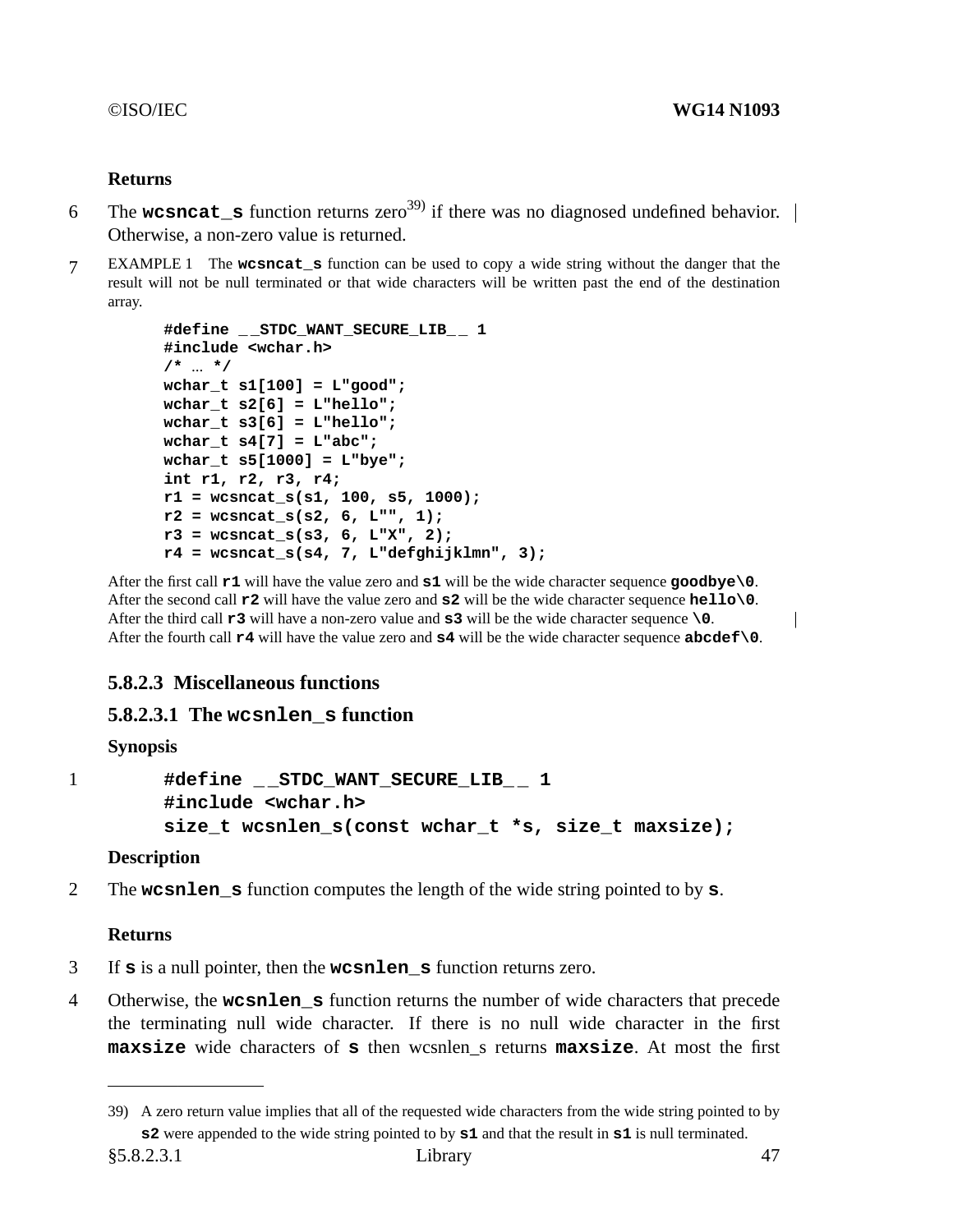**maxsize** wide characters of **s** shall be accessed by **wcsnlen\_s**.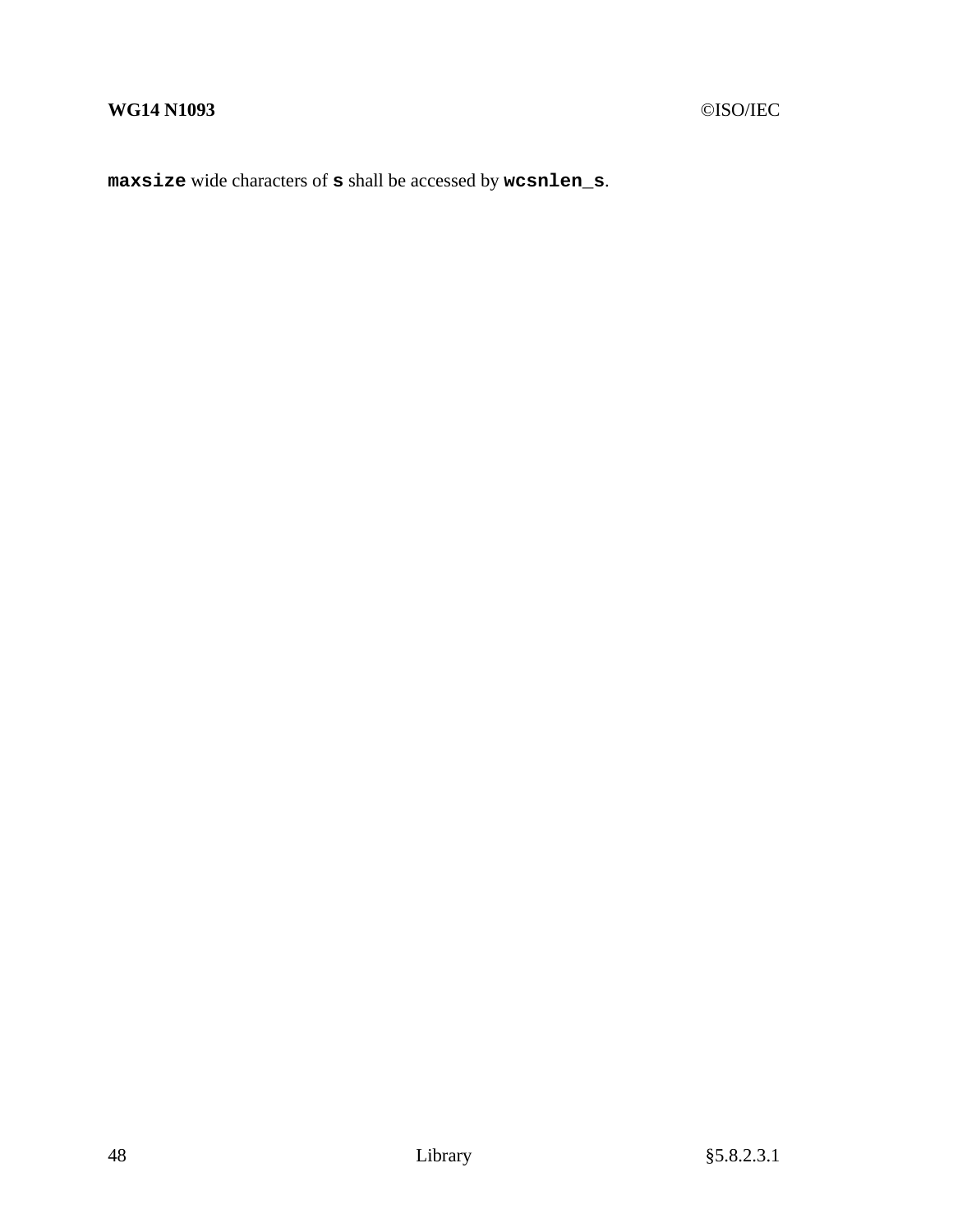### ©ISO/IEC **WG14 N1093**

# **Index**

**<errno.h>** header, **5.2 <stdint.h>** header, **5.3 <stdio.h>** header, **5.4 <stdlib.h>** header, **5.5 <string.h>** header, **5.6 <time.h>** header, **5.7 <wchar.h>** header, **5.8 \_ \_STDC\_SECURE\_LIB\_ \_** macro, **4 \_ \_STDC\_WANT\_SECURE\_LIB\_ \_** macro, **5.1.1 asctime\_s** function, 5.7.2, **5.7.2.1** broken-down time, 5.7.2.1, 5.7.2.3, 5.7.2.4 **bsearch\_s** function, 5.5.2, **5.5.2.1** calendar time, 5.7.2.2, 5.7.2.3, 5.7.2.4 **char** type, 5.4.3.1, 5.8.1.1 character input/output functions, **5.4.4** comparison functions, **5.5.2**, 5.5.2.1, 5.5.2.2 components of time, **5.7.1** concatenation functions string, **5.6.2** wide string, **5.8.2.2** conversion functions multibyte/wide character, **5.5.3** time, **5.7.2** conversion state, 5.5.3 copying functions string, **5.6.1** wide string, **5.8.2.1 ctime\_s** function, 5.7.2, **5.7.2.2** date and time header, **5.7** diagnosed undefined behavior, **3.1** end-of-file macro, *see* **EOF** macro environment functions, **5.5.1** environment list, **5.5.1.1** environmental limits, 5.4.1.2 **EOF** macro, 5.4.3.3, 5.4.3.4, 5.4.3.5, 5.4.3.6, 5.8.1.1, 5.8.1.2, 5.8.1.3, 5.8.1.4, 5.8.1.5, 5.8.1.6 **errno** macro, 5.1.3, 5.6.4.1 **errno.h** header, **5.2 errno\_t** type, **5.2**, **5.4**, **5.5**, **5.6**, **5.7**, **5.8** error-handling functions, 5.6.4.1 file

access functions, **5.4.2** operations, **5.4.1 fopen** function, 5.4.2.1, 5.4.2.2 **FOPEN MAX** macro, 5.4.1.1 **fopen\_s** function, **5.4.2.1** formatted input/output functions, **5.4.3** wide character, **5.8.1 freopen\_s** function, **5.4.2.2 fscanf** function, 5.4.3.1 **fscanf\_s** function, **5.4.3.1**, 5.4.3.2, 5.4.3.3, 5.4.3.4 **fwscanf** function, 5.8.1.1 **fwscanf\_s** function, **5.8.1.1**, 5.8.1.2, 5.8.1.3, 5.8.1.6 general utilities, **5.5** wide string, **5.8.2** general wide string utilities, **5.8.2 getenv\_s** function, **5.5.1.1 gets\_s** function, **5.4.4.1 gmtime\_s** function, **5.7.2.3** header, *see also* standard headers identifier reserved, **5.1.2** IEC 60559, 2 input failure, 5.4.3.1, 5.4.3.2, 5.4.3.3, 5.4.3.4, 5.4.3.5, 5.4.3.6, 5.8.1.1, 5.8.1.2, 5.8.1.3, 5.8.1.4, 5.8.1.5, 5.8.1.6 input/output functions character, **5.4.4** formatted, **5.4.3** wide character, **5.8.1** wide character formatted, **5.8.1** input/output header, **5.4** ISO 31−11, 2, 3 ISO 4217, 2 ISO 8601, 2 ISO/IEC 10646, 2 ISO/IEC 2382−1, 2, **3** ISO/IEC 646, 2 *italic type* convention, **3 L\_tmpnam\_s** macro, **5.4**, 5.4.1.2 **LC\_CTYPE** macro, 5.5.3 length function, 5.6.4.2, 5.8.2.3.1 library, **5 localtime\_s** function, **5.7.2.4**

macro name predefined, **4** matching failure, 5.8.1.3, 5.8.1.4, 5.8.1.5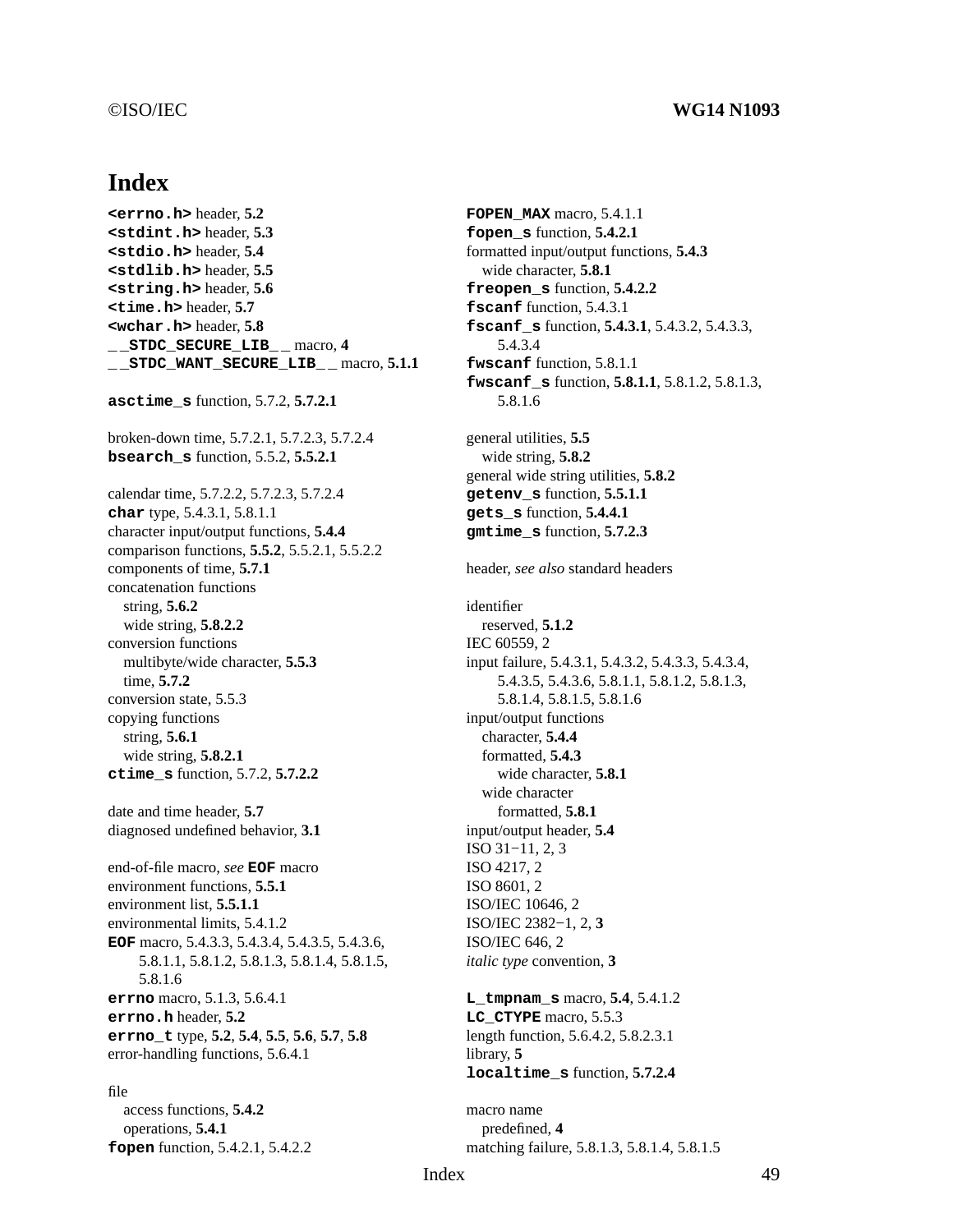### **WG14 N1093** ©ISO/IEC

# **MB\_CUR\_MAX** macro, 5.5.3.1 **memcpy\_s** function, **5.6.1.1 memmove\_s** function, **5.6.1.2** miscellaneous functions string, **5.6.4** wide string, **5.8.2.3** multibyte conversion functions wide character, **5.5.3** multibyte/wide character conversion functions, **5.5.3** normalized broken-down time, 5.7.1, 5.7.2.1 operations on files, 5.4.1 predefined macro names, **4 qsort\_s** function, 5.5.2, **5.5.2.2 remove** function, 5.4.1.2 reserved identifiers, **5.1.2 RSIZE\_MAX** macro, **5.3**, 5.4.1.2, 5.4.4.1, 5.5.1.1, 5.5.2.1, 5.5.2.2, 5.5.3.1, 5.6.1.1, 5.6.1.2, 5.6.1.3, 5.6.1.4, 5.6.2.1, 5.6.2.2, 5.6.4.1, 5.7.2.1, 5.7.2.2, 5.8.2.1.1, 5.8.2.1.2, 5.8.2.1.3, 5.8.2.1.4, 5.8.2.2.1, 5.8.2.2.2 **rsize\_t** type, 5.3, **5.4**, 5.4.3.1, **5.5**, **5.6**, **5.7**, **5.8**, 5.8.1.1 **scanf\_s** function, **5.4.3.2**, 5.4.3.5 search functions string, **5.6.3** utility, **5.5.2** sequence points, 5.5.2 **size\_t** type, 5.3, 5.4, 5.5, 5.6, 5.7, 5.8, 5.8.1.1

**signed char** type, 5.4.3.1, 5.8.1.1 sorting utility functions, **5.5.2 sscanf\_s** function, **5.4.3.3**, 5.4.3.6 standard headers **<errno.h>**, **5.2 <stdint.h>**, **5.3 <stdio.h>**, **5.4 <stdlib.h>**, **5.5 <string.h>**, **5.6 <time.h>**, **5.7 <wchar.h>**, **5.8** state-dependent encoding, 5.5.3 **stdin** macro, 5.4.3.2, 5.4.4.1, 5.8.1.6 **stdint.h** header, **5.3 stdio.h** header, **5.4 stdlib.h** header, **5.5 strcat\_s** function, **5.6.2.1**

**strcpy\_s** function, 3.1, **5.6.1.3**

# 50 Index

### **strerror\_s** function, **5.6.4.1 strftime** function, 5.7.2 string concatenation functions, **5.6.2** copying functions, **5.6.1** miscellaneous functions, **5.6.4** search functions, **5.6.3** string handling header, **5.6 string.h** header, **5.6 strncat\_s** function, **5.6.2.2 strncpy\_s** function, **5.6.1.4 strnlen\_s** function, **5.6.4.2 strtok\_s** function, **5.6.3.1 swscanf\_s** function, **5.8.1.2**, 5.8.1.4 symbols, **3**

### terms, **3** time broken down, 5.7.2.1, 5.7.2.3, 5.7.2.4 calendar, 5.7.2.2, 5.7.2.3, 5.7.2.4 components, **5.7.1** conversion functions, **5.7.2** normalized broken down, 5.7.1, 5.7.2.1 **time.h** header, **5.7 tm** structure type, **5.7.1 TMP\_MAX\_S** macro, **5.4**, 5.4.1.1, 5.4.1.2 **tmpfile\_s** function, **5.4.1.1 tmpnam** function, 5.4.1.2 **tmpnam\_s** function, 5.4, 5.4.1.1, **5.4.1.2**

**unsigned char** type, 5.4.3.1, 5.8.1.1 utilities, general, **5.5** wide string, **5.8.2**

**va\_arg** macro, 5.4.3.4, 5.4.3.5, 5.4.3.6, 5.8.1.3, 5.8.1.4, 5.8.1.5 **va\_end** macro, 5.4.3.4, 5.4.3.5, 5.4.3.6, 5.8.1.3, 5.8.1.4, 5.8.1.5 **va\_start** macro, 5.4.3.4, 5.4.3.5, 5.4.3.6, 5.8.1.3, 5.8.1.4, 5.8.1.5 **vfscanf\_s** function, 5.4.3.4, **5.4.3.4 vfwscanf\_s** function, **5.8.1.3 void** type, 5.4.3.1, 5.8.1.1 **vscanf\_s** function, 5.4.3.4, **5.4.3.5 vsscanf\_s** function, 5.4.3.4, **5.4.3.6 vswscanf\_s** function, **5.8.1.4 vwscanf\_s** function, **5.8.1.5 wchar.h** header, **5.8 wcscat\_s** function, **5.8.2.2.1 wcscpy\_s** function, **5.8.2.1.1 wcsncat\_s** function, **5.8.2.2.2 wcsncpy\_s** function, **5.8.2.1.2**